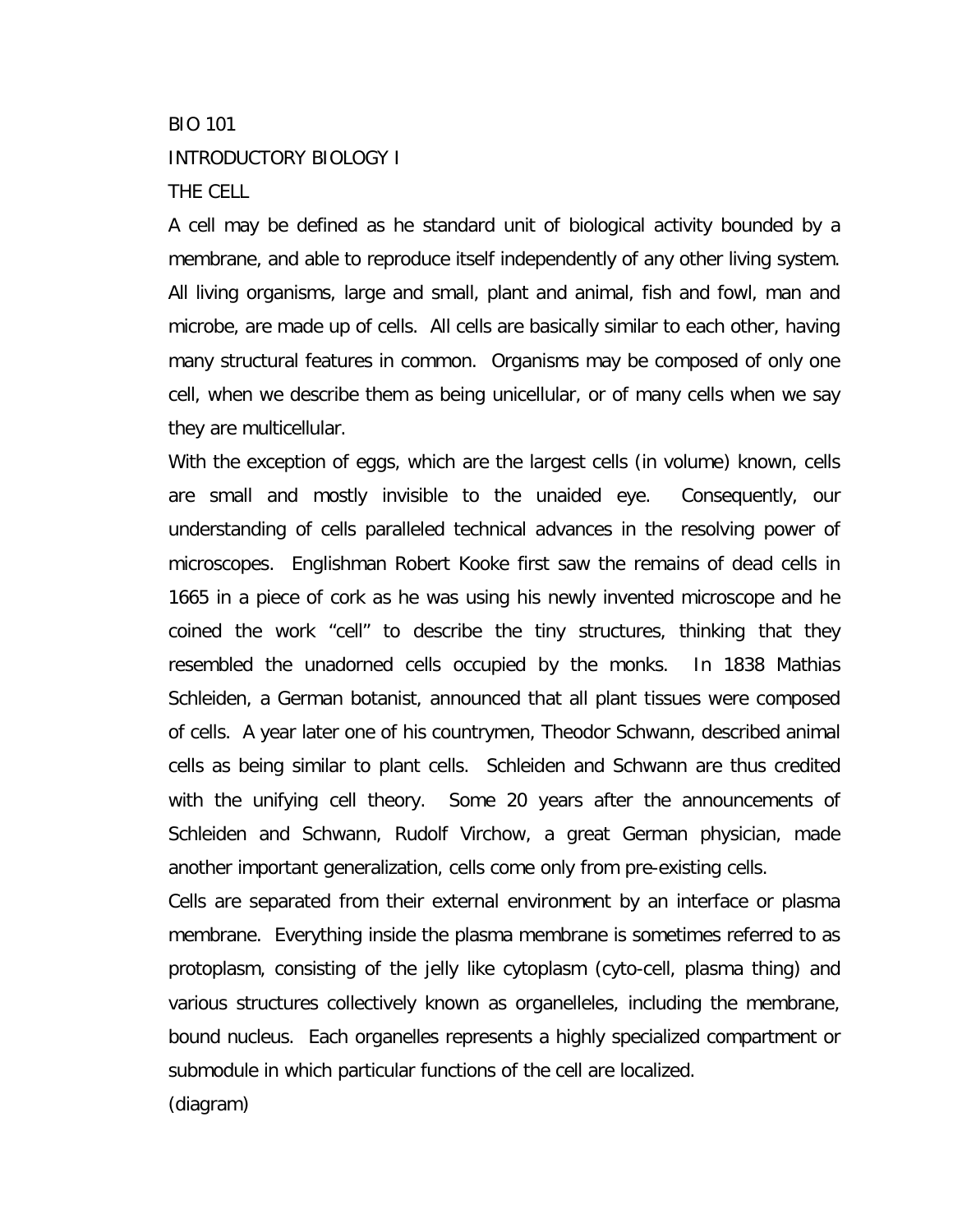#### STRUCTURE AND FUNCTIONS

The Plasma membrane: Typically the eukaryotic cell is enclosed within a thin, study, differentially permeable plasma membrane. This structure regulates the flow of materials between the cell and its surroundings. In some cells, such as nerve cells, the plasma membrane also is involved in intercellular communication in other cells, such as intestinal epithelium, the plasma membrane is modified into numerous, small, finger like projection called microvilli that increase the surface area of the cell. Chemically, the membrane consists of lipid (fatty material)and protein.

Endoplasmic reticulum and ribosomes: transport, storage and synthesis: The endoplasmic reticulum is visible in great detail with the electron microscope and consist of an extensive network of membrane-enclosed spaces. The space is referred to as the Cisternea. The membranes of the endoplasmic reticulum may appear smooth along their outer surface. However, sometimes the outer surface is studied with small particles called ribosomes, and in this case the endosplasmic reticulum has a coarse appearance and is spoken of as rough. The R.E.R. is found with greater frequency and abundance in cells which are actively synthesizing protein. The manufacture of proteins in the cell is associated with the ribosomes, which are dense particles containing protein and ribonucleic acid (RNA).

The E.R. by virtue of its extensive branching, functions in transport, the cisternea of the |E. R. apparently function as roots for transport of certain substances within the cell. In some cases, the ER accumulates large masses of protein and acts in a storage capacity.

The Golgi complexe: is a stack of smooth, membraneous cisternae that functions in the storage, modification and packaging of protein products, especially secretory products. It does not synthesize protein but may add polysaccharide to the complex. As its products mature, the ends of the cisternea pinch off and become membrane-bound vesicles in the cytoplasm. The contents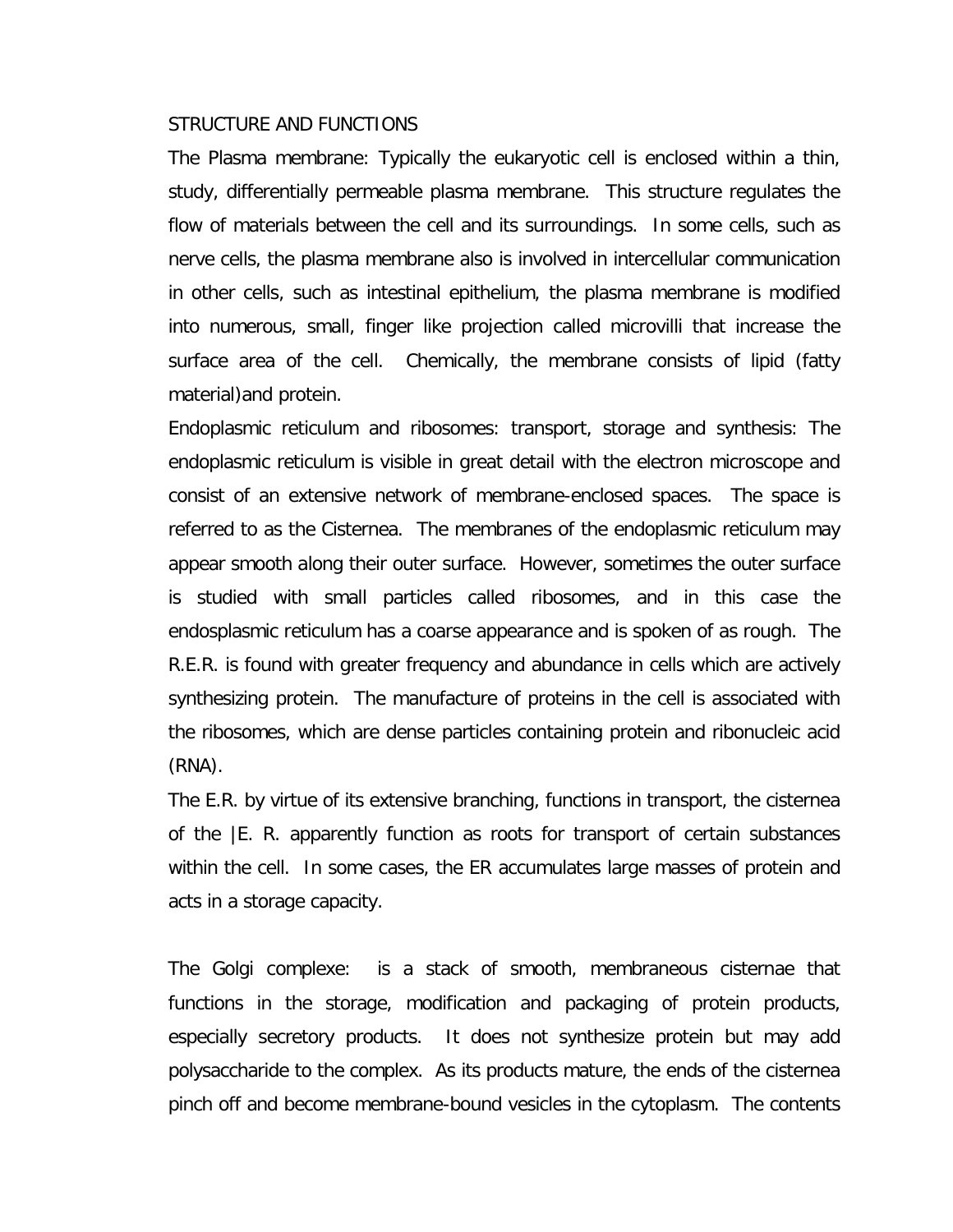of some of these secretory products destined to be exported from a glandular cell. Pothers may contain digestive enzymes that remain in the cell that produce them. Such vesicles are called Lysosomes (literally "loosening body", a body capable of causing lysis, or disintegration). The enzymes they contain are involved in the breakdown of foreign materials, including bacteria engulfed by the cells. Lysosomes are also capable of breaking down injured or diseased cells and worn-out cellular components, since the enzymes they contain are so powerful that they kill the cell that formed them if the lysosomes membrane ruptures. In normal cells the enzymes remain safely enclosed within the protective membrane.

Mitochondria: There organelles are conspicuous organelles present in nearly all eukaryotic cells. They are diverse in size, number and shape, some are rodlike, and others are more or less spherical. They may be scattered uniformly the cytoplasm, or they may be localized near cell surfaces and other regions where there is unusual metabolic activity. The mitochondrion is composed of a double membrane. The outer membrane is smooth, whereas the inner membrane is folded into numerous platelike projections called cristae. These characteristics features make mitochondria easy to identify among the organelles. They are often called "powerhouse of the cell" because enzymes located on the cristae carry out the energy-yielding steps of aerobic metabolism. ATP, the most important energy storage molecule of the cells, is produced in the organelle. Mitochondria are self-replicating.

Chloroplasts: The food we eat and the oxygen we breath are produced by organelles called chloroplasts. They are found in green plants. They are discshaped bodies containing a green pigment called chlorophyll. The complex chemical processes of photosynthesis take place in the chloroplast where the energy of sunlight is trapped and utilized for the synthesis of complex organic materials from simple inorganic molecules.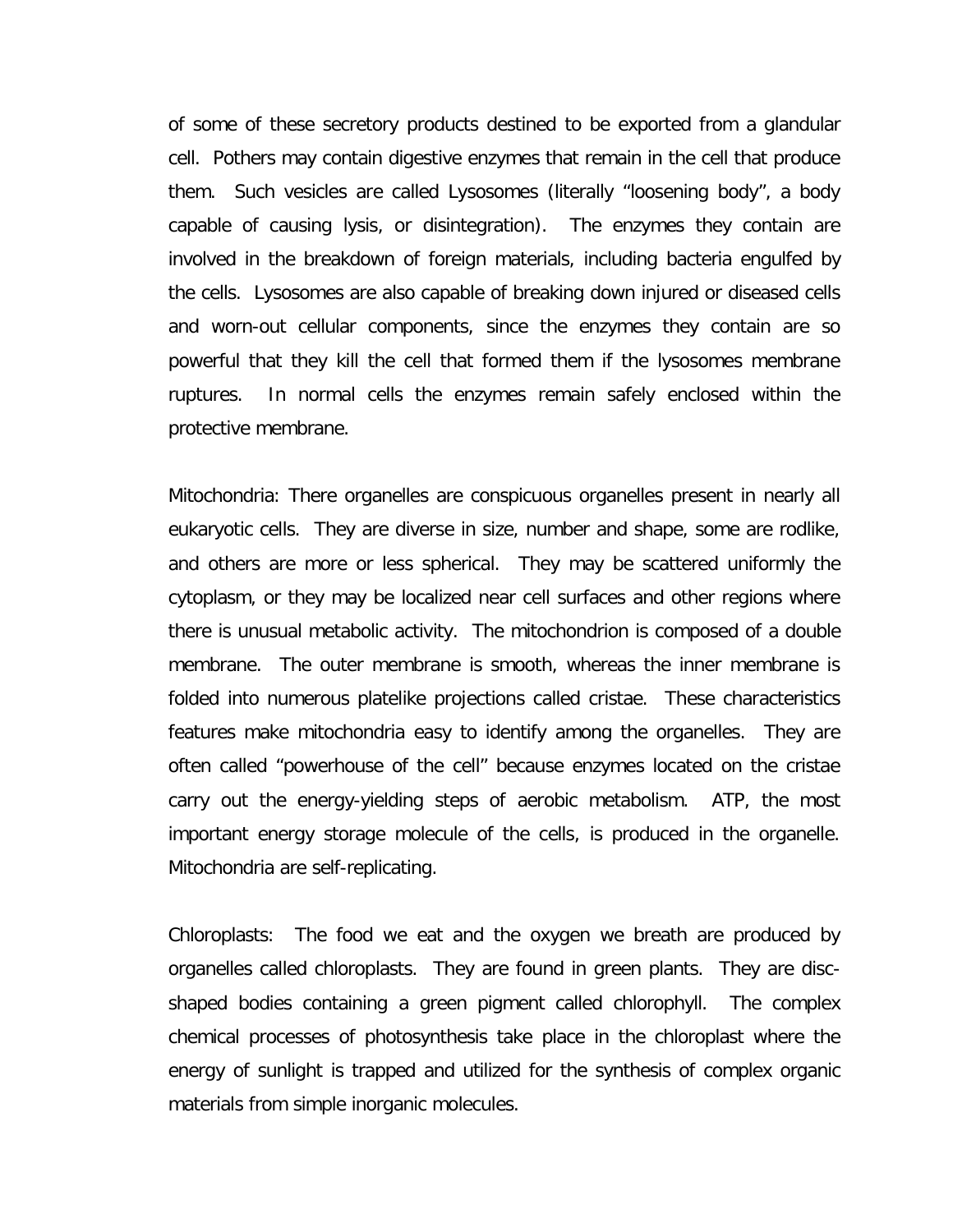Each chloroplast is surrounded by two membranes that enclosed its contents and separate it from the cytoplasm. The internal portion of the chloroplast consists mainly of two parts: a fluid matrix (stroma) surrounding a complex membrane. The membrane system generally consists of a series of multilayered fluid-fluid discs (grana) resembling a stack of coins and a system of closed flat sacs (lamellae) extending throughout the chloroplast and connecting the grana. Higher plants contain a variety of intracellular bodies called plastids. Usually there are two types; the chromoplasts (coloured bodies) and leucoplasts (white or colourless bodies). Chloroplasts belong to the chromoplasts group. Other kinds of chromoplasts give many flowers and leaves their colours or yellow, orange or red. Leucoplasts serve as food storage deposits for the cell and

contain oil, starch grains and protein.

Vacuoles: inner space: The cell may contain fluid filled spaces surrounded by a membrane, called vacuoles. Plant cells have more prominent vacuoles in young plant cells the vacuoles are many and they are rather small, but as the plant ages (gets older), these vacuoles fuse to form a large, conspicuous central vacuole. The hydrostatic (fluid) pressure of the vacuole forces the cytoplasm to the periphery of the cell, and there it remains as a thin layer closely pressed against the plasma membrane. The vacuole of plant cells contains primarily water and a watery of other substances together called cell sap, because cell sap has a higher osmotic pressure than the external medium, water moves into the cell and the cell becomes turgid. It does not burst because it is surrounded by a rigid cell wall. The turgid nature of the plant cell contribute to the strength of certain plant stems and the crispness of vegetables such as celery and lettuce.

The plant cell stores a number of important substances in the variety fluids of the vacuole, and these include amino acids, proteins, salts, sugars and the red pigment anthocyanin. The red colour of roses, and red onions is due to the presence of anthocynanims in their vacuolar fluid. Vacuoles are formed in animal cells during the processes of pinocytosis and phagocytosis.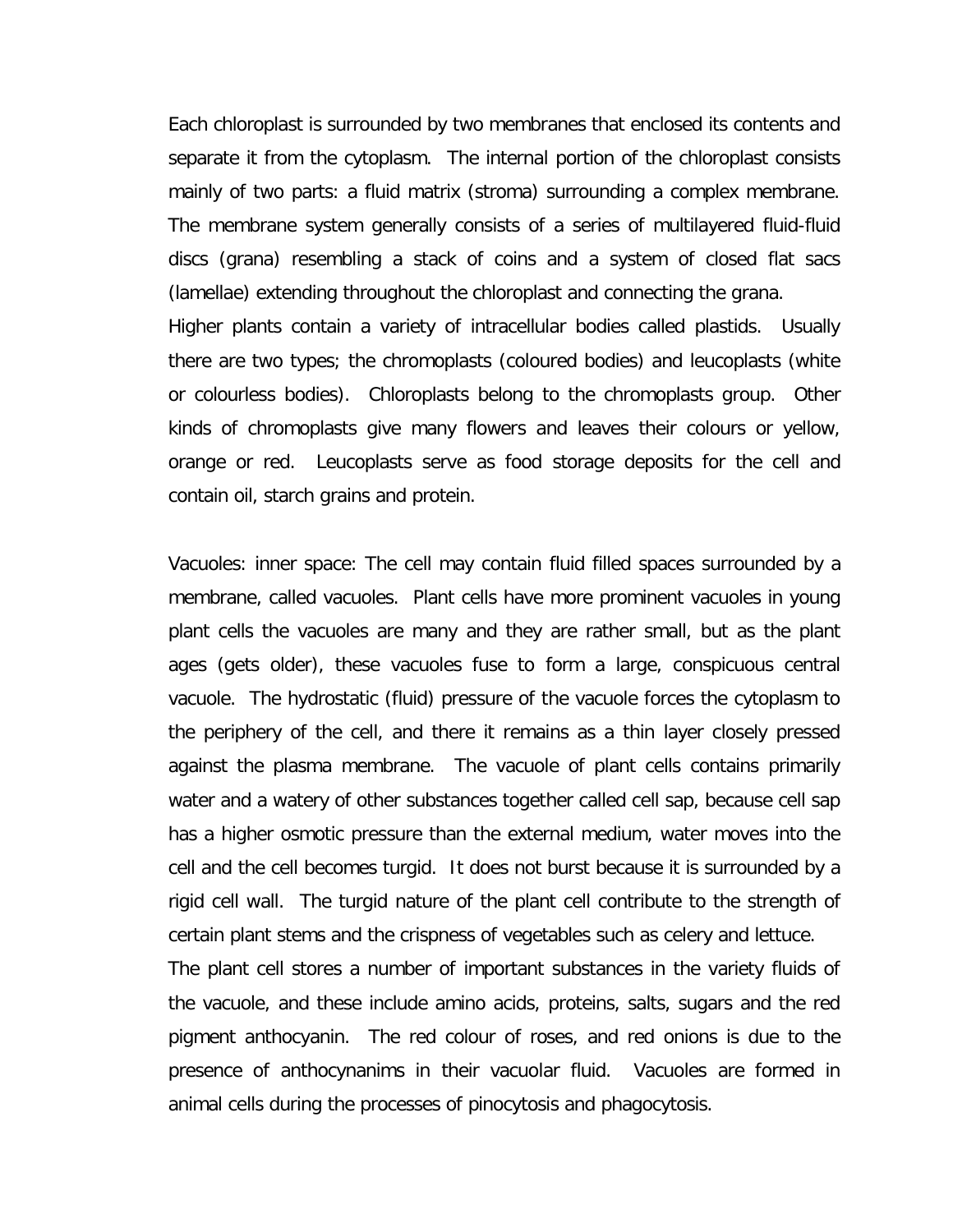Microtubules and microfilament: Cellular movements involve two kinds of rodlike structures: microtubules and microfilaments. Microtubules are capable of rapid assembly and disassembly and are primarily composed of the protein tubulin. Microtubules are the structural framework of cilia and flagella; in the mitotic spindle, microtubules act to move the chromosomes during cell division.

The threadlike microfilaments are smaller in diameter than microtubules and do not contain tubulin. They are often associated with the inner surface of the plasma membrane where they occur in bundles and sheets. The muscle-like contractions of microfilaments are involved in cell movement and changes of cell shape and in cytoplasmic streaming.

Centrioles, cilia and flagella: The centriole ("central body") is a dark central body just outside the nucleus. This densely stained granule plays an important role in the division of animal cells. Centrioles are not indispensable during cell division, however, the cells of higher plants contain no centrioles, and yet are still capable of dividing properly. The centrioles under the electronmicroscope consist of a circlet of nine microtubules, each of which is further subdivided into three smaller tubules. Centrioles are self-replicating.

The surfaces of many cells have short hair like or long whiplike appendages that move fluid across the surface of the cell. If the cell is free to move on its own, the appendages can propel the cell in a watery medium. The hairlike appendages are called cilia and the whiplike appendages are called flagella. The cells of the fallopian tubes of the female (human) reproductive system and the cells of the trachea are lined with cilia. Spermatozoa produced in the testes of the human male are motile because of the activity of their lashing tails, which are really flagella.

In cells that bear cilia and flagella, the centriole replicates itself, and the copies migrate to the cell surface, where they become basal bodies that in turn give rise to the cilia and flagella. Every cilium and every flagellum has the same structure when viewed with the electron microscope. Each cilium and flagellum is covered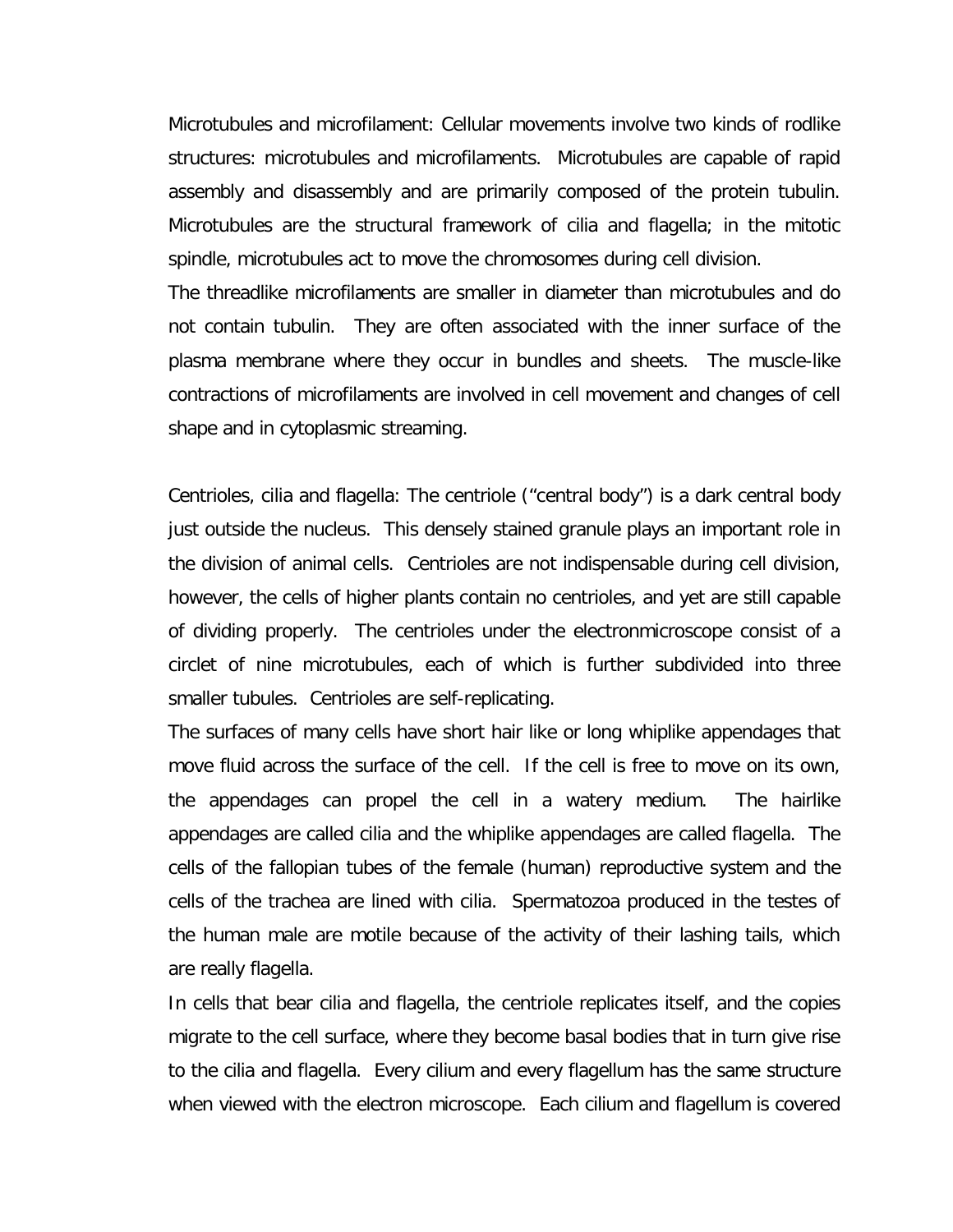by the plasma membrane, and internal to this is a ring of nine pairs of microtubules surrounding two central tubules. The basic structure of these organelles is often referred to as a nine-plus-two arrangement of tubules. Only the cylinder of nine tubules continues below the cell surface and there it forms the basal body, which appears structurally identical to the centriole. The ability to move rhythmically or to beat is an inherent property of cilia and flagella, and even when detached from the cell, they can be made to move.

Nucleus: The most conspicuous feature of a cell viewed with a microscope is the nucleus. The nucleus is a relatively large structure, spherical or avoid in shape and separated from the cytoplasm by a nuclear membrane. The electron microscope reveals that the nuclear envelope really consists of two membranes and that the membranes have pores that appear to connect the inside of the nucleus (nucleoplasm) with the cytoplasm. The nucleus contains chromatin and one or more dense, granular structures called nucleoli (nucleolus). The chromatin is a complex of DNA and instore and nonhistone protein and carries the genetic information of the cell. Nucleoli are specialized parts of certain chromosomes that carry multiple copies of the DNA information to synthesize ribosomal RNA. After transcription from the nucleolar DNA, the ribosomal RNA combines with several different proteins to form a ribosome detaches from the nucleolus, and passes through unclear pores to the cytoplasm. The nucleolus may be thought of as the cell's peacemaker since any change in the activity of the nucleolus will result in a change in the growth rate of the cell.

#### Prokaryotic and Eukaryotic cells

There are two general classes of cells: the prokaryotic cell typical of bacteria and blue-green algae (cynabacteria) and the eukaryotic cell found in all other organisms, plant and animal.

The prokaryotes, meaning literally "before the nucleus" are the simplest cell known. As a rule, these cells are small in dimension: from 0.1 to 0.25cm (micrometers) among the mycoplasmas, the smallest cells known, a few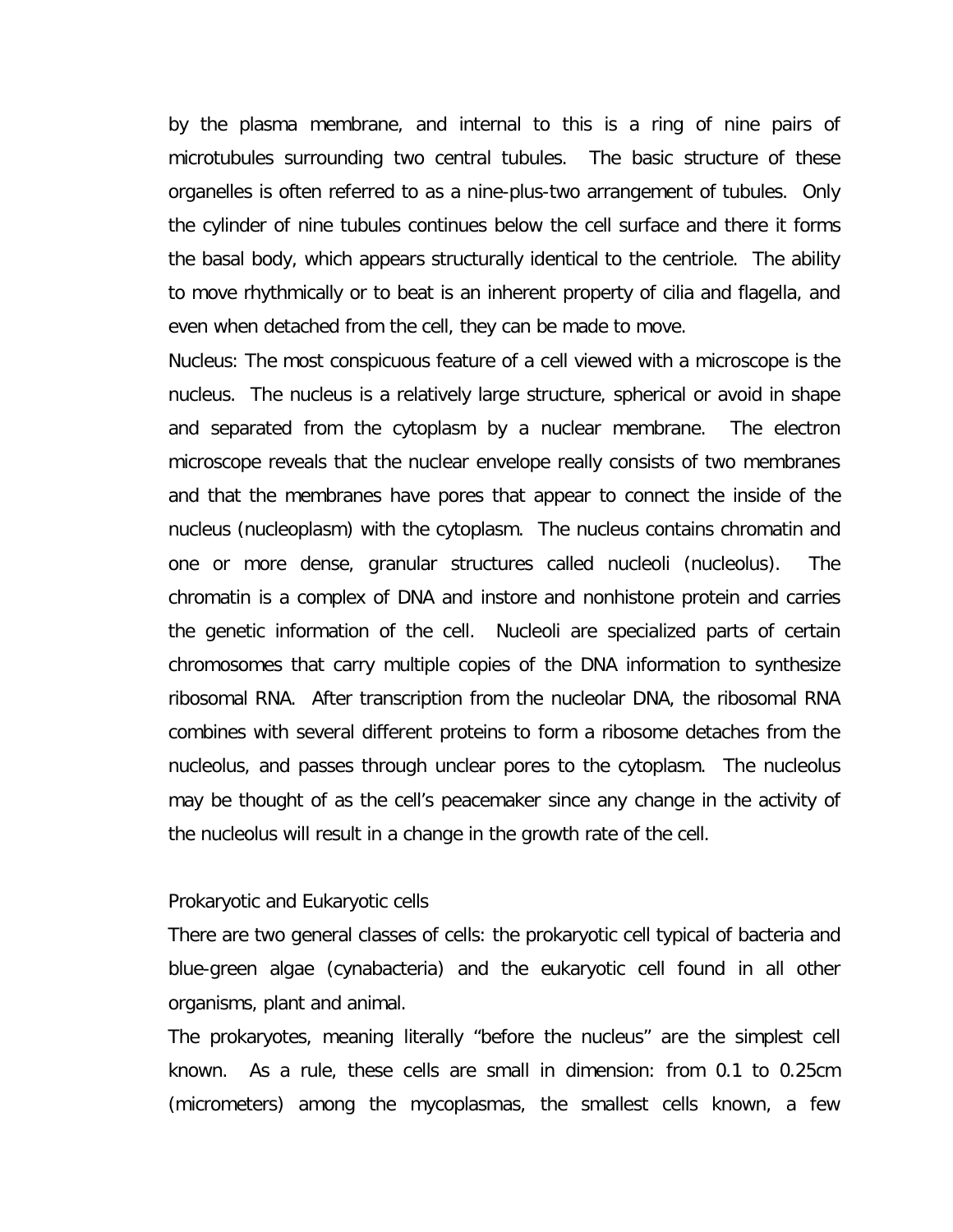micrometer in length and somewhat less in with among the bacteria, and a bit larger in the blue-green algae. The living portion of the cells of bacteria and blue-green is limited externally by a plasma membrane, outside of which a more or less rigid cell wall and a jellylike, mucilaginous capsule or sheath are present. They contain a single chromosome comprised of a single, large molecule of DNA not located in a membrane-bound nucleus, but found in a nuclear region, or nucleoid. The DNA is not complexed with histones proteins, and prokaryotes lack membraneous organelles such as mitochondria, plastids, golgi apparatus, and endoplasmic reticulum. During cell division, the nucleoid divides without visible chromosomes, never buy true chromosome (mitotic) division.

Then eukaryotes ("true nucleus") is a far more elaborate structured and partitioned unit than is the prokaryotic cell from which it is presumably division. An internal division of labour has taken place, accomplished by the use of membranes. The exterior of the cell is bounded by a plasma membrane, to which, in the case of plant cells, an outer wall of cellulose and other materials have been added. The hereditary material is enclosed in a membrane-bound nucleus and is segmented into complex nucleoprotein bodies or chromosomes, the number of which is characteristic for each species.

Table : The Table below summarizes the existing differences between prokaryotic and eukaryotic cells

| Features         | Prokaryotes                       | Eukaryotes                              |  |
|------------------|-----------------------------------|-----------------------------------------|--|
| Cell size        | Mostly small (1-10cm)             | Mostly large (10-100cm)                 |  |
| Plasma membrane  | Present                           | Present                                 |  |
| Nuclear membrane | Absent                            | Present                                 |  |
| Genetic system   | <b>DNA</b><br>with<br>some<br>non | DNA<br>with<br>complexed                |  |
|                  | histone,                          | protein simple, histone and nonhistone; |  |
|                  | circular<br>chromosome<br>in      | proteins is<br>complex;                 |  |
|                  | nucleus,<br>nucleus<br>not        | chromosomes within<br>the               |  |
|                  | membrane bound                    | nucleus; nucleus<br>with                |  |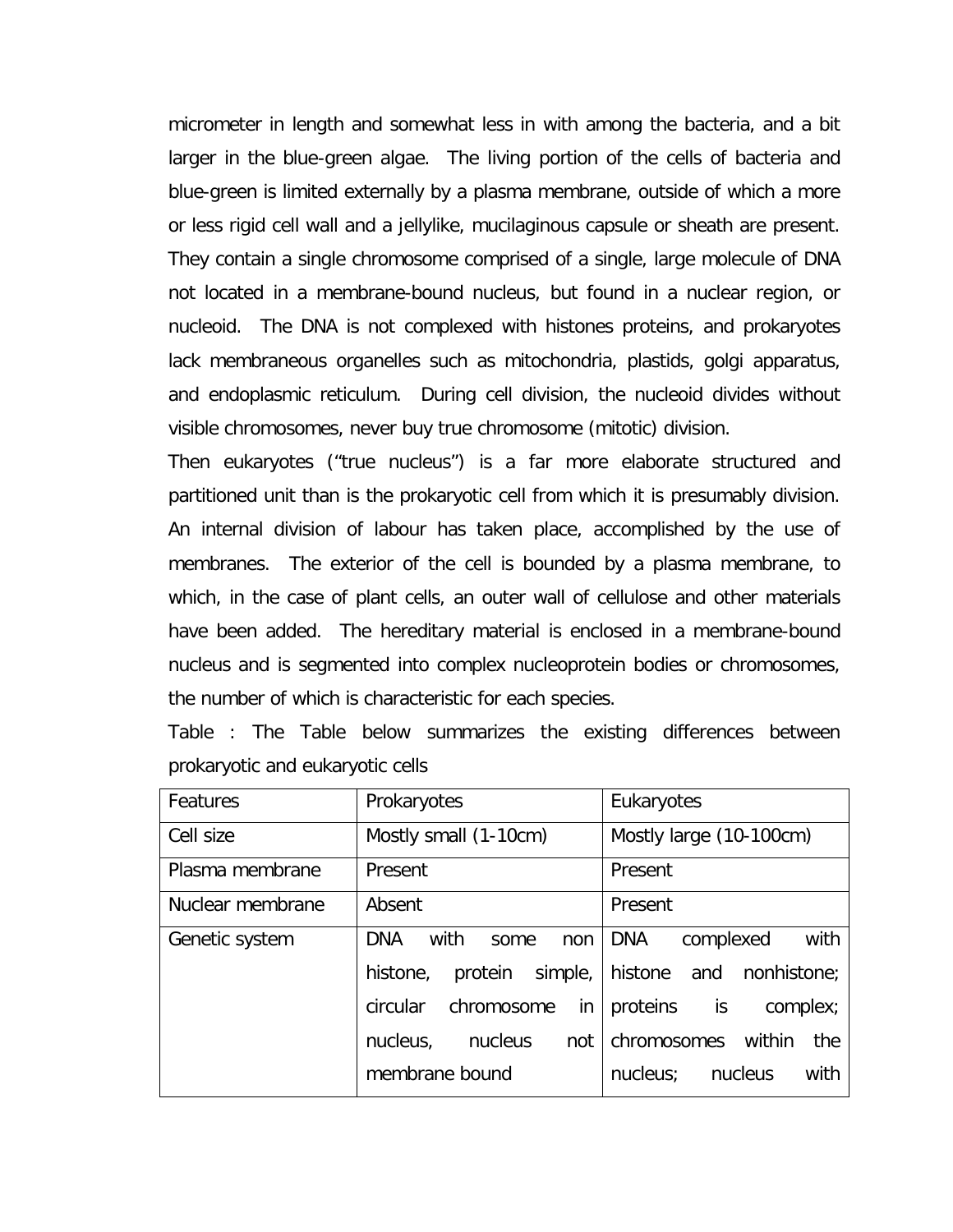|                  |                                 | membraneous envelope                     |
|------------------|---------------------------------|------------------------------------------|
| Cell division    | Direct by binary fission or     | Some<br><sub>of</sub><br>mitosis<br>form |
|                  | budding. No mitosis             | centrioles<br>occur;<br>many,            |
|                  |                                 | mitotic spindle present                  |
| Sexual system    | Absent<br>highly<br>in<br>most; | Present in most; there are               |
|                  | modified if present             | male and female partners;                |
|                  |                                 | gametes that fuse other                  |
| <b>Nutrition</b> | Absorption<br>by<br>most,       | Absorption,<br>ingestion,                |
|                  | photosynthesis by some          | photosynthesis by some                   |
| Intracellular    | <b>None</b>                     | Cytoplasmic<br>streaming,                |
| movement         |                                 | phagocytosis, pinocytosis                |
| Mitochondria     | Absent                          | Present                                  |
| Endoplasmic      | Absent                          | Present                                  |
| reticulum        |                                 |                                          |
| Golgi apparatus  | Absent                          | Present                                  |
| <b>Ribosomes</b> | Present                         | Present                                  |
| Cell wall        | Present,<br>composed<br>οf      | Lacking in animals, present              |
|                  | amino acids and muramic         | in plants, with cellulose a              |
|                  | acid                            | major component                          |
| Vacuoles         | Absent                          | Present<br>(particularly<br>in           |
|                  |                                 | plants)                                  |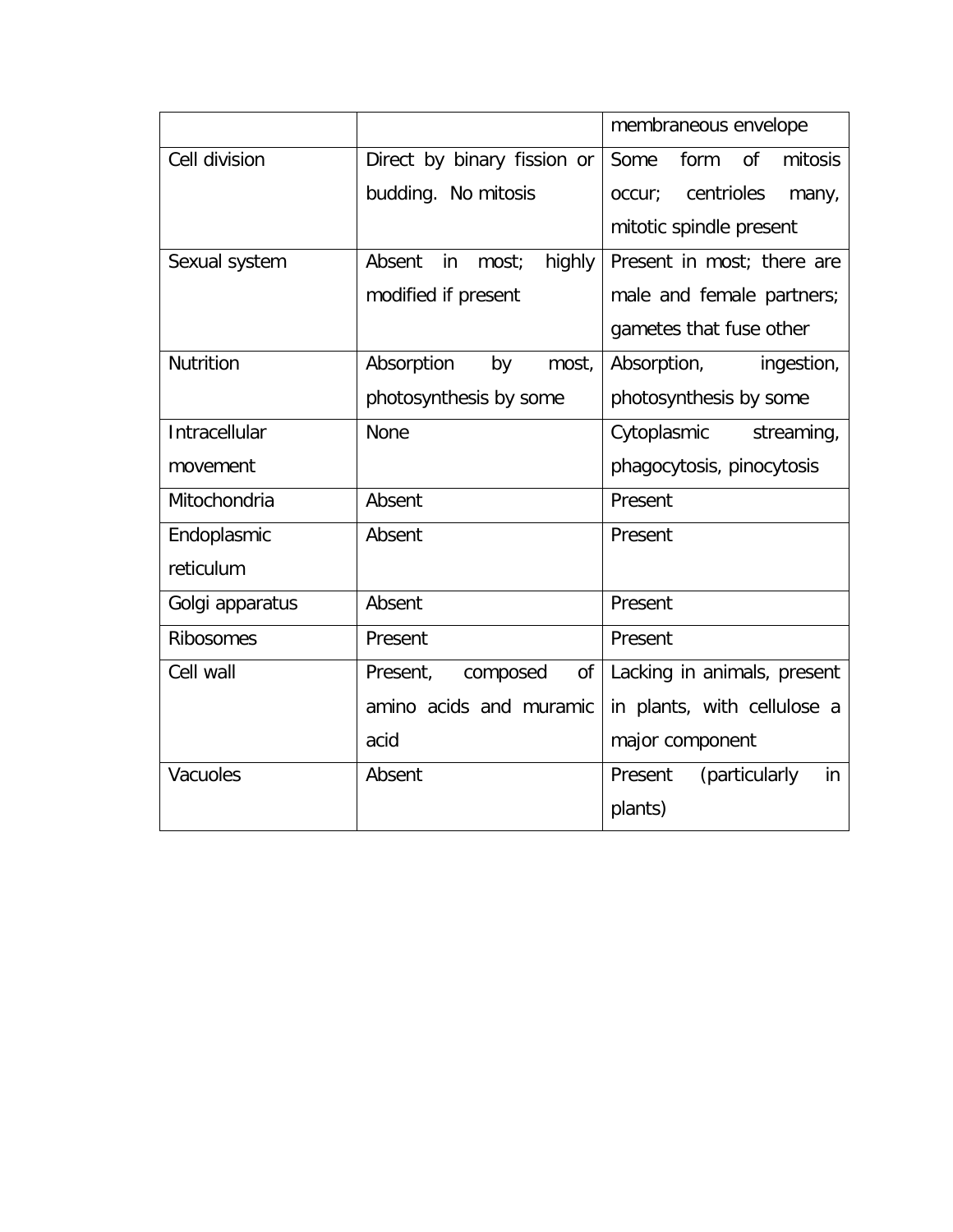Table 2:

# PLANT KINGDOM

| CRYPTOGAMS (Non-flowering plants)                                                                                                          |                    |                                                                      |                                            | PHANEROGAMS (flowering plants)             |
|--------------------------------------------------------------------------------------------------------------------------------------------|--------------------|----------------------------------------------------------------------|--------------------------------------------|--------------------------------------------|
| Thallophyta                                                                                                                                | Bryophyta          | Pteridophyta                                                         | Gymnosperms                                | Angiosperms                                |
|                                                                                                                                            | Liverworts moses   |                                                                      | -naked ovule<br>-flowers without<br>Whorls | -enclosed ovule<br>-flowers with<br>whorls |
| Algae Fungi Lichens                                                                                                                        |                    |                                                                      |                                            |                                            |
| Simplified classification<br>1 <sub>1</sub><br>PLANT KINGDOM<br>DIVISION:<br>Cryptogams<br>Flowerless plants<br>(seedless)<br>-Thallophyta | OLD CLASSIFICATION | Spermatophyta<br>Flowering plants<br>(Seed Plants)<br>- Gymnospermae | (naked seed plants) Cycads, conifers, etc. |                                            |
| -Byrophyta                                                                                                                                 |                    | -Angiospermae                                                        |                                            |                                            |
| -Pteridophyta                                                                                                                              |                    |                                                                      | (closed - seed plants) monocots & dicots   |                                            |

# 2. MODERN CLASSIFICATION

# KINGDOM PLANTAE

(A) SUB KINGDOM – Thallophyta (plants not forming standard embryo)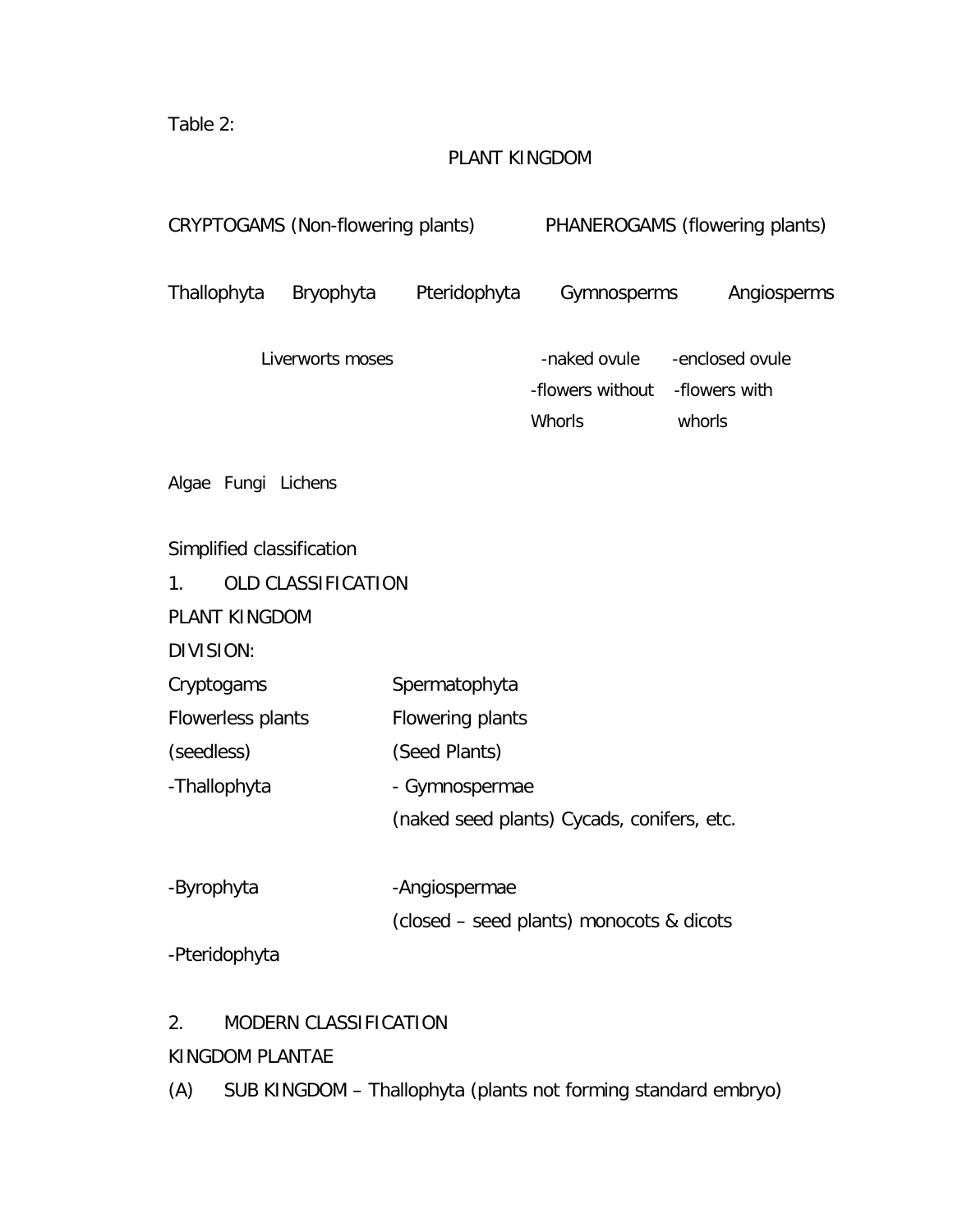DIVISIONS – 1. Algae (phycophyta) 6 classes

- (Cyanophyta) Blue green
- (Euglenophyta) Euglenoids
- Classes (Bacillarophyta) Diatoms
	- (Chlorophyta) Green algae
	- (Phacophyta) Brown algae
	- (Rodophyta) Red algae
- II. Fungi (Mycophyta) 6 classes
	- (Schizomycophyta) Bacteria
	- (Myxomycophyta) Slime fungi
	- (Eumycophyta) true fungi
	- Classes (Phycomycetes) algalike fungi
		- (Ascomycetes) sac fungi
		- (Basidiomycetes) club fungi

(B) SUB KINGDOM: Embryophyta (Plants forming embryo) DIVISIONS

I. Bryophyta (Plants with vascular tissues)

Liverworts, mosses

- II. Tracheophyta (plants with vascular tissues)
	- (a) Pteridophyts, ferns etc.
	- (b) Spermatophyta (i) Gymnosperm (with naked ovules)
		- (ii) Angiosperm

Dicots 2 cotyledon embryo

Primary root not persist and give rise to tap root system

- Reticulate venation
- Flower with petamerous systems
- Vascular bundles arranged in ring

# Monocot

1 cotyledon embryo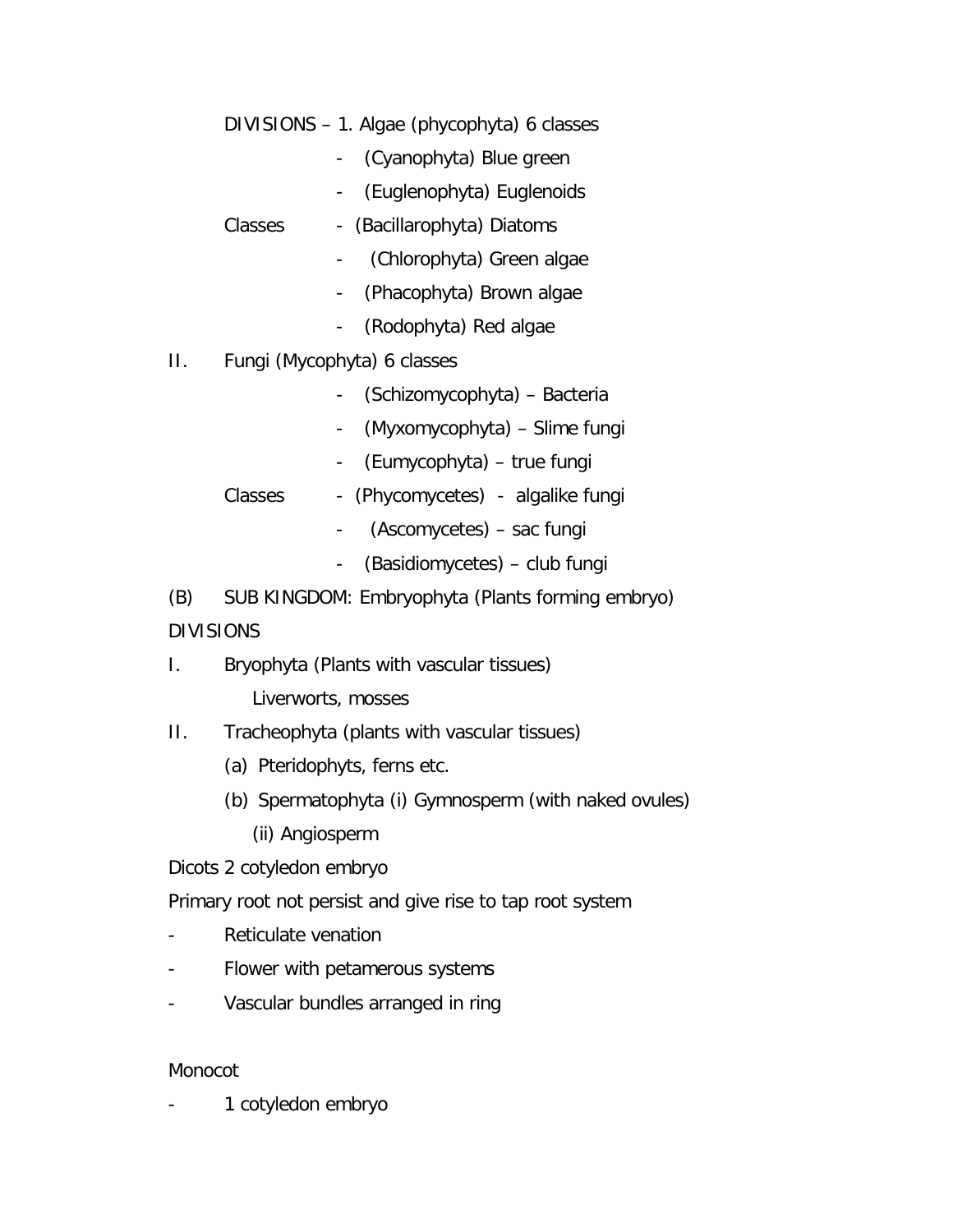- Primary root disappear giving rise to fibrous root system
- Paralled venation (except yam)
- Flower with trimerous sysmetry
- Vascular bundles scattered

# Taxonomy

Deals with description, identification and naming of plants and classification into different groups according to their resemblance and differences mainly in morphological characteristics.

# Units of Classification

Species: group of individual having very close resemblance with one another, structurally and functionally. They interbreed freely and successfully have same number of chromosomes in zn (somatic) and n (gametes) cells.

Genus: collection of species which bear a close resemblance to one another as far as the morphological characteristics of the flora in reproductive plants are concerned.

# **Nomenclature**

The name of a plant has two parts. The first refers to the genus and the second to the species. This method of giving two names to a living organism is called Binomial system of nomenclature.

In this system the two names are latinised. The genus starts with a capital letter. Each is underlined/italicized. They are not underlined when in italics. There are so many systems of classification that have been used in botany today.

- Artificial system
- Linnnaean system
- Natural system
- Bentham and Hooker's system
- Eengler's system
- Phylogenetic system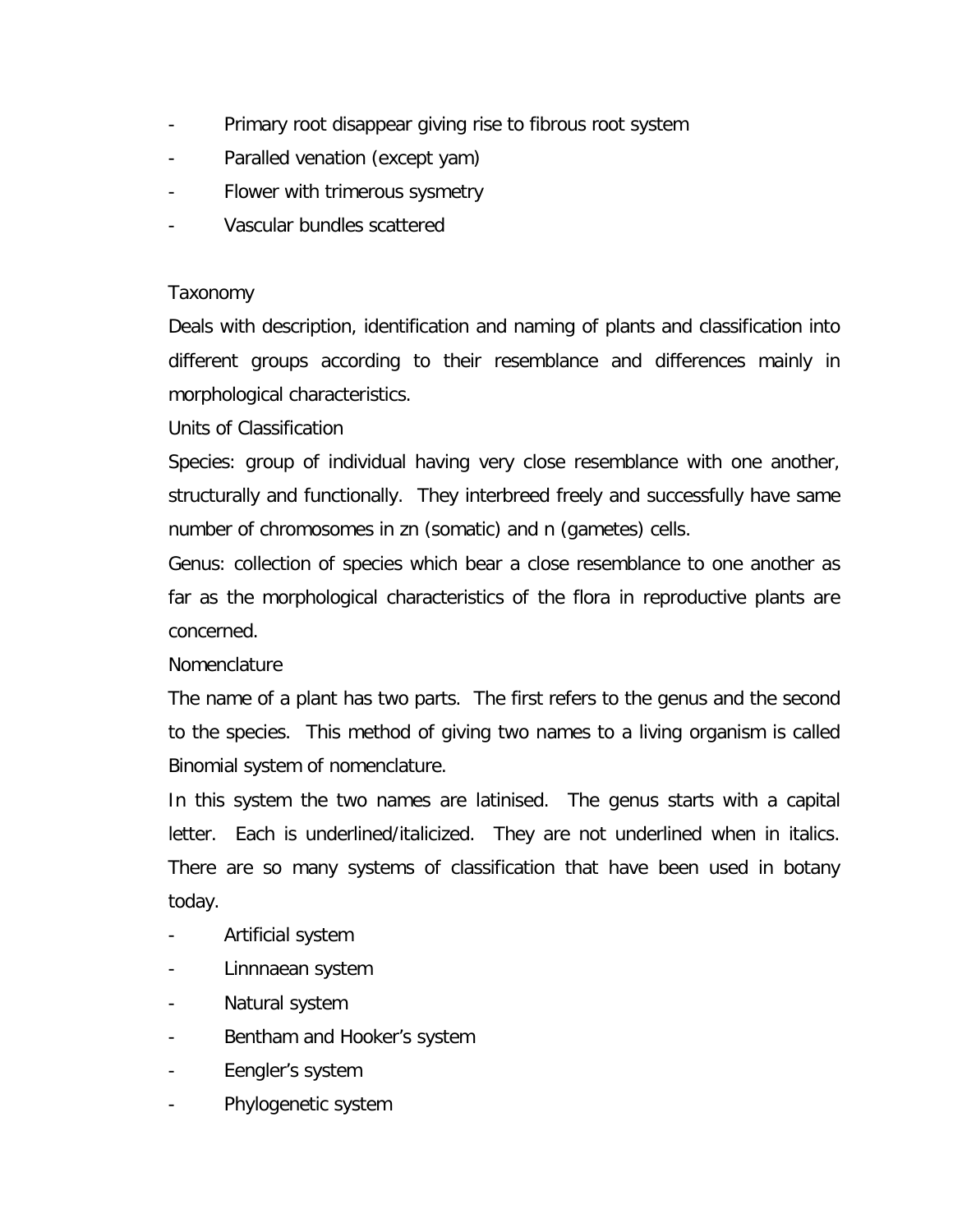Hutchinson's system etc.

Fig. 3: Bacteriophage (Diagram)

#### **VIRUS**

Viruses are smallest and possibly the most primitive living organism smaller than bacterial. All viruses are entirely parasitic and are quite inert in their free state in air or water. They grow, multiply and produce disease symptom in the living cells of plants and animals.

Election microscopy and x-ray photography have revealed detailed facts about virus structure. Virus particles have no cellular structure. They are complex organisms with genetic mechanism. They are of varying shapes (10-200mm). a virus structure contains a core of nucleic acid, (mostly DNA and sometimes RNA) surrounded by a thin film of protein (protein coat) with a protective layer.

The DNA is a genetic (hereditary) material responsible for all biochemical activities. Viruses can be isolated, purified and obtained in crystal form (e.g. Tobacco Mosaic Vitus TMV) when a viral particle (also called a virion) gains access to the interior of a specific host, it has the capacity to direct its own replication. The viral nucleic acid which is the infective part of a virion, can monopolize the biosynthetic machinery of a host cell, forcing it to synthesize the molecular component of virus molecules rather than the normal host cell components.

All plans viruses contain RNA and are either nod like relics.

Some viruses called Bacteriophages also attack bacteria and destroy their nuclear materials. Some plant disease caused by virus include (a) mosaic diseases in apple, bean, cabbage, canliflower, cucumber, cassava, tobacco (b) black ring spot of cabbage, (c) leaf roll of potatoes (d) chlorotic diseases in apple, pepper, rose (e) leaf curl in bean, beef, cotton, pawpaw, soyabean, tobacco (f) necrosis in potato, tomato. Some vital diseases in animal include (a) AIDS (b) mumps,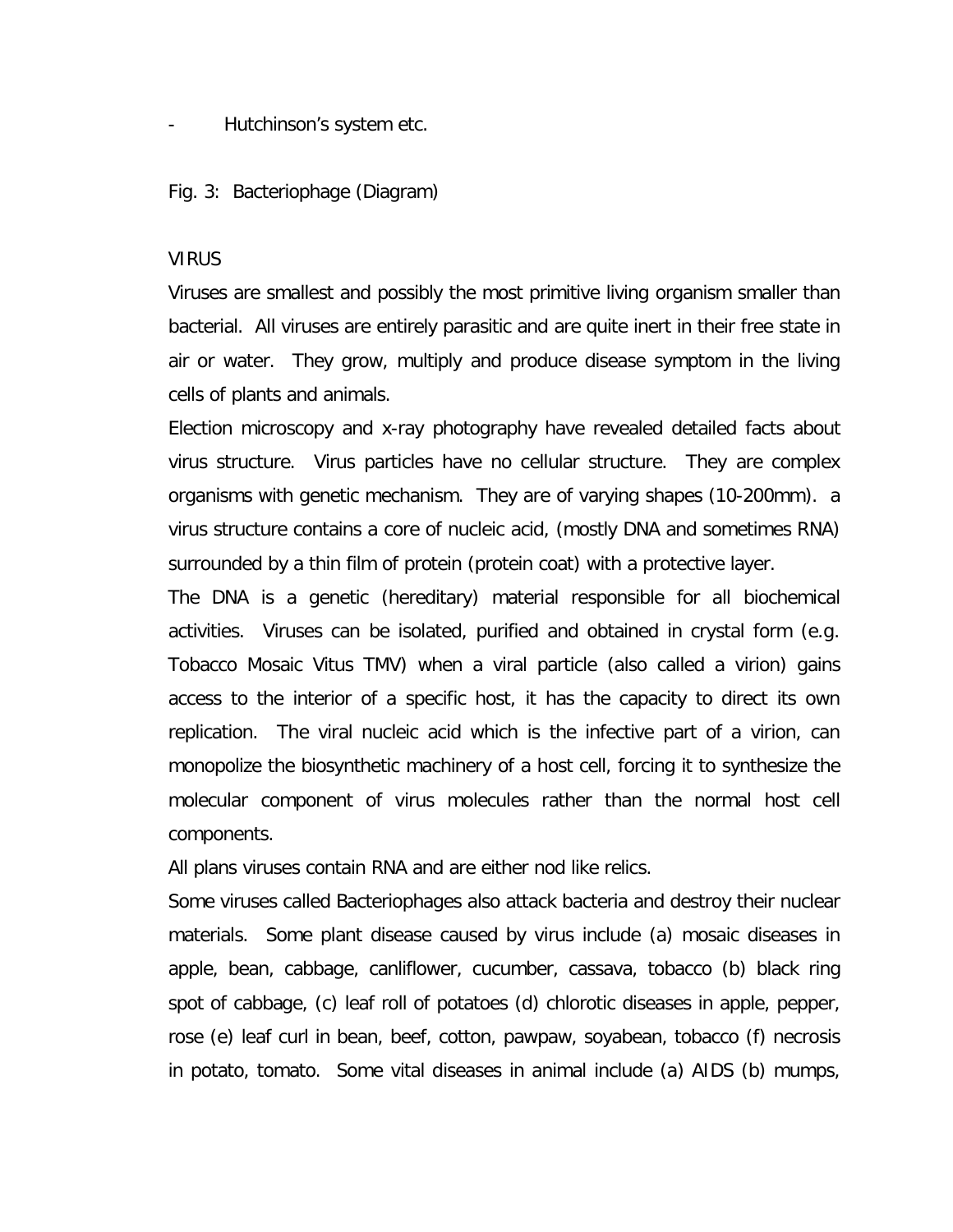small pox, chicken pox, measles, herpes, polio, yellow fever (Hepatitis B), common cold, influenza, etc.

# Bacterial and structural organization of prokaryotic cells

Prokaryotes are very small, simple cells having only a single membrane, the cell membrane. This contain no membrane surrounded nucleus and no membraneous organelles such as mitochondria or endosplasmic reticulum. The prokaryotes include the bacteria, blue-green algae etc. They contain only one chromosome, which consists of a single molecule of double helical DNA densely coiled in the nuclear zone.

The bacterium cell is covered by a distinct but complex cell-wall made of proteins and carbohydrate. The cytoplasm is spread uniformly throughout the cell and contains many small vacuoles, food granules (glycogen and volutin). There is no organized nucleus but a nuclear material in front of a coiled double stranded DNA. They reproduce by fission. Shapes of bacteria include the Bacilli (rod), cocci (spherical), spirilla (spiral), commas (vibrio).

(Diagram)

Beneficial effects of bacteria:

- (1) Agriculture
	- (a) Decay of organic materials
	- (b) Nitrification
	- (c) Nitrogen fixation
	- (d) Fertilizers
	- (e) Plant disease control through antibiotics from some plant organism
- (a) Curing of tobacco leaves
- (b) Fermentation
- (c) Curdling of milk
- (d) Conversion of hide to leather during tanning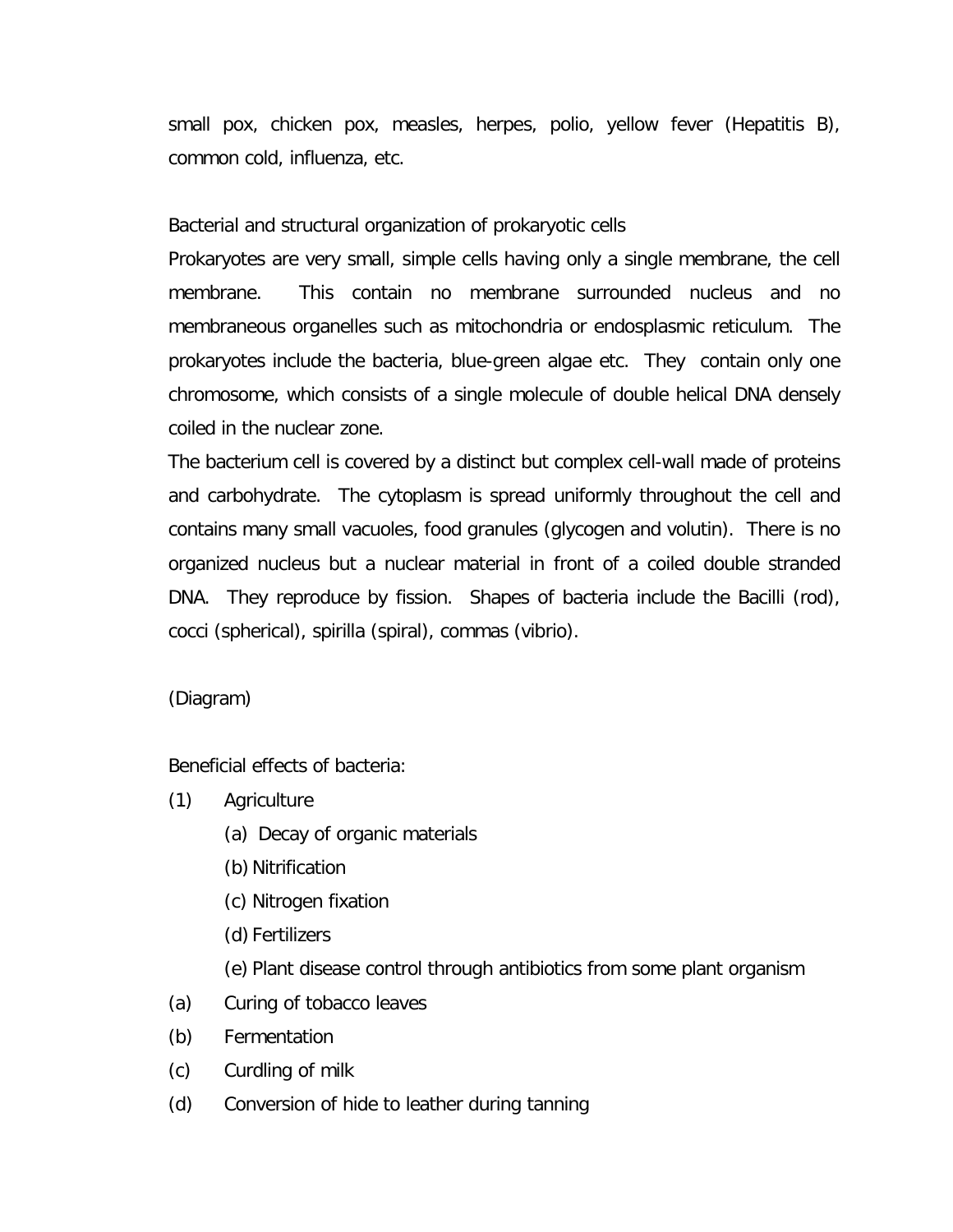- (e) Silage preparation
- (f) Medical
- (g) Antibiotics
- (h) Non-harmful bacteria in human intestine

# Reproduction in Cryptogams

- Any member in Thallophyta, Bryophyta or pteridophyta may take to one or more of the three methods of reproduction i.e. (a) Vegetative (b) Asexual (c) Sexual
- Vegetative reproduction is by cell division or fragmentation of part of the plant body.
- Asexual reproduction is by fission or through various types of spores which could be zoospores (motile spores) or ordinary non-motile spores (Gonidia).
- Sexual reproduction takes place by fusion of two gametes. The two games involved may be similar in shape, size, and behavior (isogamy) or may be slightly different in size and behavior (anisogamy). In advanced members gametes become differentiated into male gametes (antherozoids, spermatozoid or microgamets) and female gametes (mega gametes, egg cell or oosplere or ovum).

The fusion of these male and female gametes under this condition is termed oogamy. In oogamous members, the male reproductive cells are small, motile, ciliated, active and initiative while the female gametes are large, non-motile, non-ciliate, passive and receptive. The oosphere is retained in the oogonium.

# Alternation of generation

The life cycle (life history) of many flowerless plants especially the higher algae, bryophytes and the pteridophytes is completed in two alternating stages or generation which differ in morphology (body structure) and mode of reproduction. The sporophyte or sporophytic or asexual generation reproduces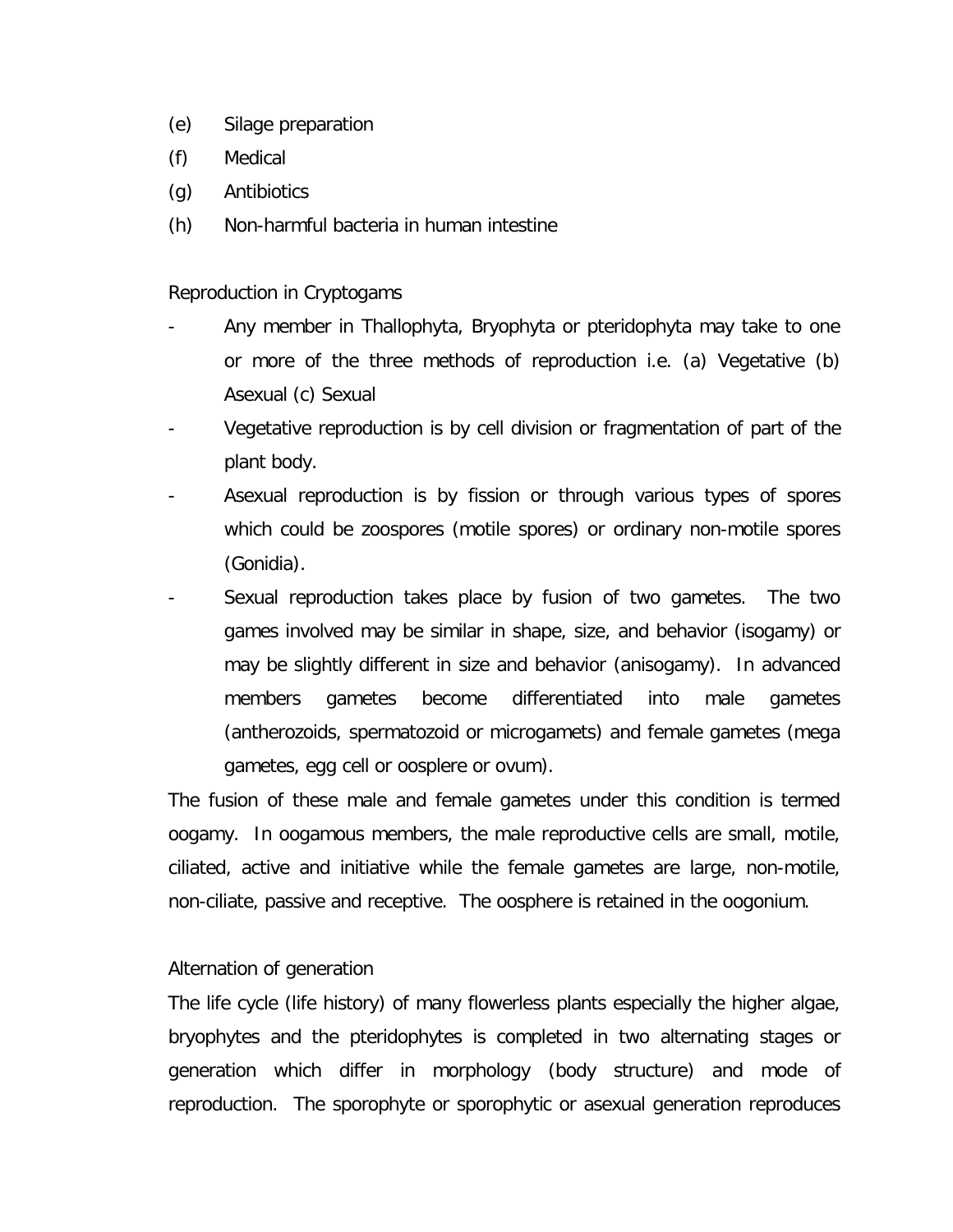by spores while the gametophytes or gametophytic or sexual generation reproduces by gametes. One generation gives rise to the other for the life history to be complete. The sporophyte to the Gmetophyte and the Gametophyte to the sporophyte. Therefore, two generations regularly alternate with each other. This phenomenon is termed alternation of generation. In terms of chromosome number, the gametophyte with n-chromosomes (haploid) produces the gametes. Male and female gamete each with c-chromosome fuse to give a zygote with zn chromosome (Diploid). The zygote develops into the sporophyte with Zn number of chromosome.

Meiotic division in some cell of the sporophyte takes place to give haploid spores with n chromosomes. This haploid spore gives the gametephyte which are also haploid.

(diagram)

#### ALGAE

#### Characteristics

- Green thallophytes withchlorophyll
- Other pigment may be present in addition to chlorophyll
- They are autothrophic
- Alga body is made of true parenchymatous cells
- Cell wall is of true cellulose
- Algae live in water and wet substrata
- Structures ranges from unicellular, multicellular, filamentous or thalloid
- Reproduction in hem may be vegetative, by cell division or by fragmentation or asexually by spores or sexually by gametes

# Blue-green Algae (Cyanophyceae) e.g. Nostoc and Anaebena

The blue green algae seem to be related to the bacteria both being primitive with some characteristics in common. The blue green algae have the blue-green pigment phycocyanin in addition to the chlorophyll. The cell structure is of a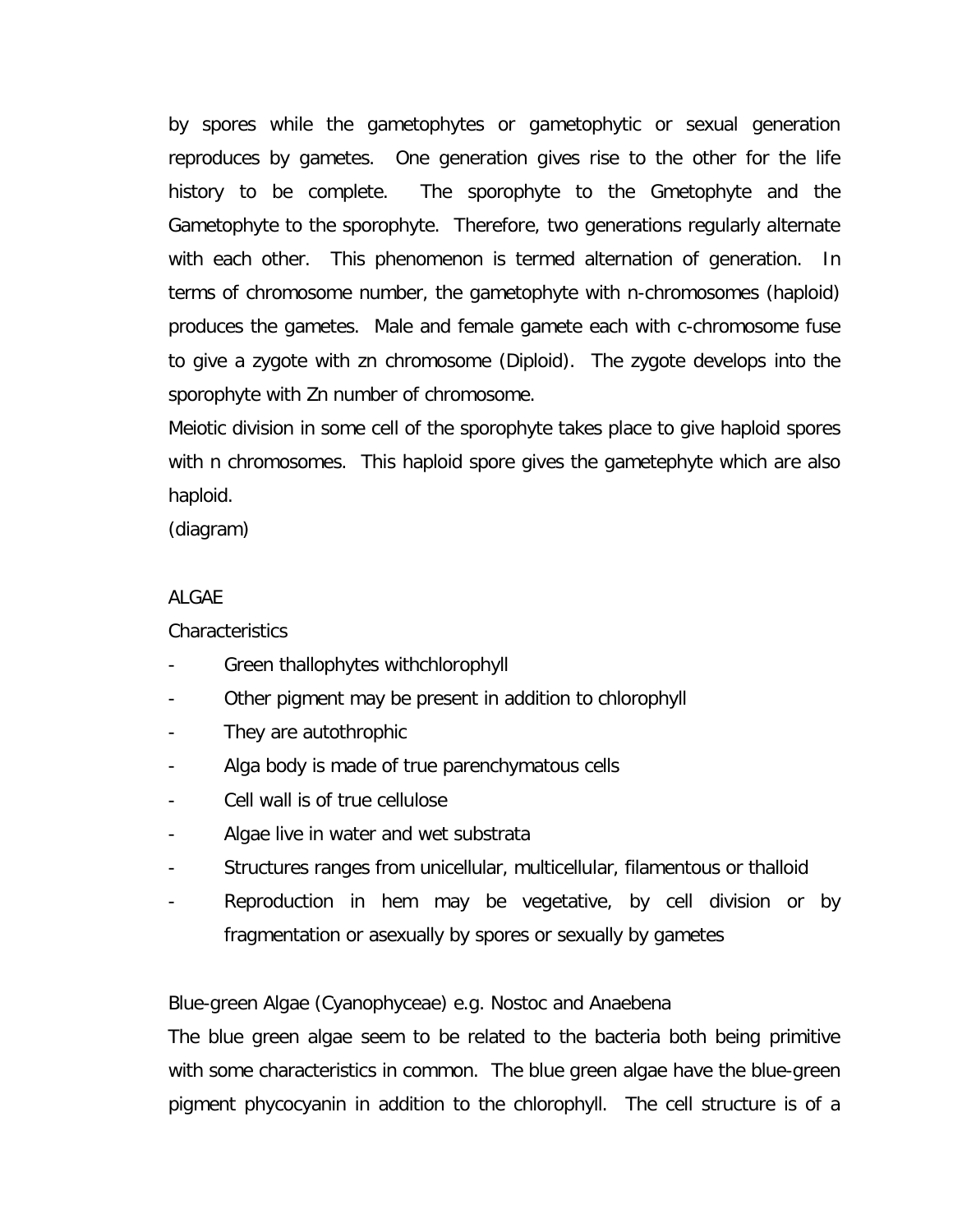primitive type with no definite nucleus nor plastic (i.e. no organized protoplasm). The photoplasm is differentiated into peripheral coloured zone, the chromoplasm and inner colourless zone called the central body. Some are unicellular or filamentous. In some filamentous form such as nostocm Anaebena or oscilatoria there is the Akinete or resting spore from the vegetative body. The Heterocyst, an enlarged vegetative cell with transparent contents and thickened walls may be seen.

Fig 6: (Diagram)

Nostoc is a common blue green filamentous algae occurring in damp soils, ponds, ditches and pools of water. The filament of Nostoc looks like strings of beads. The chains are embedded in gelatinous sheath. Characteristic nature of Nostoc is the presence of Heterocyst always at the end of a filament. The function is likely for food storage and vegetative propagation.

Most produces asexually by means of Akinete which are resting spores. They are regarded as a modified vegetative cell acting as a resting spore, which may develop at any part of the chain or filament.

Nostoc can reproduce vegetatively by fragmentation or filament into several shorter chains called Hokogonia. Each homogonium can give rise to a longer filament or chain by repeated cell division in one direction.

Fungi

- Group of thallophytes lacking in chlorophyll with variety of shapes and sizes
- Lead heterotrophic life either as parasites or saprophytes
- Carbohydrate food is stored in form of glycogen
- They could be unicellular as in yeast or multicellular
- Plant body in the multicellular forms is made of interwoven mass of hyphae collectively called mycellum
- Wall of hyphae are made up of chitin or pure cellulose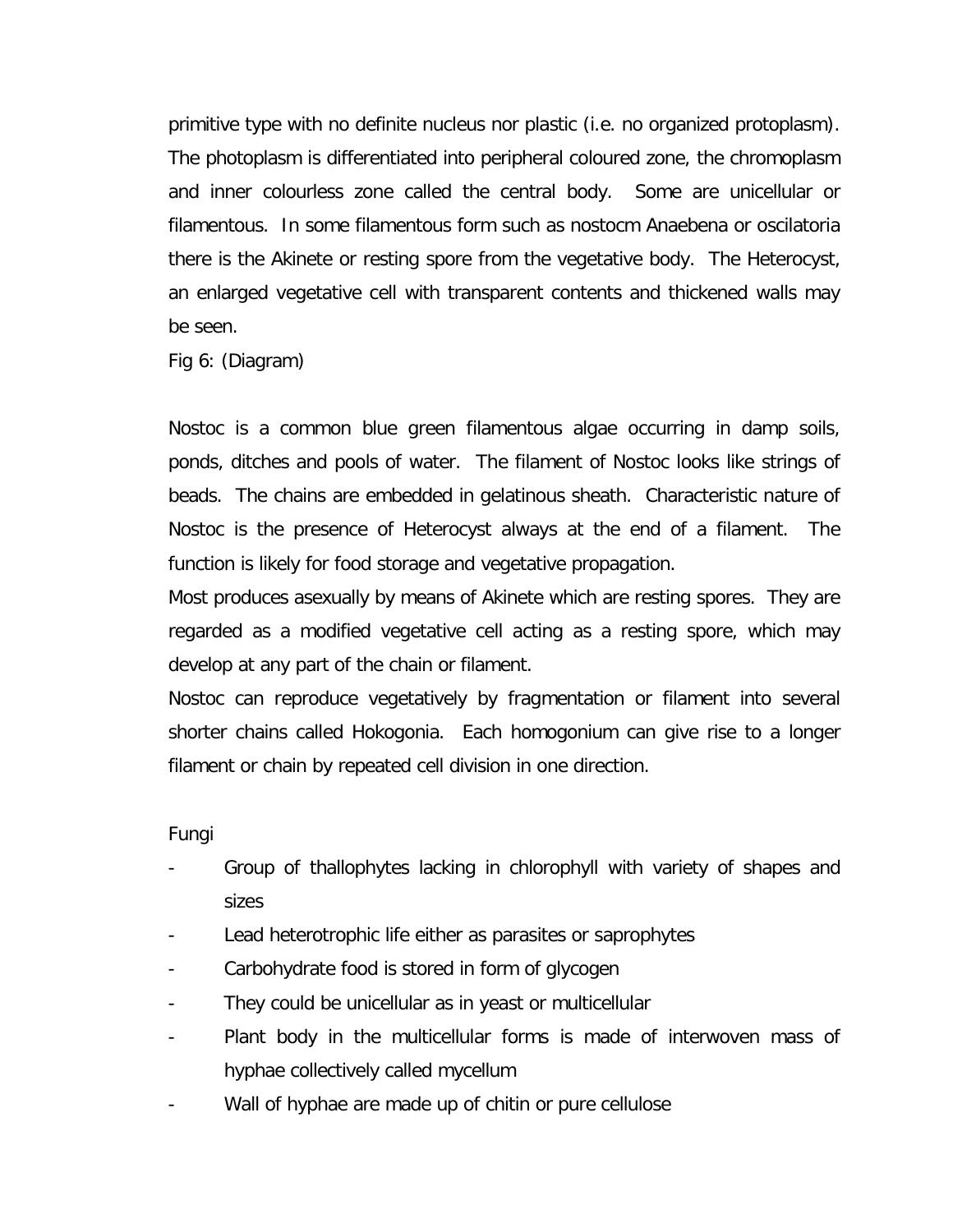Reproduction

- (a) (i) Fragmentation of body into parts
	- (ii) Detachment of a part of the body
	- (iii) Sclerotium a compact, head and rounded mass of hyphae
- (b) Asexual by many types of spores
	- (i) Zoospores
	- (ii) Ordinary spores i.e. gonidia borne in sporangia

(iii) Conidia which are formed singly or in chains by special hyphae or condiophores

- (iv) Oidia short segments of vegetative hyphae
- (vi) Ascospores form in sacs or Asci in numbers of 8 per sac

Basidio spores born in number of 4 in club like Basidium

- (c) Sexual reproduction takes place in these phases, which are:
	- i. Plasmogamy (fusion of protoplasm)
	- ii. Karyogamy (fusion of nuclei)
	- iii. With gametes and gametangia which may be isogamous, anisogamous or oogamous

Group of fungi:

Myxomycetes, Phycomycetes, Ascomycetes, Baidiomycetes, Deuteromycetes

- Myxomycetes Slime fungi
- Phycomycetes Algalike fungi
- Ascomycetes Sac fungi
- Basidiomycetes Club fungi
- Deuteromycetes Imperfect fungi

(Diagram)

(Fig, 7, Fig. 8, Fig. 9 and Fig. 10)

Bryophytes (Byrophyta)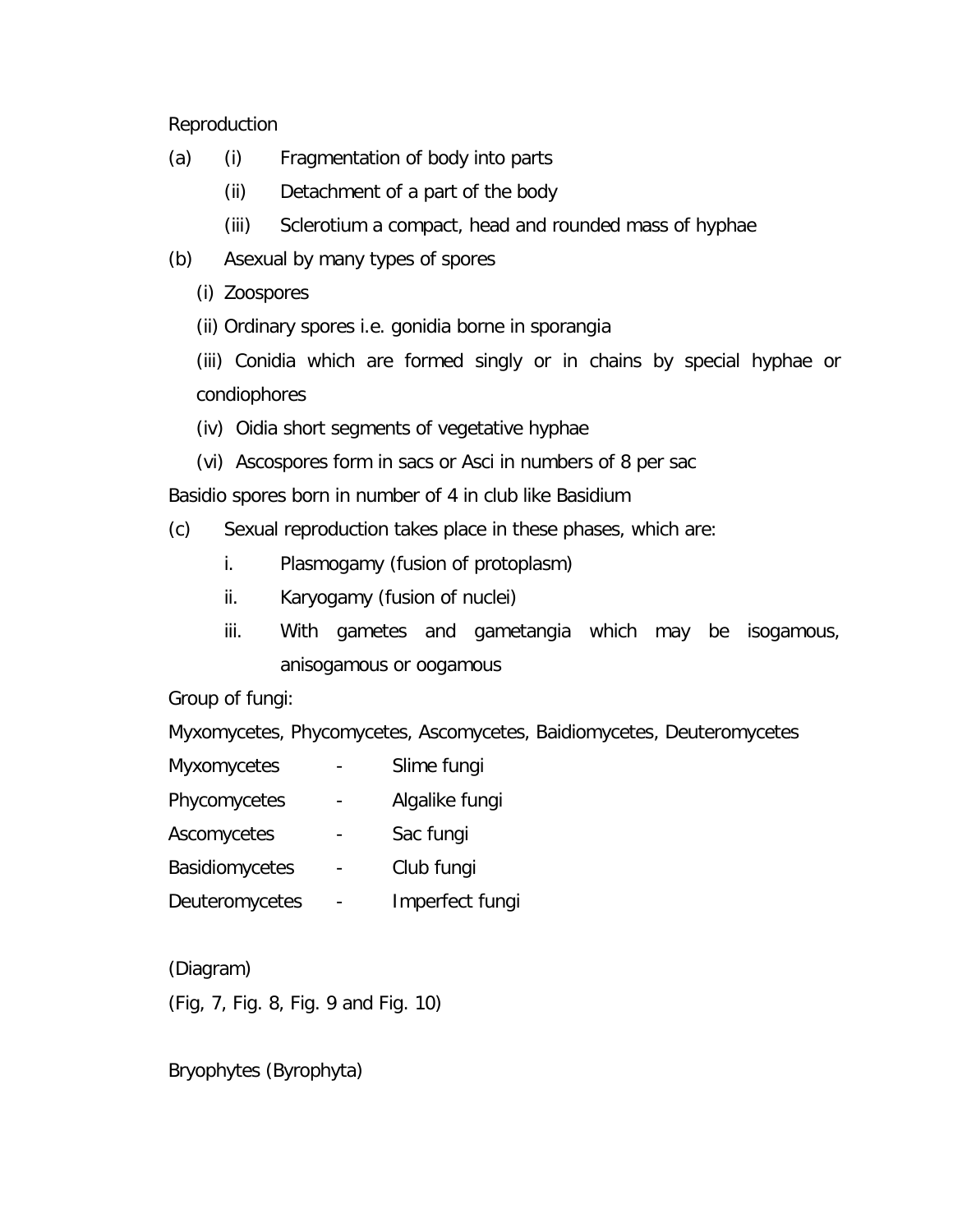The Byrophytes comprise land inhabiting autothrophic plants which prefer moist and shady places. Vascular tissue is absent. True roots are absent. They have root-like structures called the Rhizoids which help in anchorage and absorption of water and nutrients from the soil. Bryophytes show an advance over most algae by the development of archegonia, multicellular antheridia and a distinct alternation of generation. The sporophyte is dependent on the gametophyte in the Bryophyets. The gametophytic plant body is either thaloid (flattened) as in the mosses. The gametophyte predominates in the Bryophyta.

# THE PTERIDOPHYTES

The pteridophytes are seedless vascular plants. They differ from the bryophytes in three key respects.

- i. The sporophytes does not remain attached to (a much reduced) gametophyte
- ii. It has true vascular tissues
- iii. It is larger, long lived phase of the life cycle

Most pteridophytes live in wet humid places, and their gametophyes lack vascular tissues. Good examples are the lycopodium, sellaginella, Fern (Dryopteris).

# ANGIOSPERM MORPHOLOGY

Angiosperms are flowering and seed-bearing plants. They are higher plants with well developed root and vascular tissues. Angiosperms are the most successful and most abundant group of plants. They provide most of man's food and raw materials. Over 250,00 species have been reported.

Factors responsible for the success of Angiosperms

- (a) Variability in structure
- (b) Genetic flexibility
- (c) Efficient pollination and fertilization mechanisms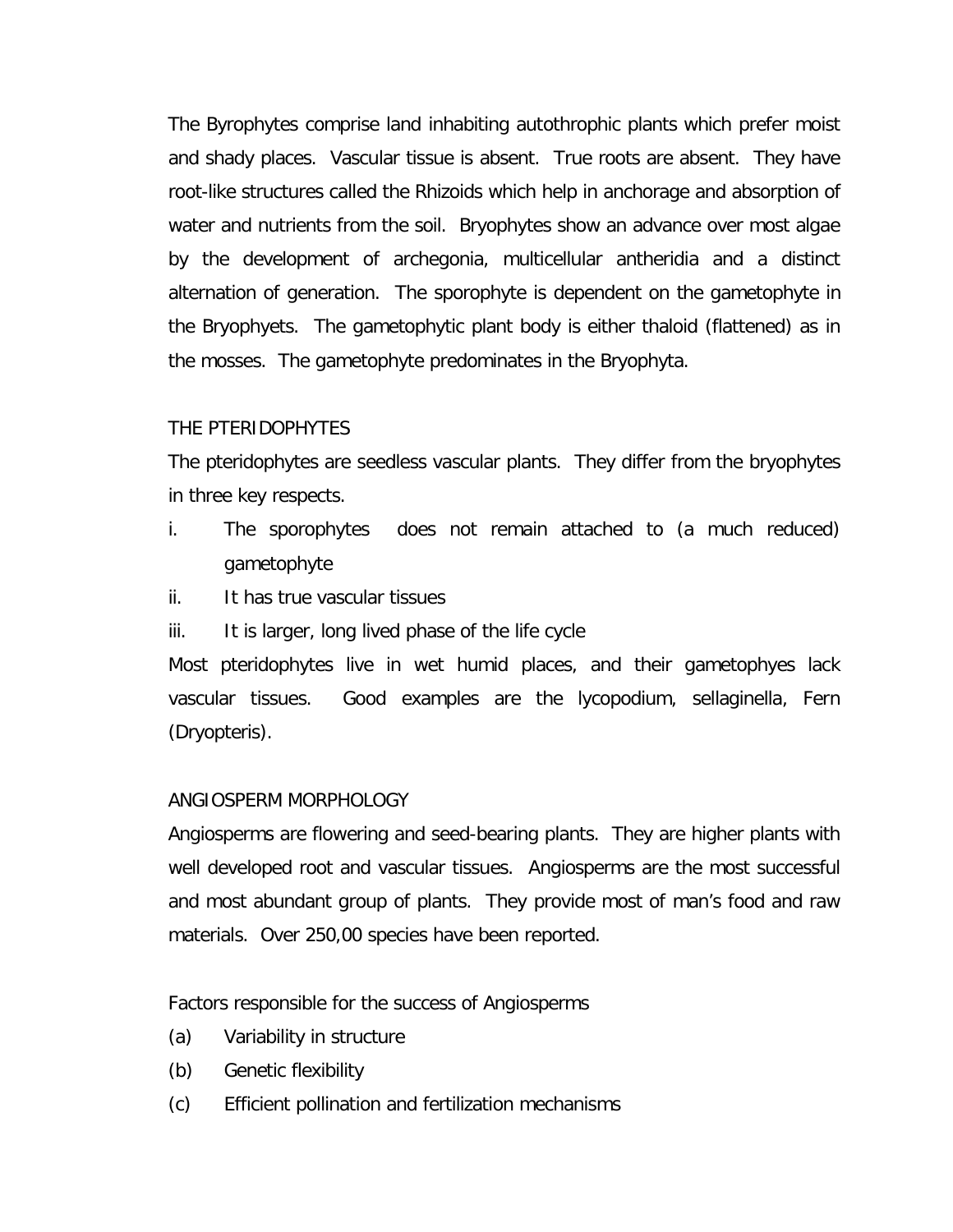- (d) Production of large number of seeds
- (e) Fast rate of growth
- (f) Short life cycle
- (g) Self fertility/bisexuality etc.

The angiosperms dominate the vegetation of West Africa and they are grouped into two classes namely monotocyledons and dicotyledons (\*Note: The differences between monocotyledons and dicotyledons).

There is great variation among plants and they are grouped or classified based on the similarities and differences that exist among them. This process of grouping plants is known as classification. To classify plants, it is essential to have good knowledge of the variation in the features of the plants, hence the need to study plant morphology.

The word Morphology was derived from two Latin words Morphe = forme and Logos = study. Plant morphology deals with the study of forms and features of different plant organs such as roots, stems, leaves, flowers, fruits and seeds. (Diagram)

An angiospermic plant has the root and shoot systems. The root systems is positioned below the ground level and its primary functions are fixation/anchorage of the plant to the soil and absorption of water and mineral salts from the soil into the plant.

The shoot system is the part of the plant found above the ground level. This comprises the stem, leaves, flowers, fruits and seeds. These plant organs are grouped into vegetative and reproductive parts. Vegetative parts are the plant organs that are concerned with the nutrition and growth of the plant i.e. the root system and parts of the shoot system such as the stem and leaves. The stem and leaves perform three major functions which are support, conduction and food manufacture. Reproductive shoot comprises the flower, which is concerned with the reproduction of the plants.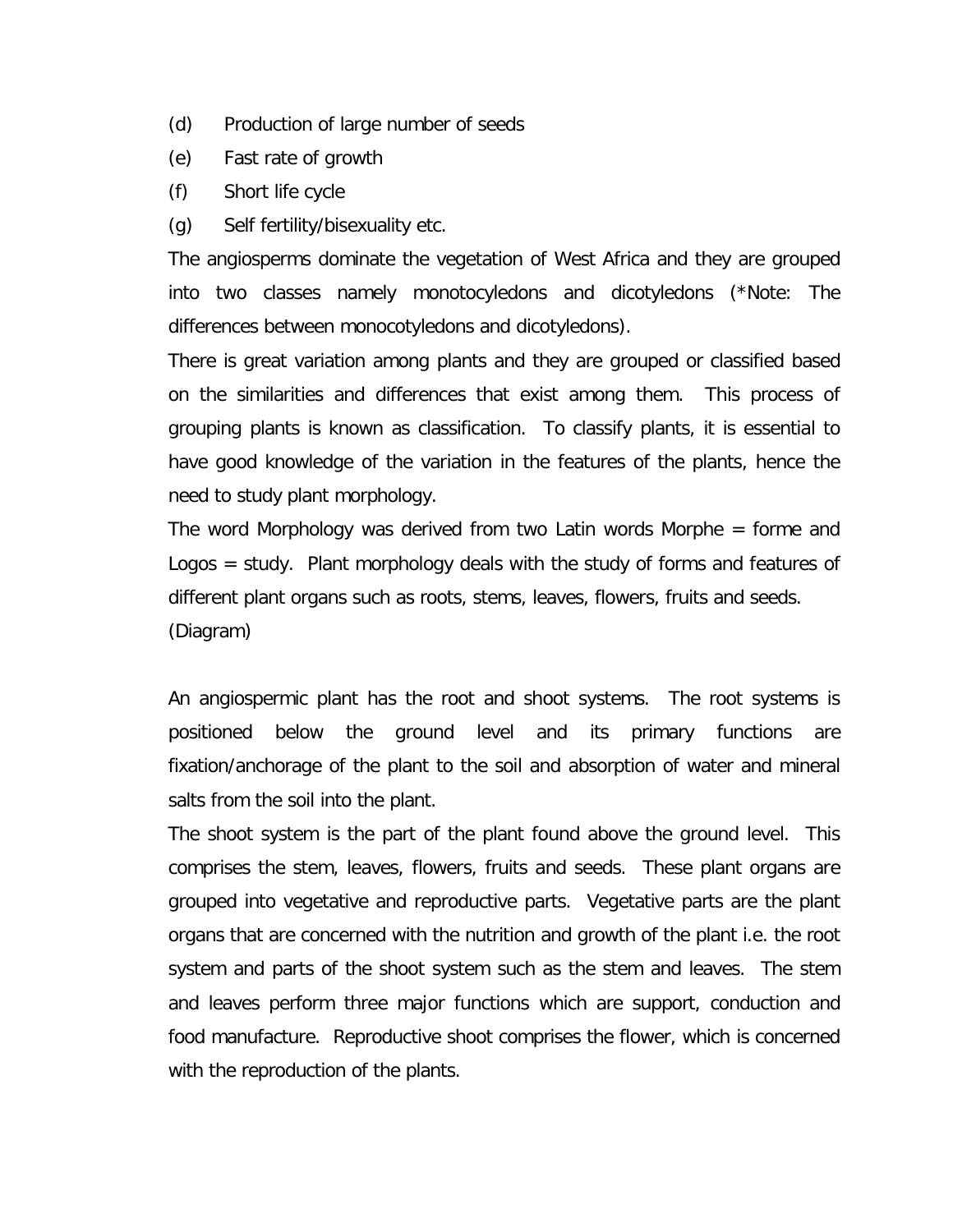# CLASSIFICATION AND NOMENCLATURE OF PLANTS

All plants belong to the plant kingdom. Plants are further put in smaller hierarchical taxonomic groups that reflect their phenotypic and genotypic closeness. The taxonomic groups under the plant kingdom are: Plant kingdom

Sub-kingdom

| <b>Division</b> | Sub-division |
|-----------------|--------------|
| Class           | sub-class    |
| Order           | sub-order    |
| Tribe           | sub-tribe    |
| Family          |              |
| Genus           |              |

**Species** 

\*Note: Try to classify some common plants

From the kingdom to species, the number of organisms in the groups decreases, and the organisms become more similar. The species is the smallest unit of classification. It is the group of organisms sharing similar characteristics and are capable of interbreeding to produce viable offspring.

Every plant is known by two Latinized names. The system of giving two names to plants is known as the Binomial system of nomenclature.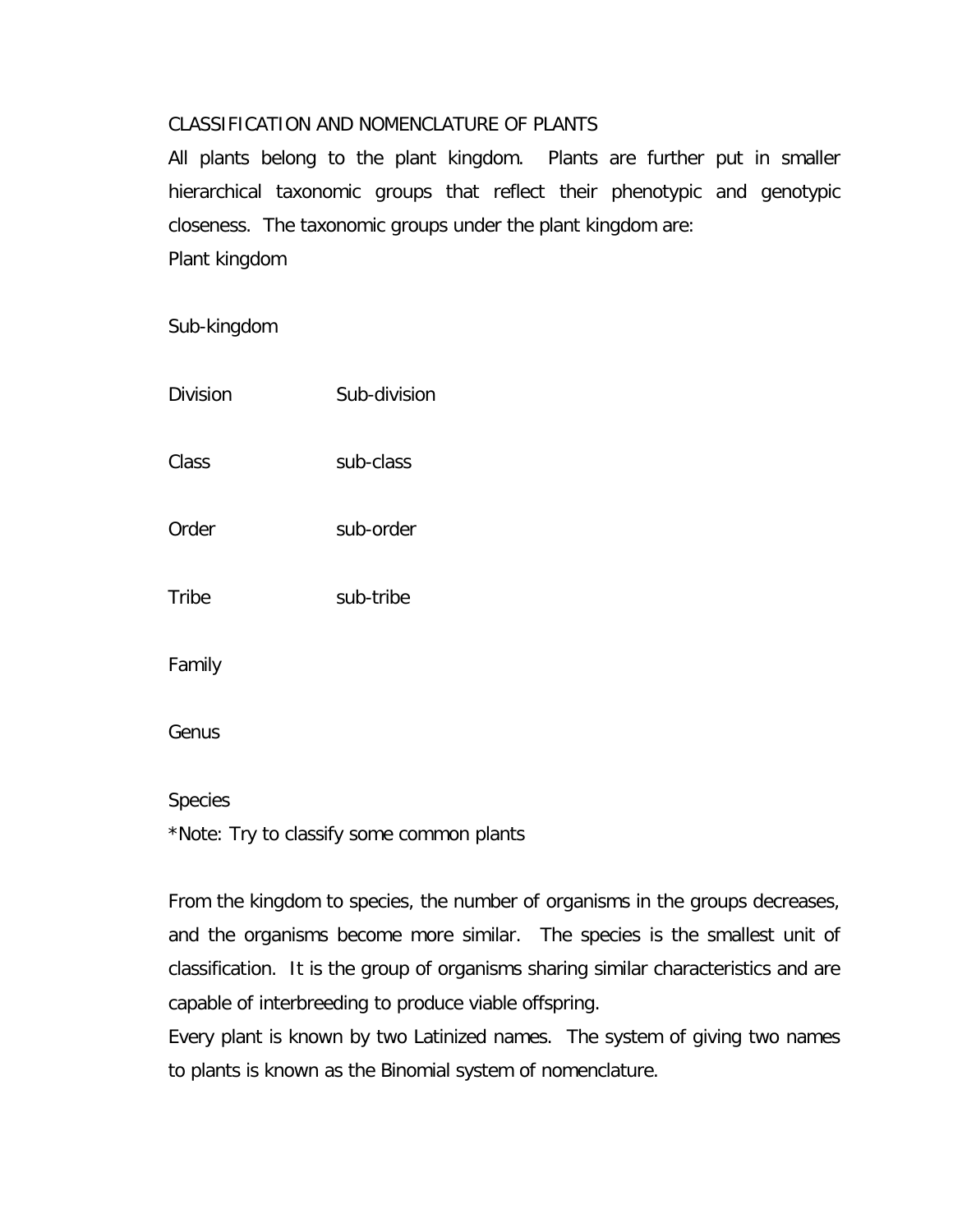The first of the two names is the generic name, while the second name is the specific name. The first letter of the generic name is written in capital letter, while the specific name is written in small letters all through.

The two names should be underlined separately or italicized when in prints.

Plants are also known by their common and vernacular names which may vary in different localities, cultures and tribes.

For example:

| Botanical name   | English             | Yoruba     | Hausa    |
|------------------|---------------------|------------|----------|
| Dioscorea alata  | White yam           | su ewura   | Doya     |
| Garcinea cola    | <b>Bitter colar</b> | Orogbo     | Mijigoro |
| Cola nitida      | Kola                | Obi gbanja | Goro     |
| Aspilia africana | Marigold            | Yunyun     | Kausa    |
| Zea mays         | Maize               | Agbado     | Masara   |

Classification of cowpea

| plant kingdom |
|---------------|
| spermatophyte |
| Angiosperm    |
| Rosales       |
| Leguminosae   |
| Vigna         |
| unguiculata   |
|               |

The name of the plant is written as *Vigna unguiculata*

# DESCRIPTION OF PLANTS

Plants can be described or classified based on criteria such as size, habit, habitat, life span, behavior etc.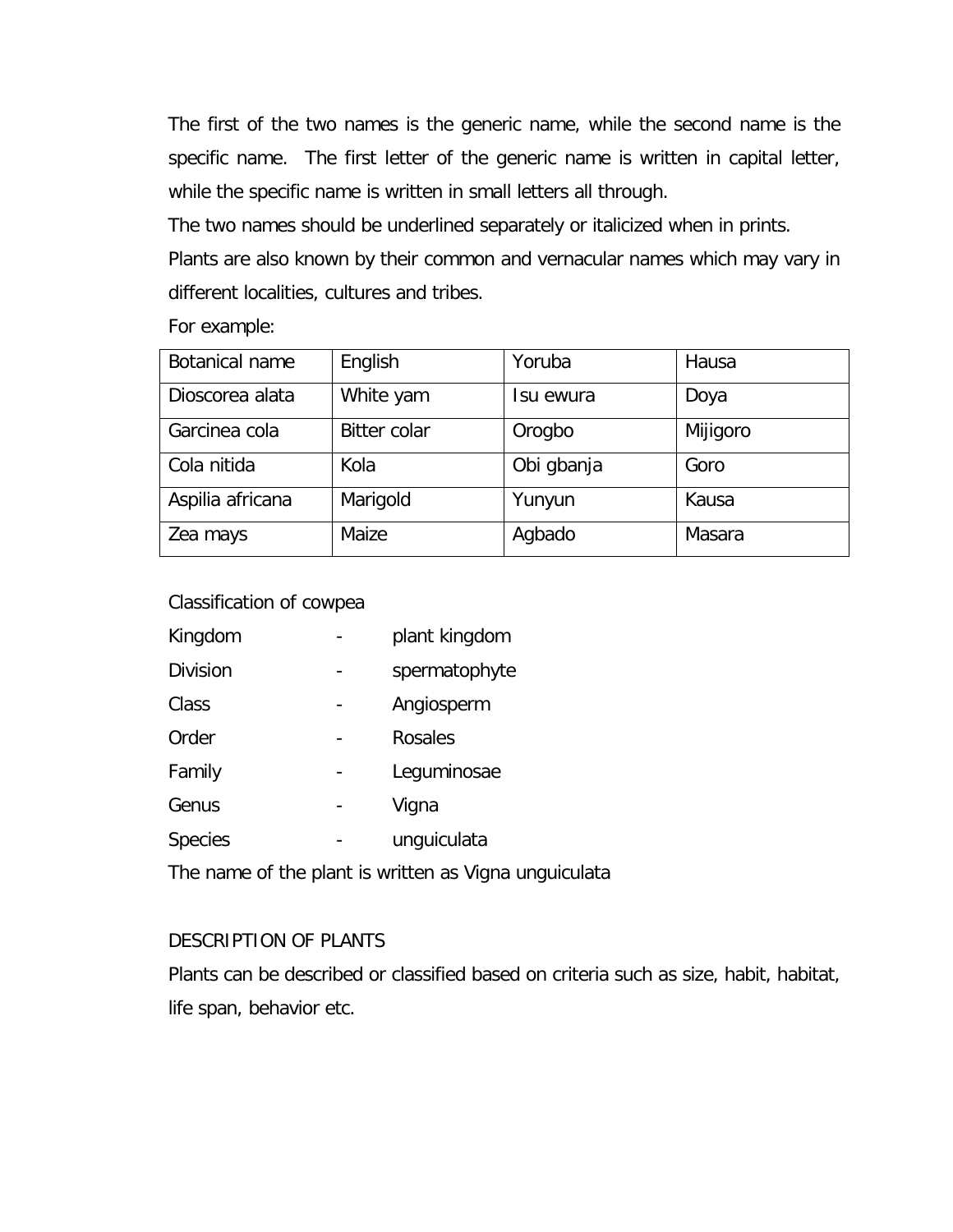Description based on size

Plants can be described as tree, shrub or herb based on their size.

Trees are plants with single hard or woody trunk that carry branches well above the ground e.g. *Mangifera indica, Khaya senegalensis, Delonix regia, Terminalia catapa* etc.

(Diagram Fig. 12:)

Shrubs are plants or small trees with two or more wordy trunks that developed fron a single rootstock e.g. *Hibiscus sp, Ixora sp, Acalypha* sp, etc.

Herbs are small plants with soft, fleshy stem e.g. *Talinum triangulae, Ageratum conyzoides, Lactuca sativa* etc.

Description based on duration of life

Based on life span, plants can be described as annuals, biennials and perennials. Annuals are plants that complete their life cycle in one season i.e. one year e.g. *Oryza sativa, Zea mays*,

Biennials are plants that complete their life cycle in two seasons i.e. two years e.g. *Allium cepa, Manihot esculenta*

Perennials are plants that live for more than two years e.g. *Triplochton scleroxylum, Milesia excels, Hildergadia barterii* etc.

Description based on habitat

Plants are also described based on their habitats. Many plants have also developed features that adapt them to their specific habitats.

Mesophytes or land plants are plants growing in regions with average temperatures and moisture e.g. *Tithonia diversifolia, Euphorbia heretophylla* etc.

Xerophytes are plants growing in the desert or dry places e.g. *Cactus sp., Euphorbia sp. Aloe sp., Agara sp.*

Hygrophytes are plants growing in moist and shady places e.g. Ferns, some grasses.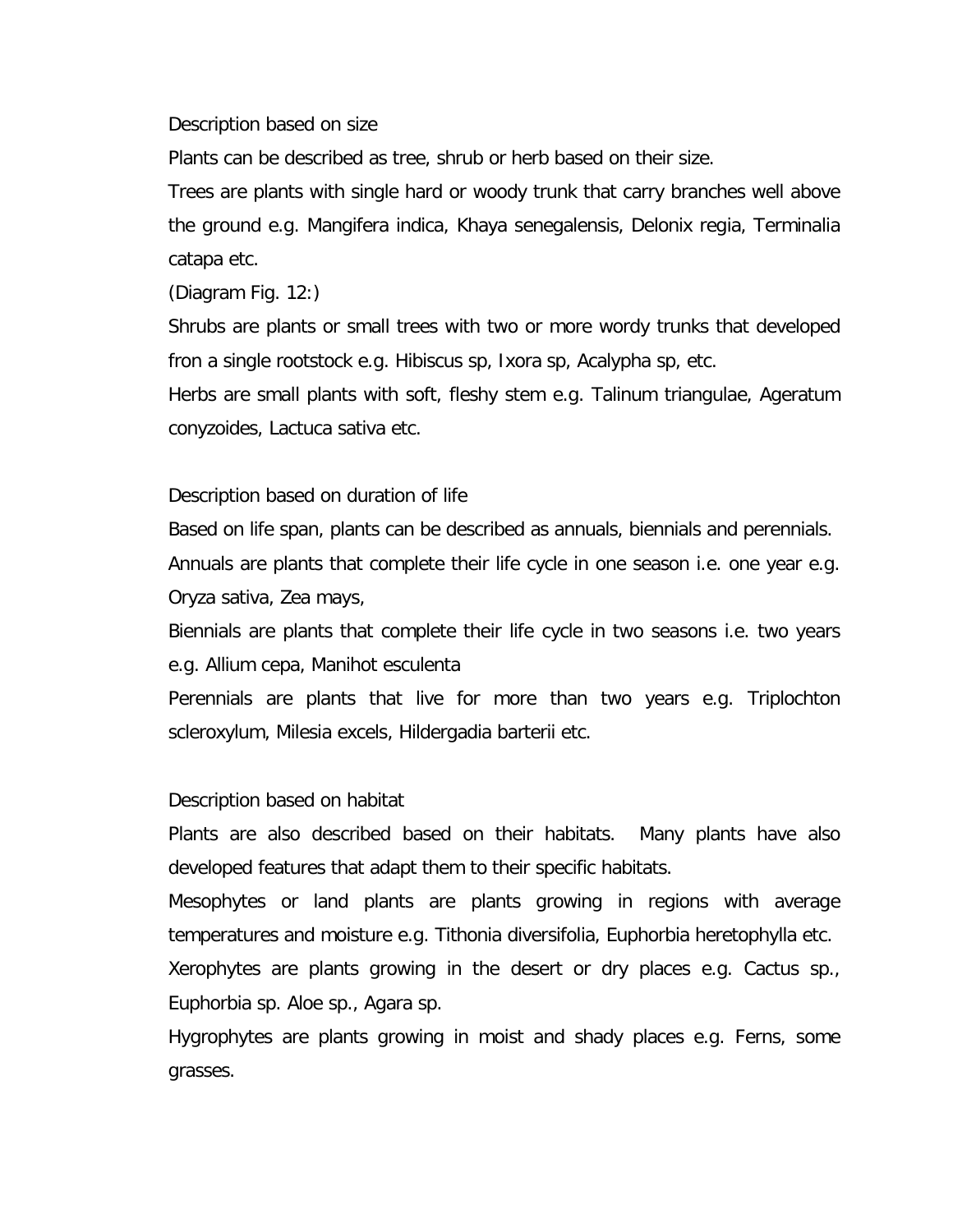Hydrophytes are plants growing in aquatic places e.g. water lettuce (*Pistia*), water hyacinth

Eichhornia sp, water lily;

Halophytes are plants growing in saline soil or water e.g. *Rhizophora sp., Kandelia sp*., Mangrove plants etc.

Description based on nature of stem

Plants can be described as erect or scandent based on the nature of their stems.

Erect plants are those with strong stem that can stand on their own without any support.

Scandent plants are those having weak, long stem with diffuse which can not carry the plant upright.

Scandent plants are called climbers if they attach themselves to other plants or objects by some means. Examples are rootlet climbers e.g. *Piper guinense*, hook climber e.g. *Bougainvillea*, tendril climber e.g. *Gloriosa superb, Passiflora edulis* and stem climbers or twinnes e.g. *Dioscorea sp., Vigna p*.

Lianes or lianas are very thick and woody perennial climbers usually found in the forest. They climb round their supports e.g. *Alafia barteri, Entad gigas*. Other scandent plants are scramblers and stranglers. Scramblers do not attach to their support but simply lean against nearby plants and spread over them e.g. *Combretum sp* while stranglers start their life from seed which grow on the host or near the host. They produce shoot and roots systems which grow round the host and may later kill host by strangulation e.g. *Ficus sp*.

Description based on behavior of plants

Under this, we have the following plant types

Plant parasites these are plants living on other living plants. They could be total parasite e.g. *Cuscuta* or partial parasites e.g. *Mistletoe*.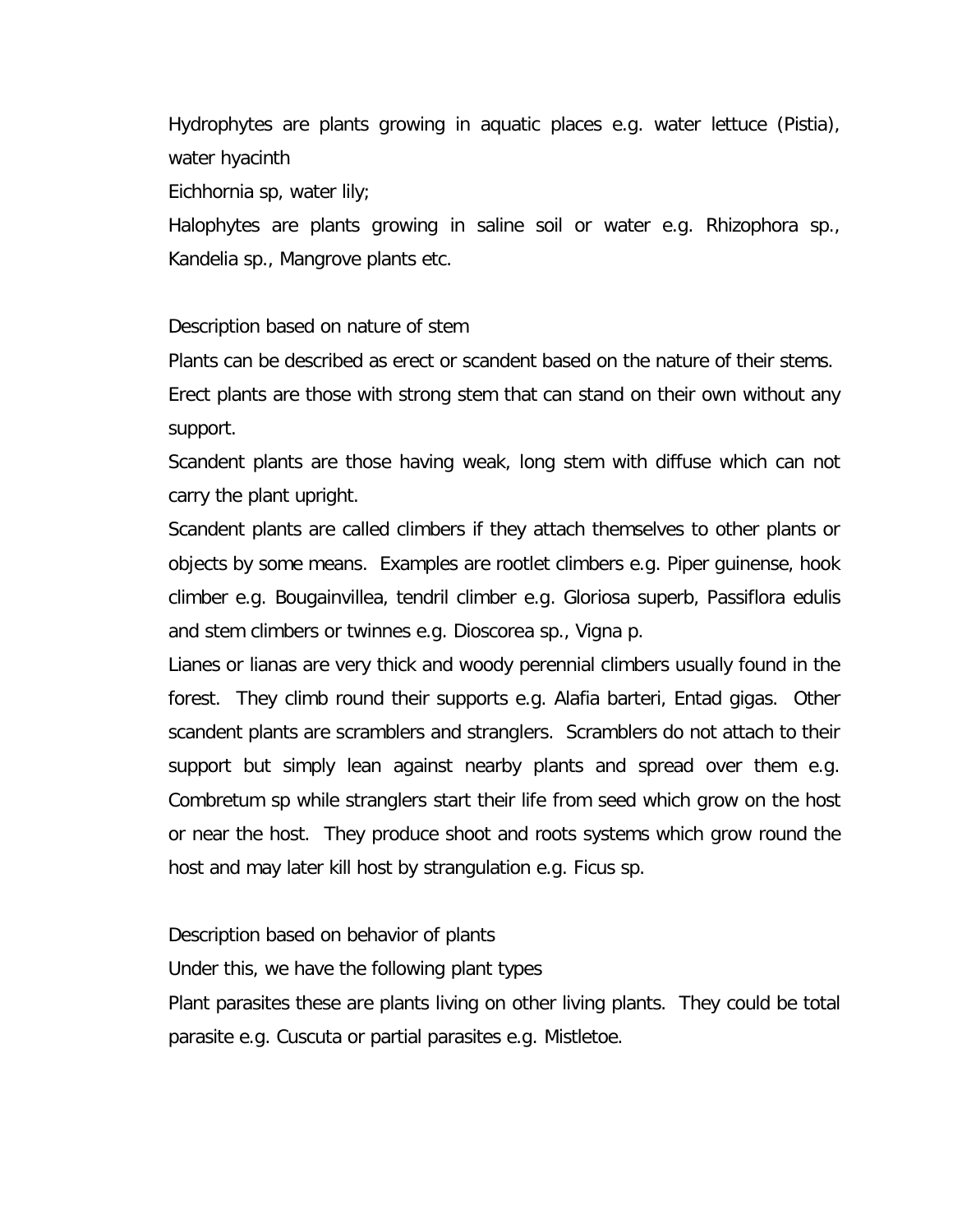Epiphytes these are plants that grow on other plants but they produce their food by themselves. They only attach themselves to the external part of the host e.g. Orchids.

Saprophytes these are plants that grow on dead or decaying organic matter e.g. *Monotropa*.

Carnivorous plants capture insects and feed on them e.g. Bladder wort, Vensu fly-trap, Butter wort, Pitcher plant etc.

Symbionts are two organisms living together as if they are part of the same plant, and the two organisms benefit from the relationship. The relationship is called symbiosis e.g. Lichen which is the association of fungi and blue-green algae which is seen as green patches on tree trunks and old walls.

#### THE ROOT SYSTEM

The root is the organ of the plant found in the ground that develops from the embryonic radicle.

#### Regions of the Root

A typical root is made up of three regions that contain cells that are engaged in different cellular activities and the root cap.

The three regions are for cell divisions, cell elongation and cell maturation.

The root cap protects the root apex as it penetrates the soil. The cells of the root cap is regenerated as it is been worn off in the process of soil penetration.

Region of cell division

This is the apex of the root containing meristematic cells that undergo repeated divisions. Cells produced in this region are directed downwards towards the root cap and upwards towards the region of cell elongation.

Region of cell Elongation

The cells in this region undergo rapid elongation and enlargement and are responsible for the growth in length of the root.

Region of cell maturation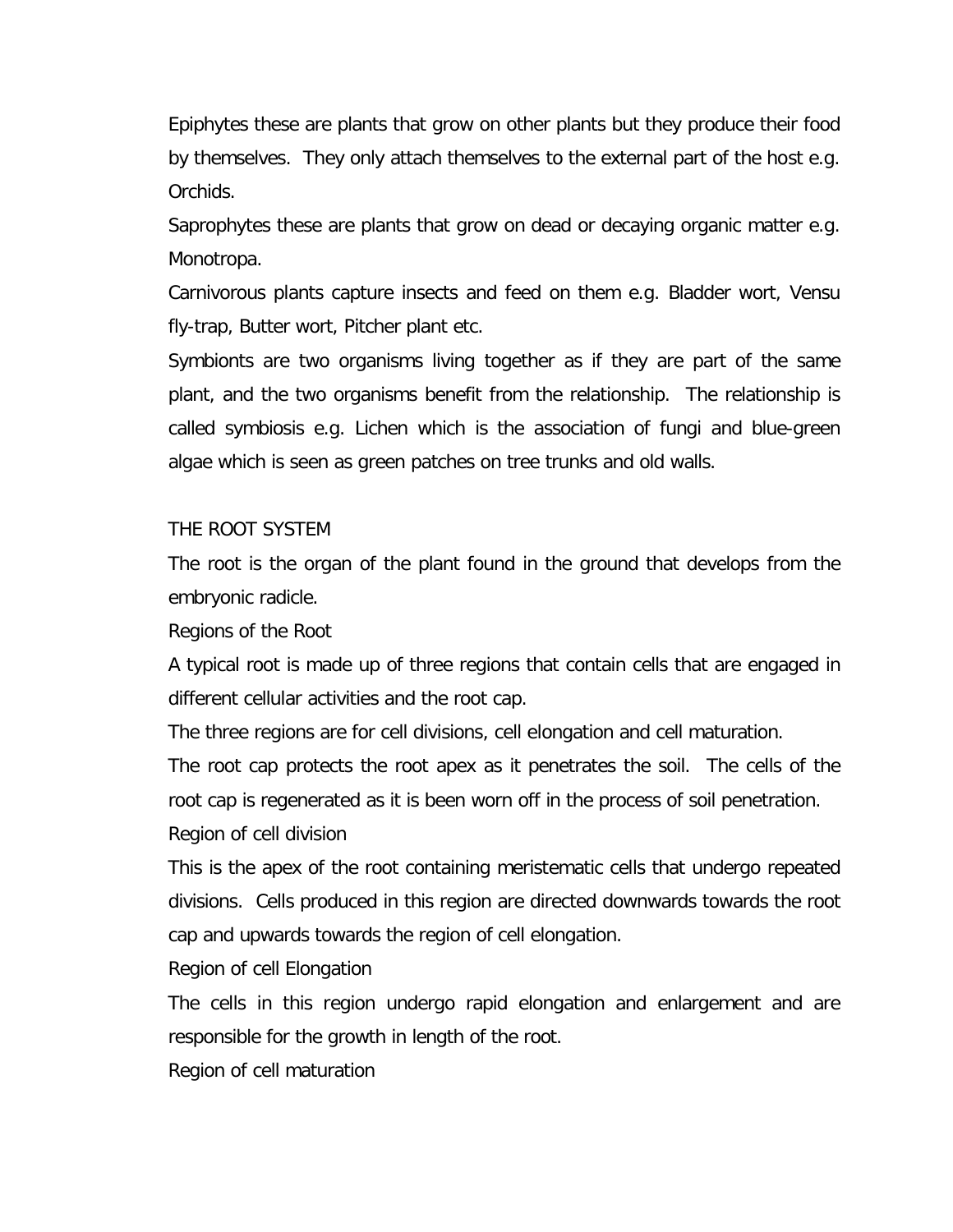Cells in this region undergo maturation and differentiation into various kinds of tissues. Root hairs are produced in this region for absorption of water and mineral salts from the soil.

Functions of the root:

Absorbtion of water and mineral salts from the soil Anchorage of the plant to the soil Conduction of the absorbed water upwards to the stem Storage of food in some plant species (Diagram)

### Types of Root

There are two main forms of root, namely the Tap root system and Fibrous root system. In the tap root system, there is a main or primary root or tap root from which smaller branch roots or lateral roots or secondary roots develop. They secondary roots can also produce smaller branch roots called rootlets or tertiary roots. This type of root system is found in the dicotyledonous plants e.g. *Amaranthus sp, Chocorus sp*.

(Fig. 13: Diagram of roots)

Fibrous roots system has no main root, rather there are small roots of approximate equal size that develop at the base of the stem. This type is typical of the monocotyledonous plants e.g. grasses, onion, sugarcane, maize, bamboo etc.

Roots that grow from any part of the plant body other than the radicle are generally called Adventitious roots. They are of various kinds and they perform normal and specialized functions.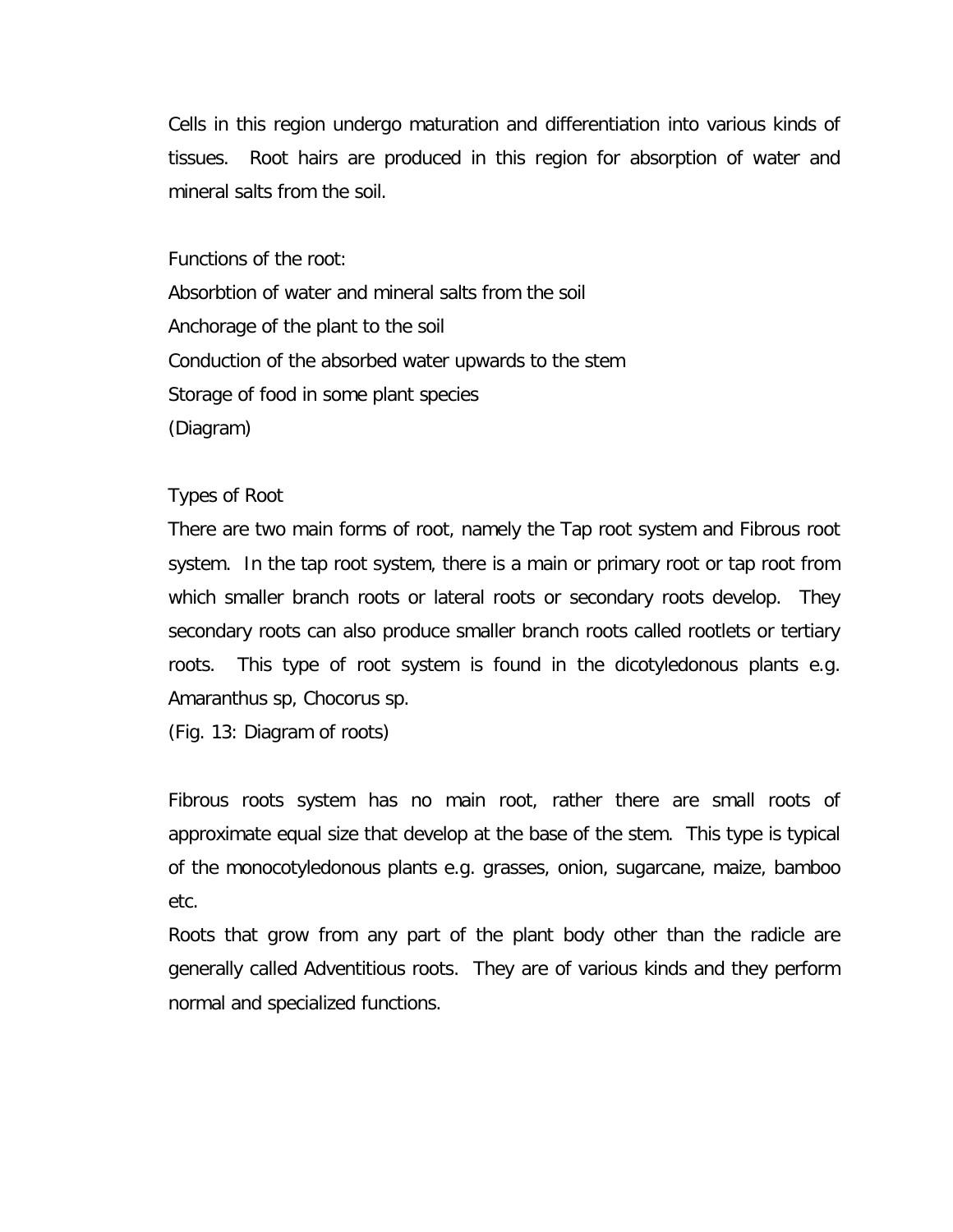# ROOT MODIFICATIONS

Apart from the generalized functions of the root, there are plants that possess specially modified roots that perform special functions. Such special functions include storage, perennation, additional support, respiration, climbing, photosynthesis, parasitism, mycorrhizal association, Rhizobium/root association etc.

Roots modified for storage of food

The storage roots are described by their shape

- (1) Napiform root The root is swollen in the upper part and almost becoming spherical and sharply tapering at the lower part e.g. sugar beet
- (2) Fusiform foot The root is swollen in the middle portion and gradually tapering towards the base and the apex, giving it a spindle shape e.g. Raddish.
- (Fig. 14: Diagram)
- (3) Conical root The root is swollen at the upper part and gradually tapers towards the base to give a cone shape e.g. carrot.
- (4) Tuberous or Tubercular roots These are swollen roots without definite shape e.g. *Mirabilis, Ipomoea batata*. The roots occur singly and not in clusters.
- (5) Fasciculated roots The swollen roots occur in cluster or fascicle at the base of the stem e.g. *Asparagus, Dahlia*.
- (6) Nodulose roots These are slender roots that suddenly swell at the tip e.g. *Maranta, Calathea, Curcuma amada*.

(Fig. 15: Diagram)

- (7) Moliniform or Beaded root These are roots with swellings that occur at frequent intervals e.g. *Momordica, Portulaca*, some grasses.
- (8) Annulated root This is when the root has a series of ring-like swellings on its body e.g. Psychotria.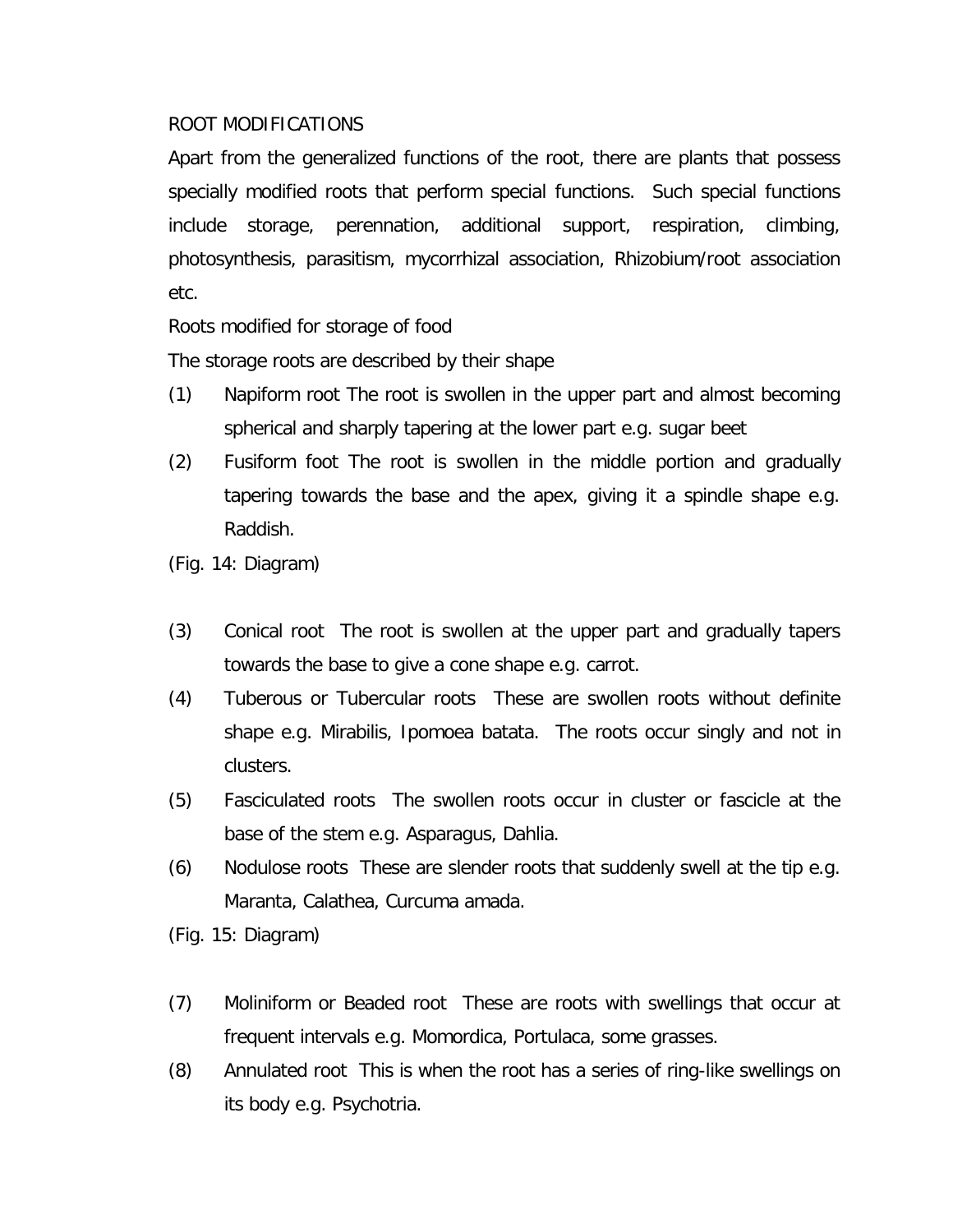#### Roots Modified for Respiration

Respiratory roots Plants growing in swampy or aquatic areas develop respiratory roots called Pneumatophores for the purpose of respiration. Such roots develop from the submerged or underground roots of the plants and rise vertically upwards above the water level to take in air for respiration through the pores that occur on them e.g. *Rhizophora, Heritiera*. Some aquatic plants produce floating branches that produce soft and spongy adventitious root above the water level that serve to store air e.g. *Jussiaea.*

(Fig. 16: Diagram)

Roots modified for Mechanical or Additional Support

Roots modified for additional support fall under different categories. They are (i) Prop roots (ii) Stilt roots (iii) buttress roots (iv) Climbing roots and (v) Epiphytic roots.

- (1) Prop roots these are adventitious roots that develop from the lower nodes of the stem of erect monocotyledonous plants such as maize (*Zea mays*), sugarcane (*Saccharum officinarum*), Bamboo (*Bambusa vulgaris*), guinea corn (*Sorghum bicolor*) etc.
- *(2)* Stilt roots These are roots that develop from the main stem or the branches of trees, especially trees growing in swampy or aquatic areas. The roots grow vertically or obliquely downwards and penetrate into the soil to act as pillars supporting the main stem and the branches e.g. *Musanga cercropiodes*, red mangrove (*Rhizopora mangle*), *Ficus bengalensis, Pandanus adoratissimus.*

(Fig. 17: Diagram)

Buttress roots These are huge outward extension at the base of tall forest trees that provide support to the huge trunks against wind current. A portion of the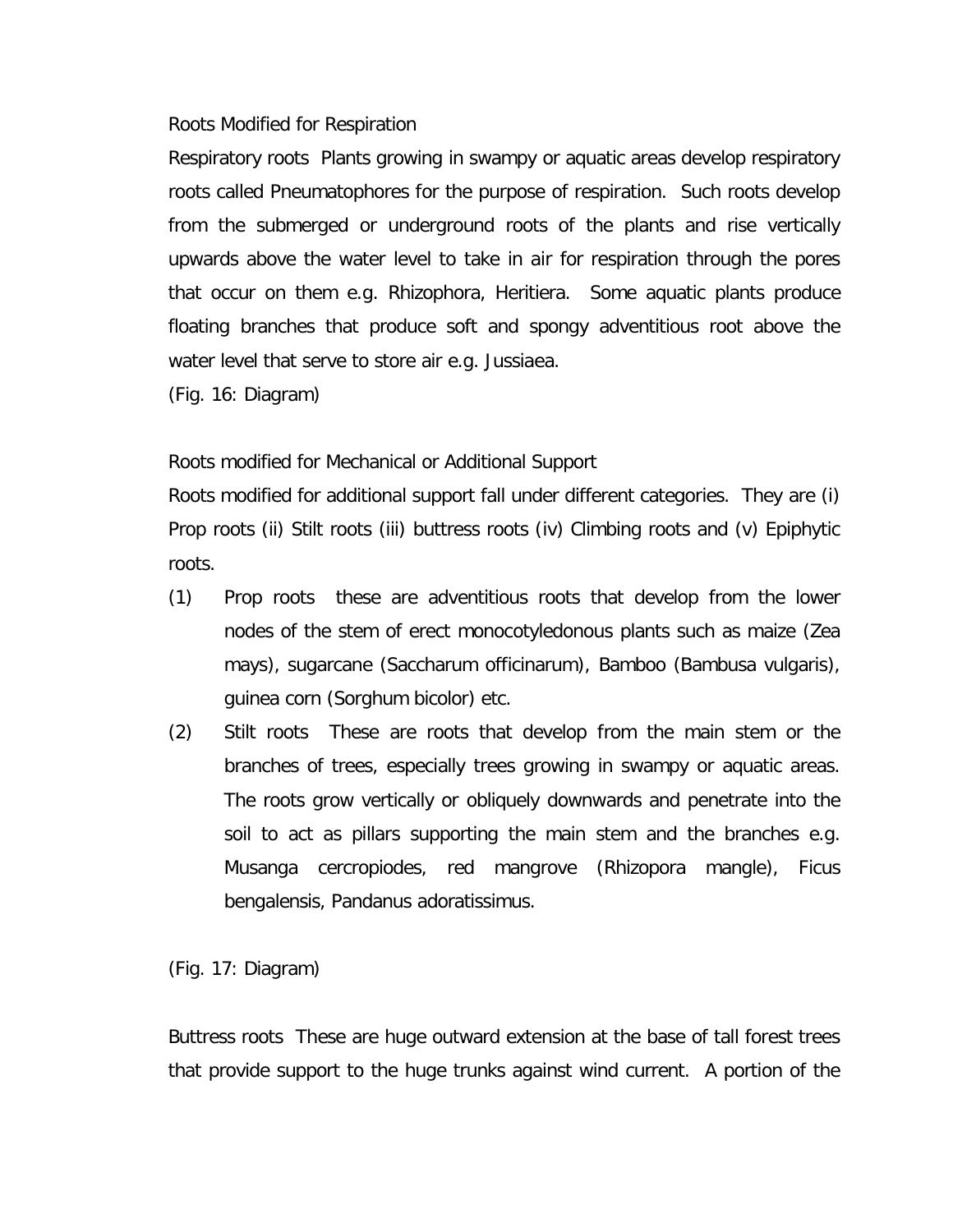stem may be involved in the formation of the buttress roots e.g. *Ceiba pentadra, Adansonia digitata, Bombax buenoposense, Terminalia catapa* etc.

Climbing roots These are sticky roots developed at the nodes and sometimes at the internodes of climbing plants which attach them to their support, which could be another tree trunk or a wall. e.g. *Piper longum, Piper nigrum, Ficus* sp.

Epiphytic roots These are aerial roots produced by the epiphytes which hang freely in the air. The hanging roots are surrounded by spongy tissues called velamen, which are used to absorb moisture from the atmosphere. Examples are found in orchids like *Vanda* and some *Ficus* species.

#### Roots modified for photosynthesis (Assimilatory roots)

The aerial roots in some epiphytic plants are modified for photosynthesis. Such roots bear prominent stomata and/or lenticels for gaseous exchange. They possess velamen made up of green chlorophyllous tissues e.g. Vanda sp., Tinospora sp. The submerged green roots of water chestnut (Trapa natans) also perform carbon assimilation.

#### Roots modified for Parasitism

Such roots are also referred to as sucking roots or parasitic roots or Haustoria. These are roots developed by parasitic plants which penetrate into the tissue of the host plant and suck it e.g. *Cuscuta hispidium*, *Mistletoe (Viscum sp.), Loranthus, Orobanche, Striga hermonthica* etc.

#### Roots modified for Rhizobium/Root Association

#### (Root with nodules)

Leguminous plants in the families Papillionaceae and Minosaceae usually possess roots with nodules. The nodules are gall-like swelling on the roots caused by bacteria of the genus Rhizobium. The bacteria fix atmospheric nitrogen and make it available for plant absorption in the form of nitrate. In return, the plant root provides habitat and carbohydrate supply for the bacteria. These could be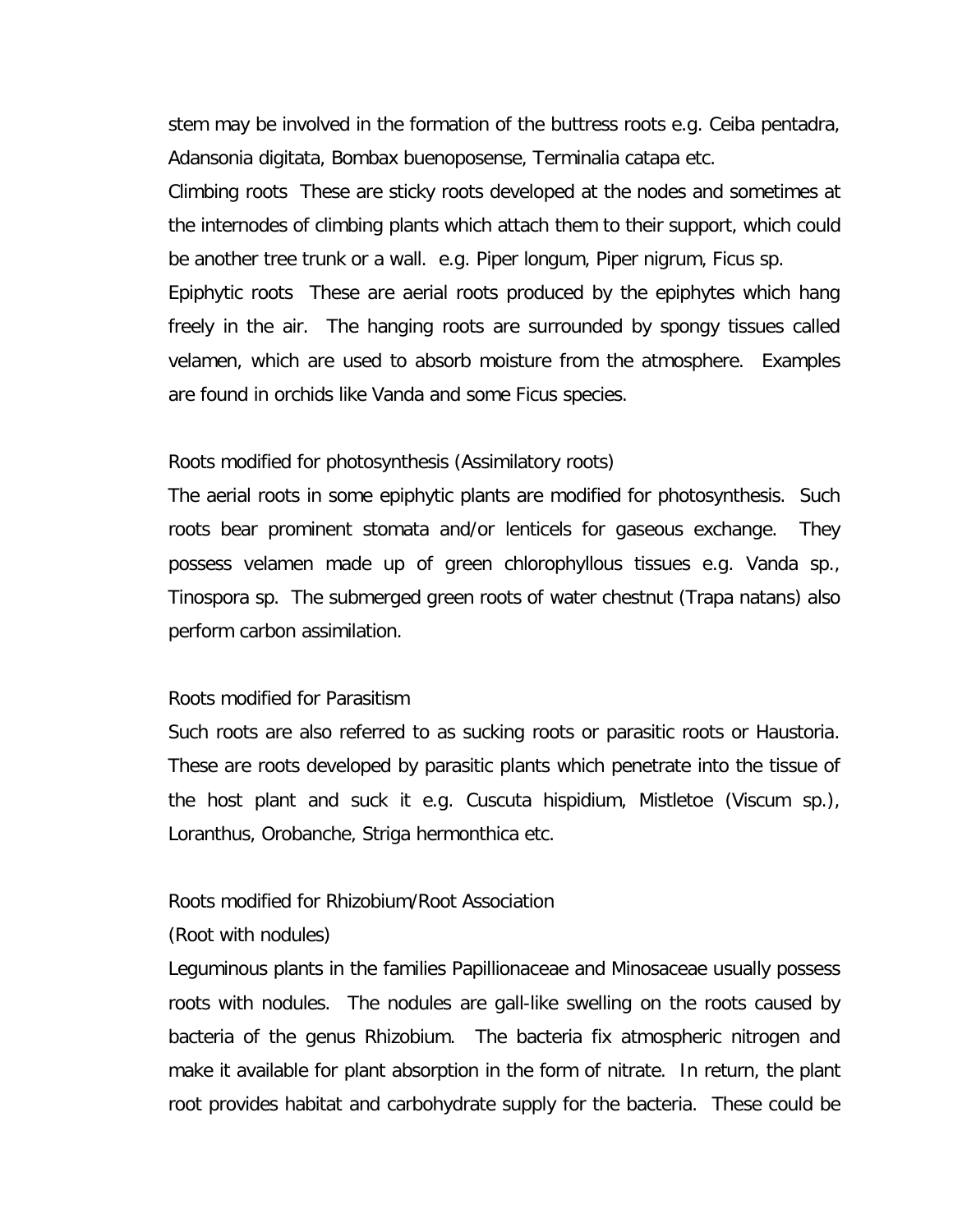fond in plants like *Crotolaria retusa, Arachis hypogea, Gliricidia sepium, Vigna unguiculata* etc.

(Fig. 18: Diagram)

#### Roots modified for Mycorrhizal Association

Roots of some tropical shrubs and trees form symbiotic relationship with fungi. Such roots are termed mycorrhizal roots. There are two types of mycorrhizal association which depend on the nature of interaction between the plant root and their fungal partners. The two partners benefit from the association. While the fungi provide nutrients for the plant, the plant roots provide shelter and carbohydrate for the fungi. The two types of mycorrhizal association are (i) Endomycorrhiza and (ii) Ectomycorrhiza.

In endomycorrhiza, the fungi grow intraradically within the root, but may also grow extraradically e.g. Cassava (*Manihot esculenta*), maize (*Zea mays*), Cassia sp., *Citrus* sp. Etc.

In ectomycorrhiza, the fungi grow extensively extraradically forming a fungal mantle which may completely replace the root cap e.g. *Eucalptus, Anacardium occidentalis* (cashew tree).

#### THE STEM

The stem is the ascending portion of the axis of the plant, developing directly from the plumule and bears the leaves, branches and flowers. On the stem are nodes and internodes. Leaves and branches develop from the nodes. Stems are usually terminated by either vegetative or floral bud. When the stem or branch ends in a vegetative bud, it continues to grow upwards or sideways. Growth of stem ceases when it is terminated by a floral bud. Buds occurring in the axil of leaves are termed axillary buds.

(Fig. 19: Diagram)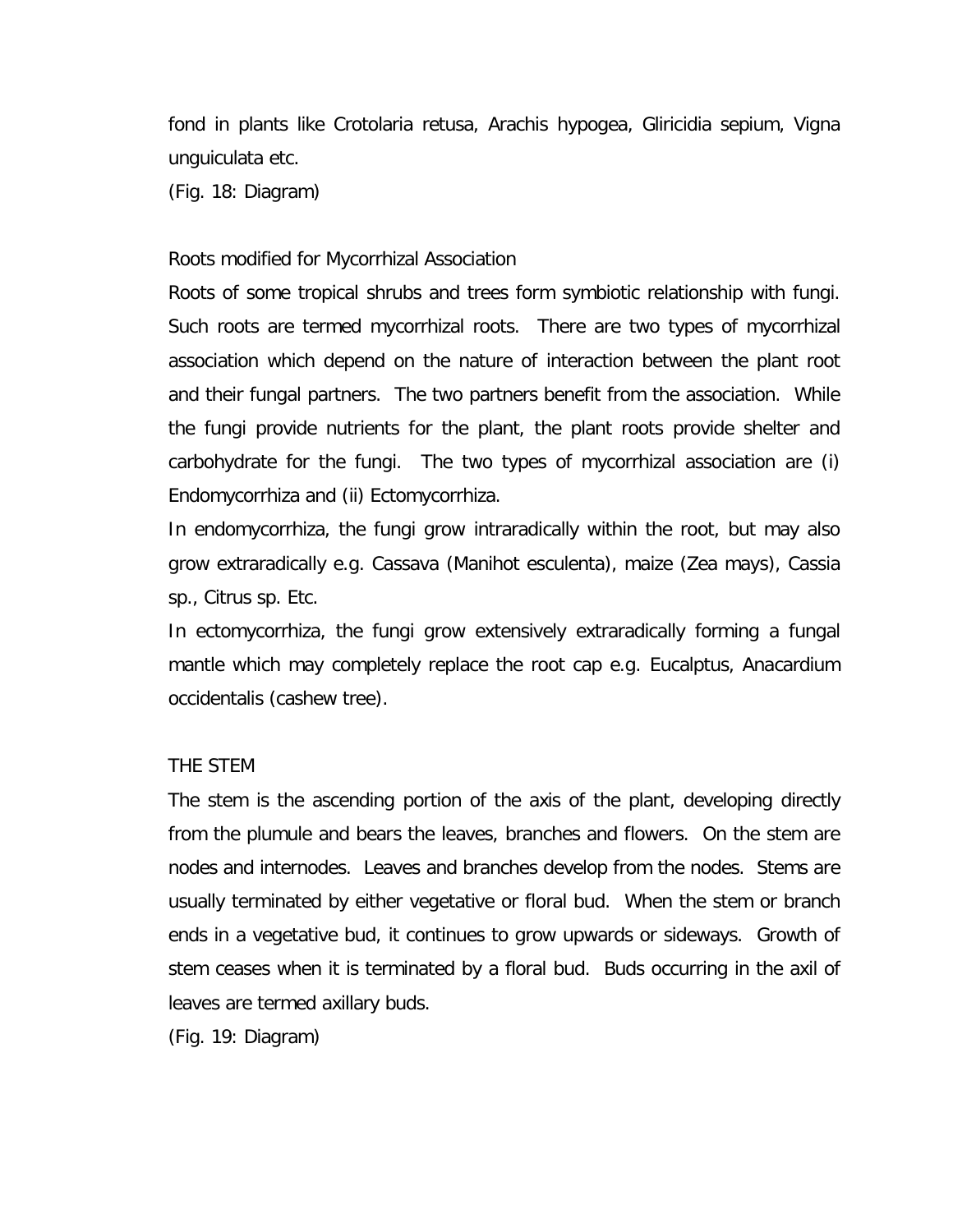### Functions of Stem

- The stem bear the leaves and flowers and spread them out on all sides for proper functioning e.g. light reception and pollinator attraction
- Stem conducts water and mineral salts from the root to the leaves
- Conduction of prepared food from the leaves to other parts of the plant
- Storage of water and food in some species
- Young green stems perform photosynthesis to complement the leaves
- Stem is used for vegetative propagation in some plant species
- Some stems, especially the underground stems are useful for perennation

# Types of Stem

Stem could be either aerial or underground. Aerial stems are those existing above the ground, while underground stems remain under the ground, producing aerial shoots when the conditions are favourable. Underground stems are useful for food storage and perennation. The various kinds of stem can be summarized in the following chart:

(Diagram – chart)

Erect/strong stems are stems that are capable of holding themselves in an upright position. Weak stems on the other hand are not capable of holding themselves upright. They either trail or creep on the ground or climb neighbouring plants and other objects.

# Types of Erect stem

- (1) Bols These are smooth erect wordy stems which branch at the top i.e. the branhes are carried well above the ground. It is found in most tall trees as *Milesia excels, Delonix regia* etc.
- (2) Candes is an unbranched, erect, cylindrical and stout stem, marked with scars of fallen leaves. This stem is common in the palms e.g. *Elaeis guinensis, Cocos nucifera, Phoenix sp*. etc.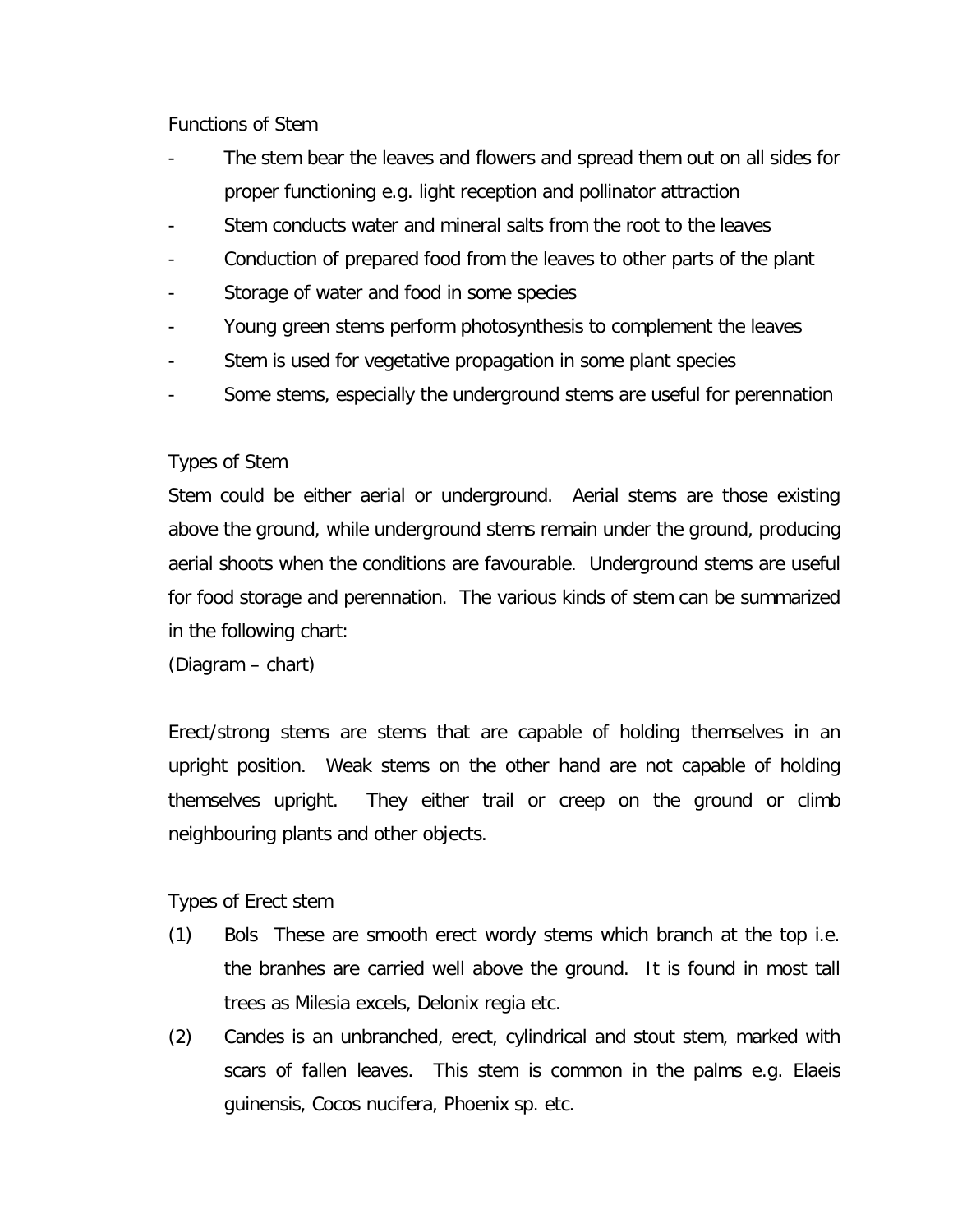- (3) Culms are jointed stems with solid nodes and hollow internodes. This can be found in the bamboos e.g. *Bambusa vulgaris*.
- (4) Scape is an underground stem which produces an erect unbranched aerial shoot bearing either a single or a cluster of flowers, such flowering shoot is called scape. Examples can be found in onion (*Allium cepa*), garlic (*Allium sativum* )etc.
- (5) Pseudostem is a stem formed by the joining together of the leaf bases of several leaves of theplant e.g. Banana and plantains (Musa sp.), *Ensete gilleti* etc.

# Weak stems

Plants with weak stems could be either trailers, creepers, climbers, twinners, lianas, stranglers or scramblers.

(1) Trailers these are plants with thin and long or short branches that trail on the ground without rooting at the nodes. They could be procumbent or prostrate (when the stem lies flat or run parallel to the ground) e.g. *Indigofera sp., Oxalis sp*. etc. or Decumbent (when the tip of the stem is raised) as in *Tridax procumbens* or Diffuse (when the stem branches spread out in all directions) as in *Boerhaavia sp*.

# (Diagram)

(2) Creepers are plants with long or short branches that creep on the ground and rooting at the nodes. Creeping stems could be runners, stolons or offsets. Each of the rooted node with shoot can become independent plants if the linking stems (internodes) are cut. Creeping plants could be runners, stolons or offsets.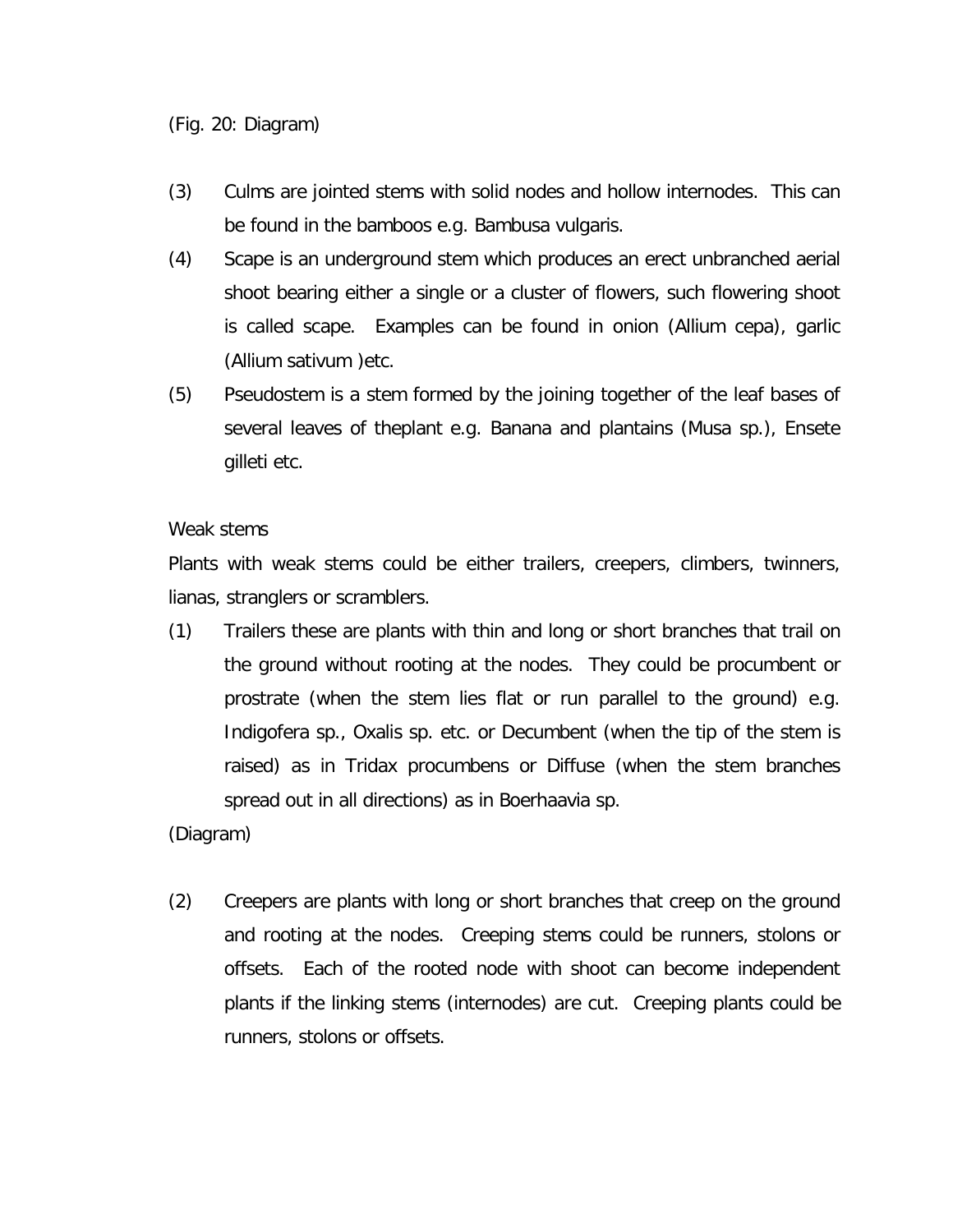- (3) Runners are creeping stems with long and slender stems that run parallel to the ground surface e.g. *Cucurbita sp., Lagenaria sp., Telfaria occidentalis* etc.
- (4) Stolons are creepers with the portion of the stem between two adjacent nodes raised from the ground surface i.e. the internode does not lie flat on the ground e.g. *Fragaria indica*, wild strawberry etc.
- (Fig. 21: diagram)

Offsets are similar to runners, but the internodes in offset are shorter and stouter than those in runners e.g. water lettuce (*Pistia sp*.,) water hyacinth (*Eichhornia sp*.).

Climbers are plants that attach themselves to any neighouring plant or object, often by means of some special devices and climb the support to a long or short distance. Different kinds of climber are known, depending on their devices or means of climbing. Examples are:

- (1) Hook climbers e.g. *Bougainvillea sp*., Rose (*Rosa sp*)
- (2) Stem tendril climbers e.g. *Passiflora edulis, Telfaris occidentalis*
- (3) Leaf tendril climbers e.g. *Gloriosa superb* Root climbers e.g. *Piper betle, Piper guinensis* etc.
- (4) Twinners/stem climbers are herbaceous plants with weak stems that climb other plants or objects without any device or means of climbing. They twine round their supports, e.g. Yams (*Dioscorea* sp) *Ipomoea*.
- *(5)* Lianes/Lianas are perennial plants with woody climbing stems e.g. *Entada gigas, Alafia barteri*
- (Fig. 22: Diagram)

Other forms of plants with weak stems are scramblers and stranglers.

Scrambling plants do not attach themselves to their supports, but they simply lean against nearby plants or any other support and spread over them e.g. *Combretum sp*.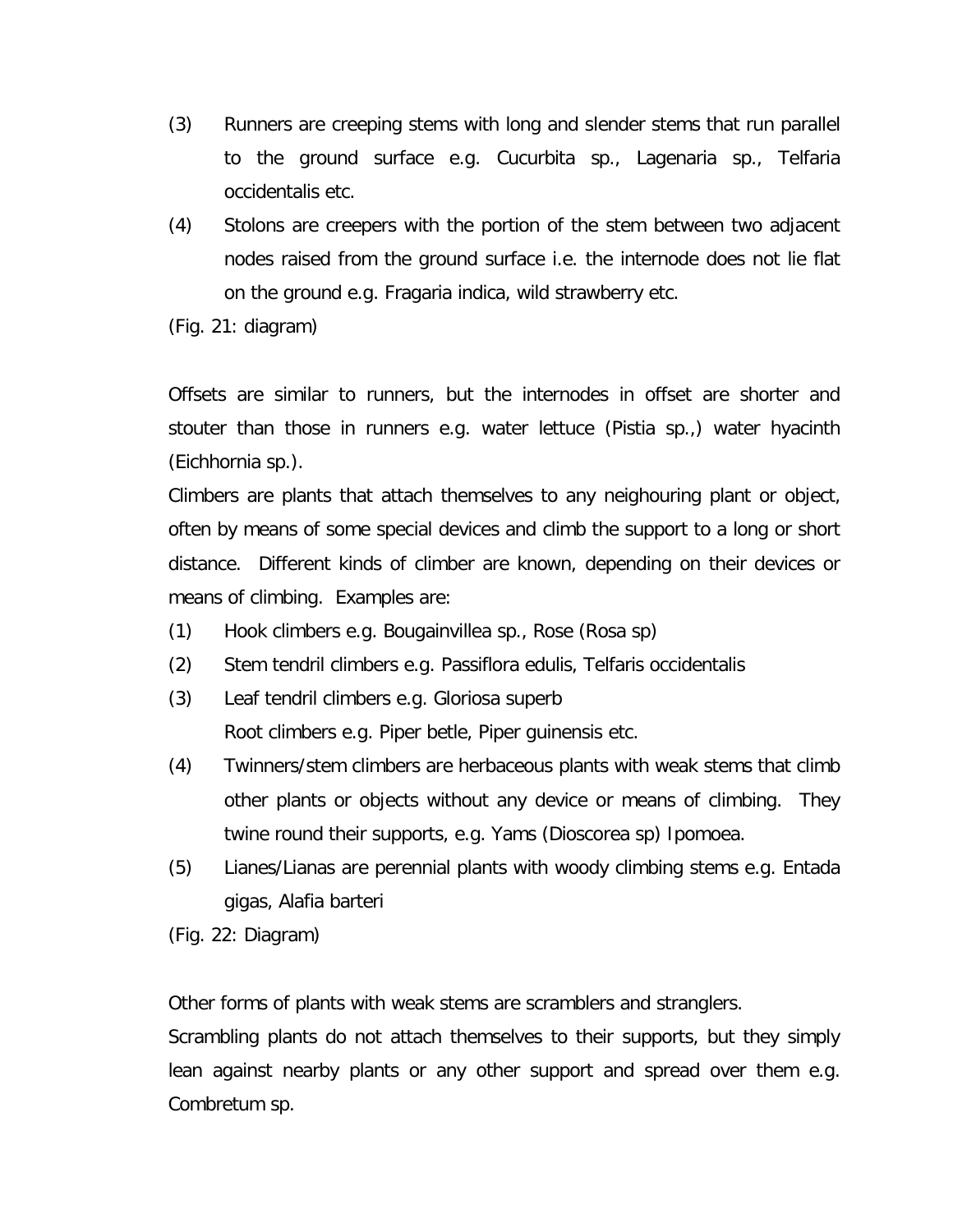Strangling plants usually start their life from seeds which grow on the host or near the host. They produce short and root systems which grow round the host or support and may later kill the host or support by strangulation e.g. *Ficus sp.* (Fig. 23: diagram)

# Underground stems

These are modified stems which are developed underground for the purpose of storage, propagation and perennation. They are usually dormant during unfavourable season but give off aerial shoots annually under favourable conditions. They are always thick and fleshy, having deposit of reverse food materials in them.

Types of underground stem

(1) Rhizome is a prostrate, thickened stem, creeping horizontally under the surface of the soil. It has distinct nodes and internodes. Roots and scaly leaves are produced as their nodes. Rhizomes bear terminal and axillary buds which give rise to new aerial shoots during favourable periods.

(Fig. 24: Diagram)

Some rhizomes may be swollen with stored food substance as in the aligator pepper (*Aframomum canna*), ginger (*Zingiber officinarum*) or slender as in grasses such as the spear grass (*Imperata cylindrical*).

(2) Tubers are swollen ends of special underground branches or stems which bear adventitious roots. They have on their surface a number of "eyes" or buds which grow up into new plants. Tubers are often very much swollen, becoming almost spherical and they usually occur singly. Examples of tubers are sweet potato (*Ipomoea batata*), yams (*Dioscoroea* sp.), Irish potato (*Solanum tuberosum*), Tiger nut (*Cyperus esculentum*) etc.

<sup>(</sup>fig. 25: diagram)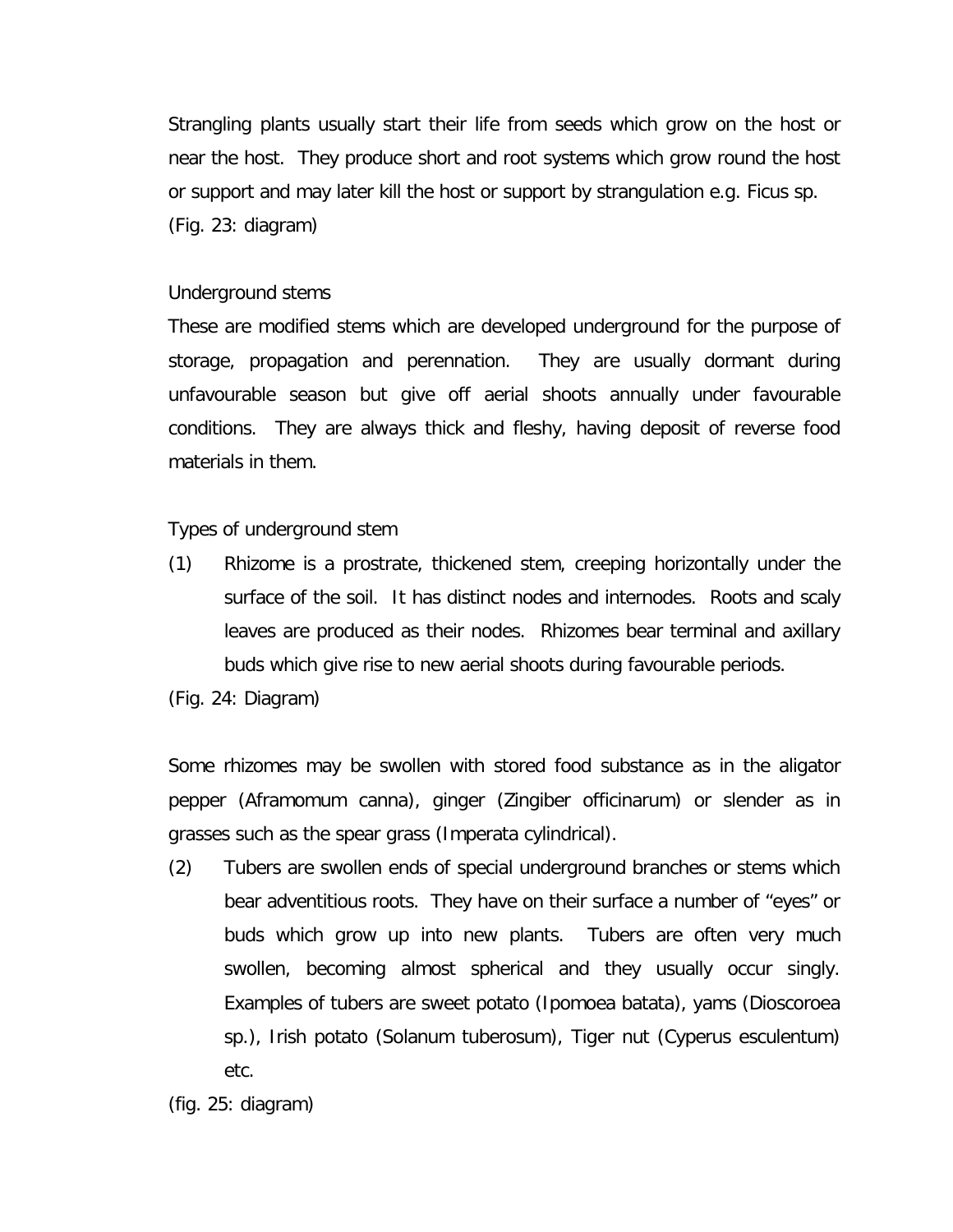- (3) Bulb is an underground modified shoot consisting of a shortened stem with a single, often large terminal bud and numerous scale leaves. The scale leaves grow from the upper surface of the stem or around it while a cluster of fibrous roots grow from the base of the stem. The fleshy scale leaves store food while the dry outer scale leaves give protection. The bulb grows in vertical direction.
- (Fig. 26: diagram)

The terminal bud gives rise to the aerial shoot. Some axillary buds may also be produced in the axils of the fleshy scale leaves. These may develop into aerial shoots and finally form daughter bulbs. Examples are the common onion (*Allium cepa*), garlic (*Allium sativum*).

- (4) Corm is a condensed form of rhizome consisting of a stout, solid, fleshy underground stem growing in the vertical direction. The corm bears buds in the axils of the scale leaves and some of these bud give rise to daughter corms. Adventitious roots develop from the base and sometimes also from the sides e.g. cocoyam (*Xanthosoma sagittifolia*), taro (*Colocasia esculentum*).
- (Fig. 27: diagram)
- (5) Sucker is a lateral branch developing from the underground part of the stem node. It grown horizontally outwards under the ground and later upwards and directly gives rise to a leafy shoot or a new plant. The sucker may be short and stout as in banana (*Musa sp*.), pineapple (*Ananas sp*.,) bamboo (*Bambusa vulgaris*) etc.

Further modifications of stem for special functions

The stem or the vegetative and floral buds or other appendages on the stem can be modified to perform specialized functions e.g. stem and floral tendrils for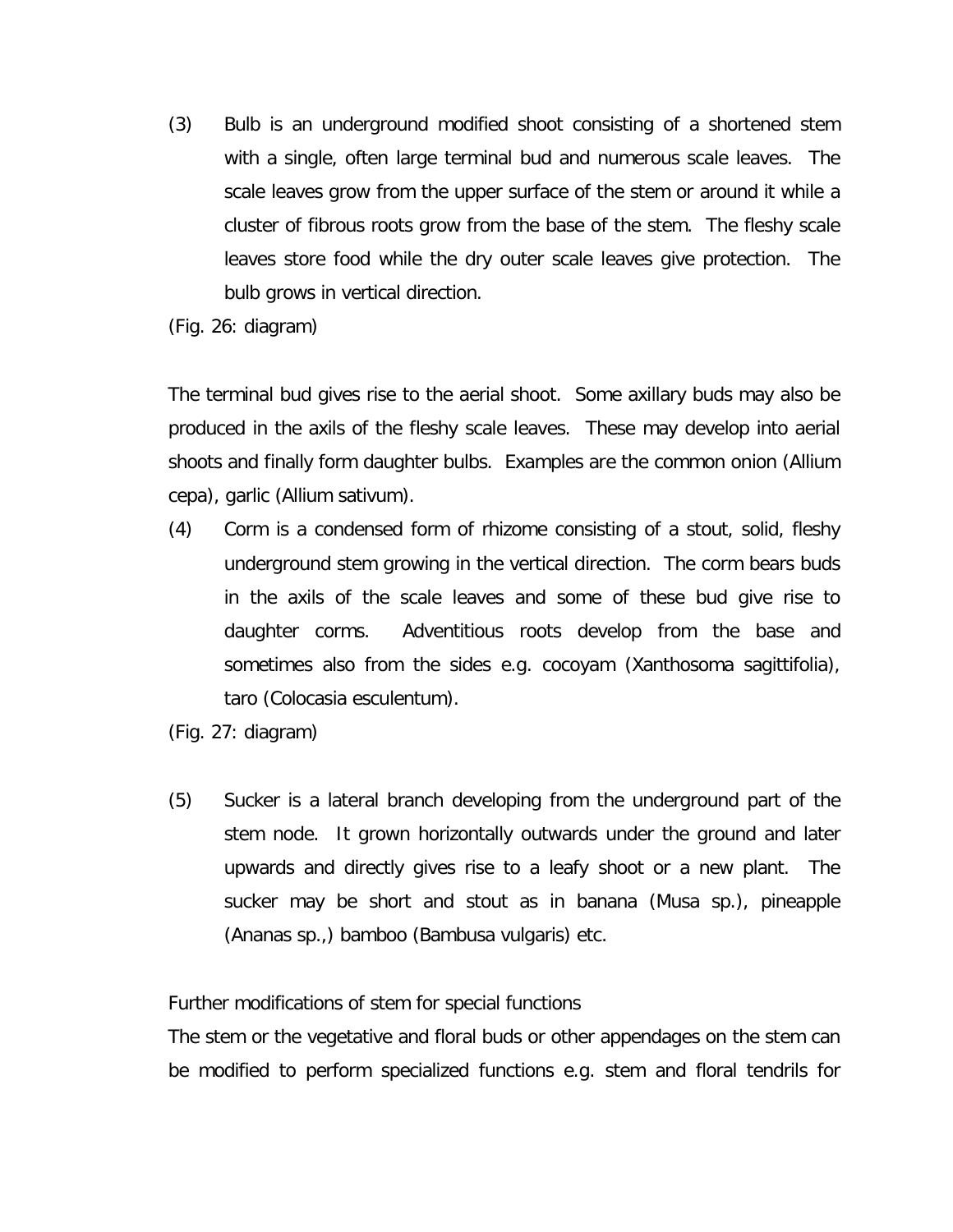climbing, thorns, hooks and prickles for protection, phylloclade for food manufacture (photosynthesis) and bulbs for vegetative propagation.

- (1) Stem tendril is a thin, wiry, leafless, spirally-curled branch usually developing on the stem at the leaf axils, by which climbing plants attach themselves to neighbouring plants or objects and climb them e.g. Passion plant (*Passiflora edulis*), 'Ugwu' (*Telfaria occidentalis*).
- (2) Floral tendril is similar to stem tendril in structure, but it has its own origin from the floral bud, usually occurring as an extension of the inflorescence axis e.g. *Corculum sp*.
- (fig. 28: diagram)
- (3) Thorn is a hard, often straight and pointed structure. It arises endogeneously at the axil of a leaf or at the apex of a branch which is normal position of a bud. Thorns sometimes bear leaves, flowers and fruits e.g. *Citrus sp., Duranta sp*.
- (Fig. 29: Diagram)

Thorns are however different from (4) prickles and (5) hooks which are superficial (exogeneous) and occurring as irregular outgrowths on the surface of stem or leaves and never bear leaves, flowers or fruits e.g. *Bougainvillea sp., Hura crepitans.*

(6) Phylloclade is a green flattened or cylindrical stem or branch of unlimited growth, consisting of a succession of nodes and internodes at long or short intervals. It is common in xeromorphic plants growing in the dry regions such as sahel savanna and deserts. The leaves in such plants are usually not well developed or all off early or are modified into spines as a strategy to reduce evaporating surface. The phylloclade therefore performs the duties of the leaves, particularly photosynthesis. The strong cuticle of the stem prevents evaporation and the roots are often scanty.

<sup>(</sup>Fig. 20: diagram)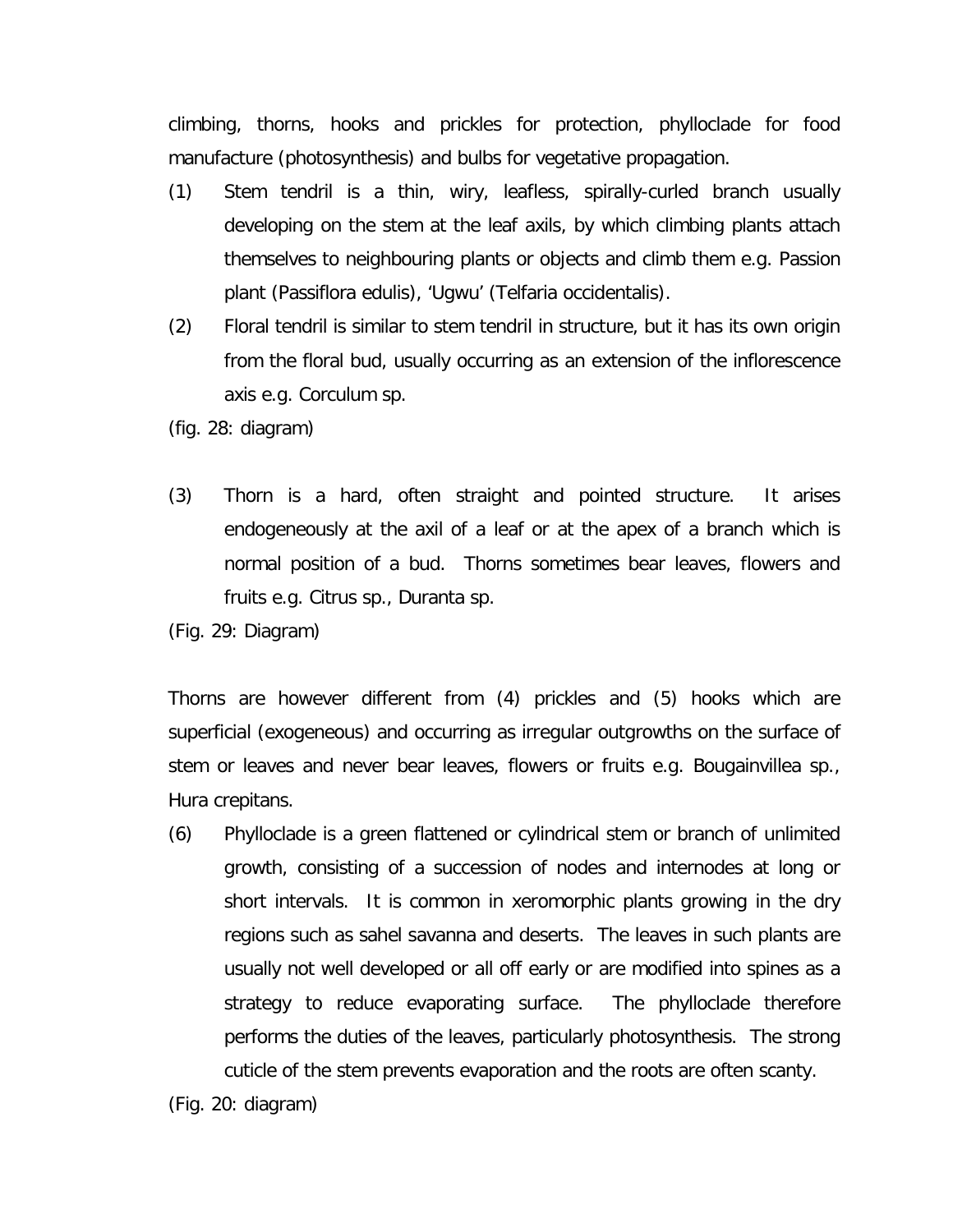They also store water for the plant e.g. Cactus plants (*Opuntia sp*.), Christmas cactus (*Epiphyllum truncatum*) and members of the family Euphorbiaceae e.g. (*Euphorbia cameroonica*).

- (7) Cladoles are short, green cylindrical or flattened profusely branching stems with branches of unlimited growth developing from the nodes of the stem in the axils of the scale leaves. The branches have distinct nodes from which they produce further branches of limited growth which are often mistaken for leaves. Leaves in the cladoles are usually reduced to spines e.g. *Casuarina equisetifolia, Asparagus racemosus*.
- (Fig. 31: diagram)
- (8) Bulbis are special vegetative organs, bulb-like in structure and is essentially meant for the vegetative reproduction of the plant. It may be a modified vegetative or floral bud. At maturity, it detaches itself from the mother plant and grows up into a new independent plant e.g. *Dioscorea bulbifera, Globba bulbifera* etc.

(Fig. 32: diagram)

Shape of stem

The shape of the stem can be clearly seen when the transverse section is made. The following shapes are commonly encountered in different plant species. Cylindrical or circular stem e.g. *Elaeis guinensis, Cocos nucifera* Square stem This is common in the Labitae specie e.g. *Coleus sp.* Triangular stem e.g*. Pinnata* Polygonal stem Common in species of the family Polygonaceae Terete these are stems that are spherical in shape

SHAPES OF STEM (diagrams)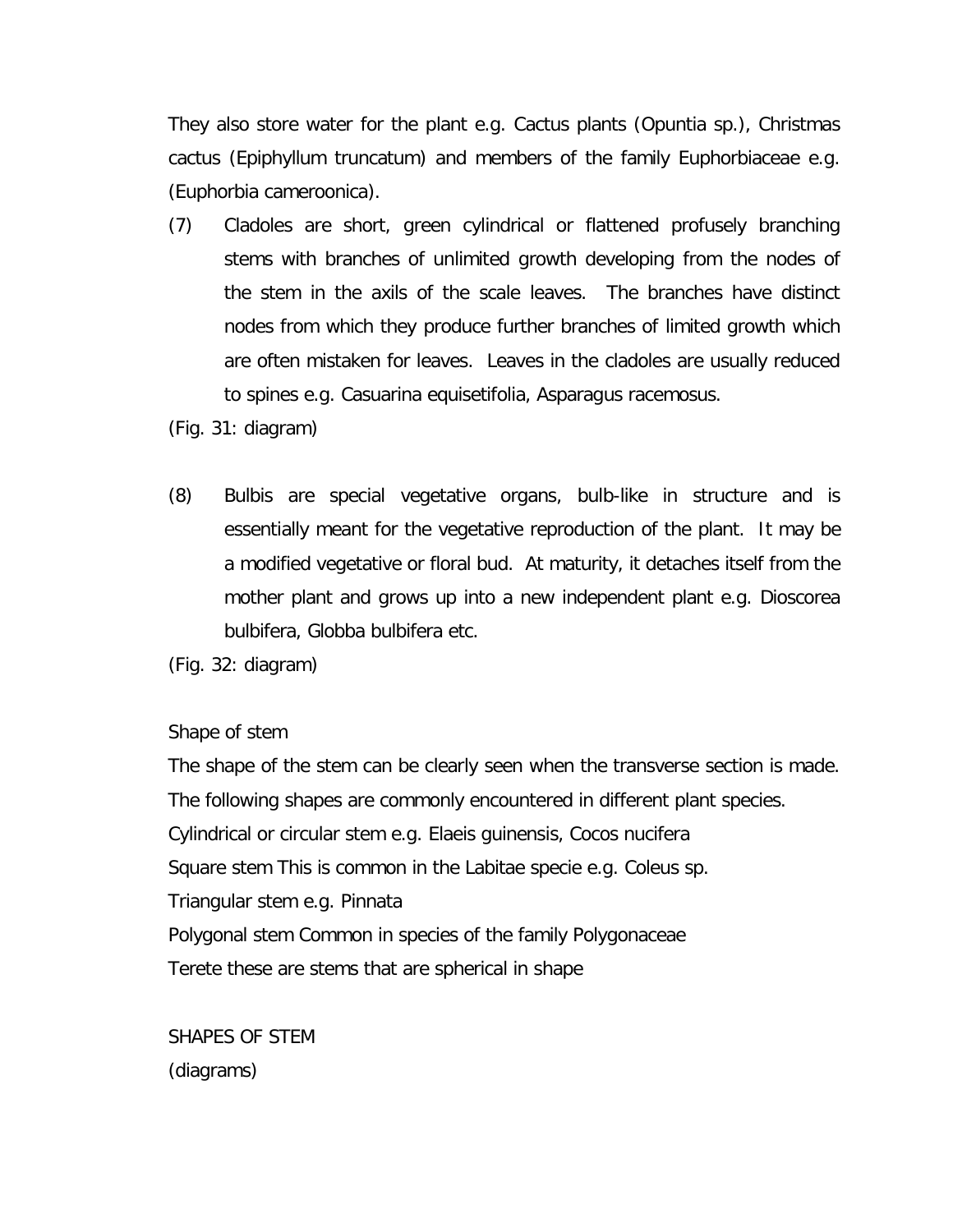Aplanate stems are stems that are compressed in the middle Fluted or fissured stem these are stems with vertical grooves e.g. *Chrysophyllum albidum* (star apple)

Stem branching:

This is the mode of arrangement of the branches on the stem. There are two basic types

- (1) Lateral branching
- (2) Dichotomous branching

Lateral branching This is when the branches are produced laterally i.e. from the sides of the main stem. The lateral branching may be racemose or cymose.

Racemose type The growth of the main stem of the plant is indefinite while producing branches laterally in acropetal succession i.e. the lower branches are older and longer than the upper ones. This type of branching is also termed Monopodial because there is a single continuous or indefinite axis e.g. *Casuarina, Pinus*. This type of branching gives a conical or pyramidal shape to the plant. (Fig. 34: diagram)

Cymose type In cymose lateral branching the growth of the main stem is definite i.e. terminated after a while and lateral branches are produced below the terminal bud. This process may be repeated over and over again.

Cymose branching can be of the following kinds:

(a) Uniparous cymose branching Here, only one lateral branch is produced at a time. It is also called Monochasial branching. Uniparous cymose branching could be helicoidal i.e. one-sided cyme, when successive lateral branches develop on the same sides as in *Sterculia sp, Terminalia catapa*.

(Fig. 35: diagram)

It could also be Scorpioid i.e. alternate-sided cyme, when the successive lateral branches develop on alternative sides of forming a zigzag patter in Vitis.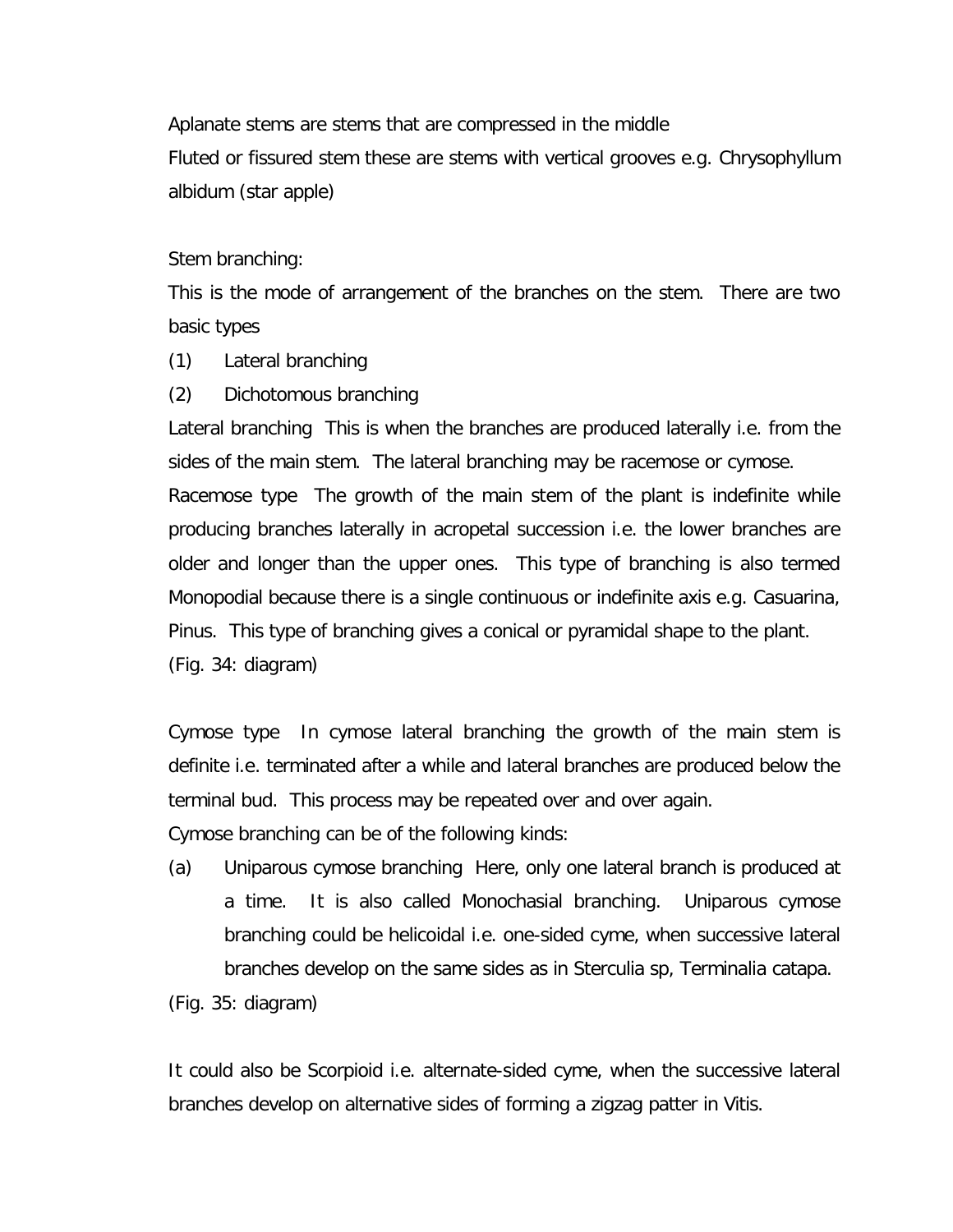- (b) Biparous Cymose branching: In this, two lateral branches develop at a time below the terminal bud. It is also called Dichasial branching. It is found in plants like Mistletoe, *Plumerias sp., Mirabilis sp*. etc.
- (Fig. 36: diagram)
- (c) Multiparous cymose branching More than two lateral branhes develop at a time below the terminal bud. It is also called Polychasial branching. It is common in *Croton sp., Sparsiflorus sp*., some *Euphorbia sp*. etc.

# Dichotomous Branching

In dichotomous branching, the terminal bud bifurcates i.e. divide into two, producing two equal branches in a forked manner. There will be no scar at the point or space between the two branches. This shows that the branching is not due to the termination of the life of the terminal bud. This type of branching is common among the non-flowering plants such *Riccia sp., Lycopodium sp*. and in some flowering plants like Hyphaene (a type of palm), *Canscora sp* (a weed). (Fig. 37: diagram)

# THE LEAF

The leaf is the flattened, lateral outgrowth of the stem or the branch, developing exogeneously from a node and having a bud in its axil. It is normally green in colour, due to the presence of chlorophyll, and acts as the photosynthetic organ of the plant. Some leaves may be coloured yellow or red due to the presence of other pigments apart from chlorophyll.

# Functions of leaves

The primary functions of the leaves are

- (a) Manufacture of food through photosynthesis
- (b) Transpiration to get rid of excess water in the plant
- (c) Gaseous exchange between plant and the atmosphere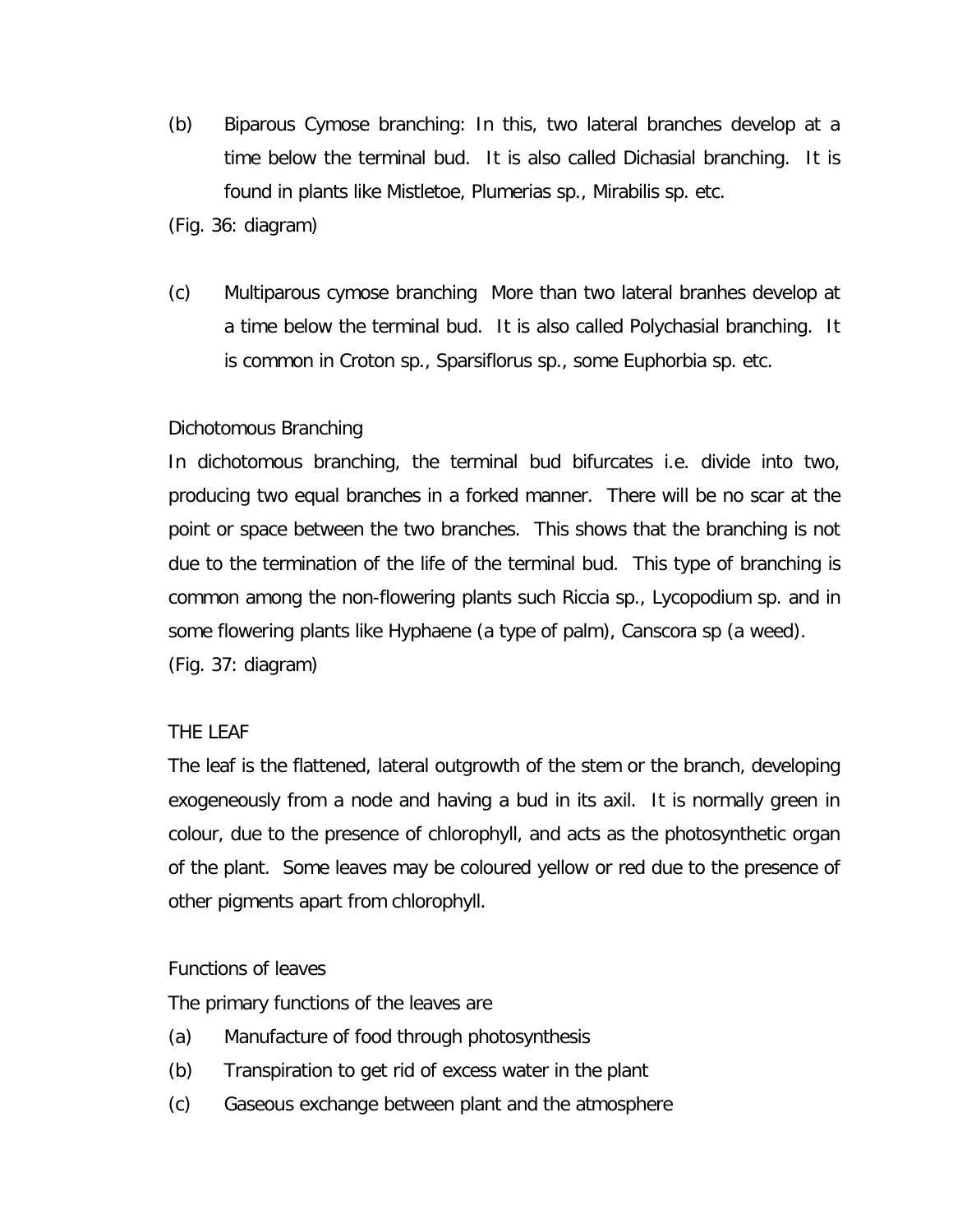Some leaves are modified or equipped to perform some secondary functions such as

- (a) Storage of food and water either for perennation or adaptation to survive dry season e.g. Cactus sp.
- (b) Vegetative propagation due to the presence of vegetative buds on the leaves e.g. *Bryophyllum sp., Begonia sp* etc.

Parts of a leaf

A typical leaf consists of the leaf base, stipules, petiole and the lamina or leaf blade.

(Fig. 38: diagram)

The leaf Base is the part of the leaf that is attached to the stem. In monocotyledons, the leaf base commonly expands to form leaf sheath which partially or wholly clasps the stem. In many dicotyledons, the leaf base bears two lateral leaf-like outgrowths known as the stipules. In some families such as the Leguminosae, the leaf base is swollen to form the Pulvinus.

(Fig. 39: diagram)

Stipules are different from stipels which are also leaf-like outgrowths but are developed at the bases of the leaflets of compound leaves.

Petiole is the stalk of the leaf that connects the leaf blade with stem. It contains a vascular system which is continuous with the vascular system of the stem. Leaves possessing petiole are said to be petiolate or stalked while those without petiole are termed sessile or expetiolate or petiolate. Petioles can be of various shapes such as cylindrical e.g. *Chocorus sp., Amaranthus* sp., channeled or grooved e.g. Banana (Musa sp.), Cocoyam, palms, bulbous, swollen or inflated e.g. water hyacinth (*eichhornia sp*.), winged or flattened as in Citrus sp. (Fig. 40: diagram)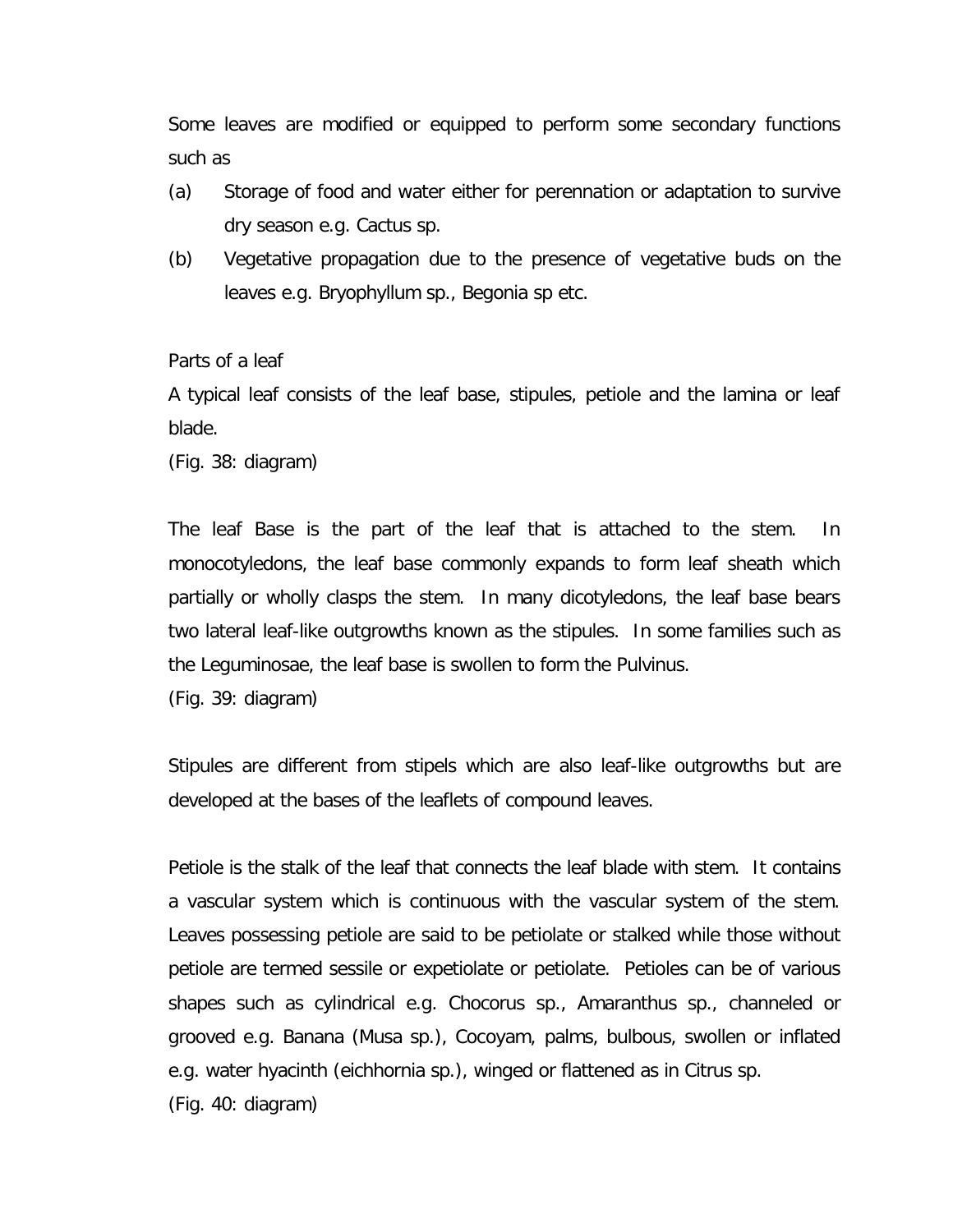Stipules are the lateral appendages of the leaf borne at the leaf base. Their function is to protect the young leaves in the bud, and when green, they carry out photosynthesis. Leaves possession stipules are said to be stipulate, while those without stipules are called exstipulate. Stipules occur in many dicotyledonous families, but are absent or very rare in the monocotyledons.

Types of stipules

Stipules are described based on their shape, size, position and colour. The following type are identified:

- (1) Free lateral stipules these are two free stipules, usually small and green in colour, borne on the two sides of the leaf base e.g. cotton, sida sp.
- (2) Sally stipules are very small dry scales, usually two in number, borne on the two sides of the leaf base e.g. *Desmodium sp*.
- (3) Folliaceous stipule are two large, green leafy structures that are developed at the leaf base e.g. *Passiflora sp., Aristolochia sp., Cassia auriculata* etc.
- (4) Adnate stipules are two lateral leaf-like outgrowths that develop along the petiole up to a certain height, adhering to the petiole and making it look winged in appearance e.g. Rose (Rosa sp.), groundnut (*Arachis hypogea*l), strawberry etc.
- (5) Interpetiolar stipules are two stipules that lie between the two petioles of opposite leaves, or alternating with the petioles of whorled leaves e.g. *Ixora*.

(Fig. 41: diagram)

(6) Orhreate stipules grow around the stem like a hollow tube from the node up to a certain height of the internode in front of the petiole e.g. Polygonum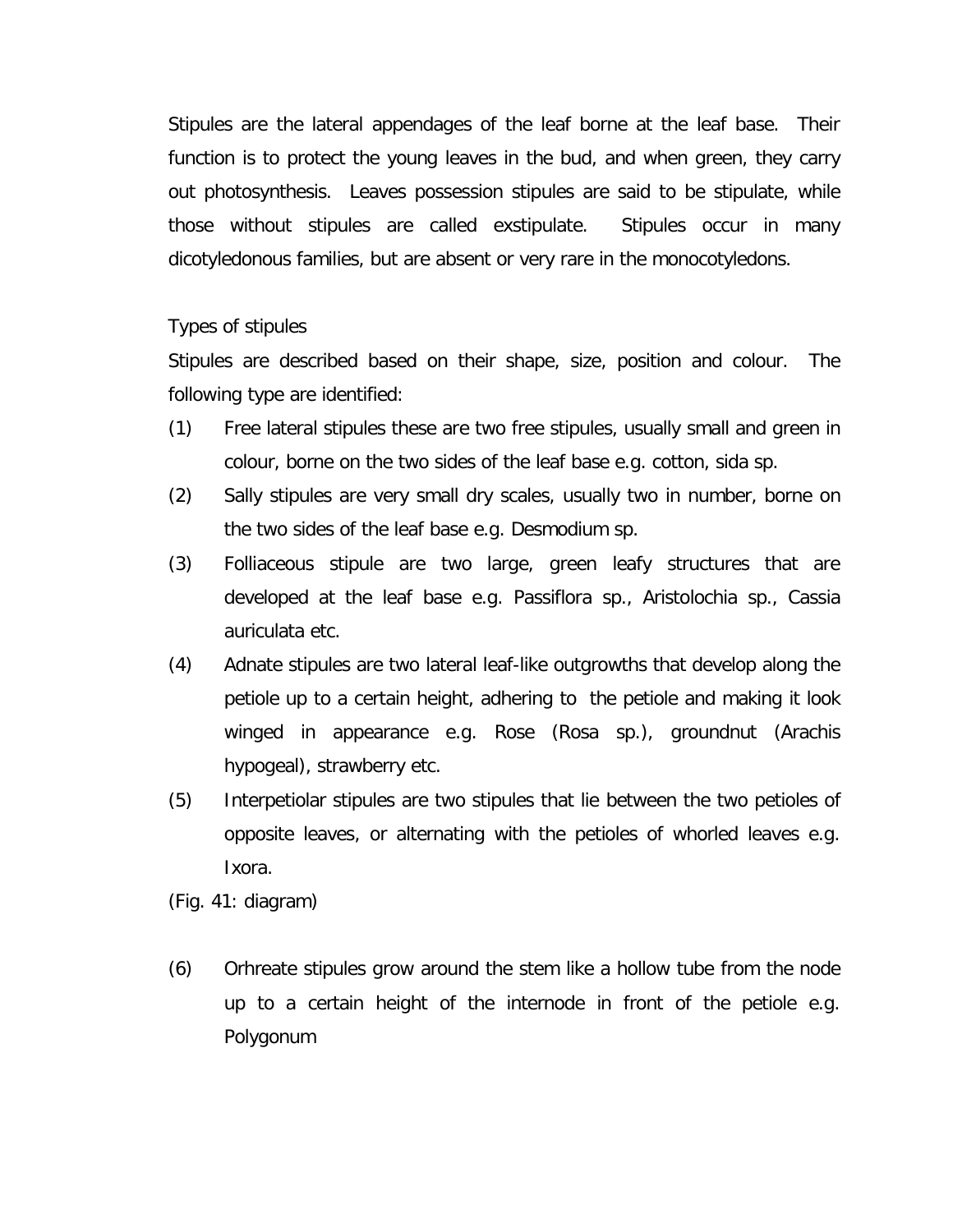- *(7)* Bud scales these are scaly stipules which enclose and protect the vegetative buds and fall off as soon as the leaves unfold e.g. *Ficus sp., Mussanga sp.*
- (8) Spinous stipules are modified into two sharp pointed structures known as spines, one on each side of the leaf base. They protect the leaf against grazing by herbivorous animals e.g. Mimosa sp., Acacia sp.

# Leaf Blade or lamina

This is the green, expanded portion of the leaf. It has a strong major vein known as the mid-rib which runs centrally through the leaf blade from its base to the apex. The mid-rib produces thinner lateral veins which in their turn give rise to still thinner veins or veinlets. The edge of the lamina is known as the leaf margin and the tip is called the leaf apex. The major function of the lamina is photosynthesis.

Leaf Apex is the tip of the leaf blade and it could be of various shapes. The various types are described below:

- (1) Obtuse or round apex is blunt or rounded e.g. *Terminalis catapa, Talinum triangulae* etc.
- (2) Acute Apex: the tip of the leaf is pointed and sharp in the form of an acute angle eg. *Sida acuta*
- (3) Acuminate apex: the leaf tip tapers to a long slender structure, which may be either acute or blunt, e.g. *Ficus religiosa*.
- (4) Cuspidate apex: the apex ends in a long rigid sharp point. It is similar to acuminate, but there is no abrupt constriction before tapering to a long slender structure e.g. Date palm, Pineapple.
- (5) Truncate apex: the apex ends abruptly as if cut off in a straight line e.g. Indian sago palm (*Caryota urens*).
- (6) Retuse apex: when the leaf apex is furnished with a shallowly notch i.e. The apex is shallowly depressed e.g. *Pistia* (water lettuce).
- (Fig. 42: diagram)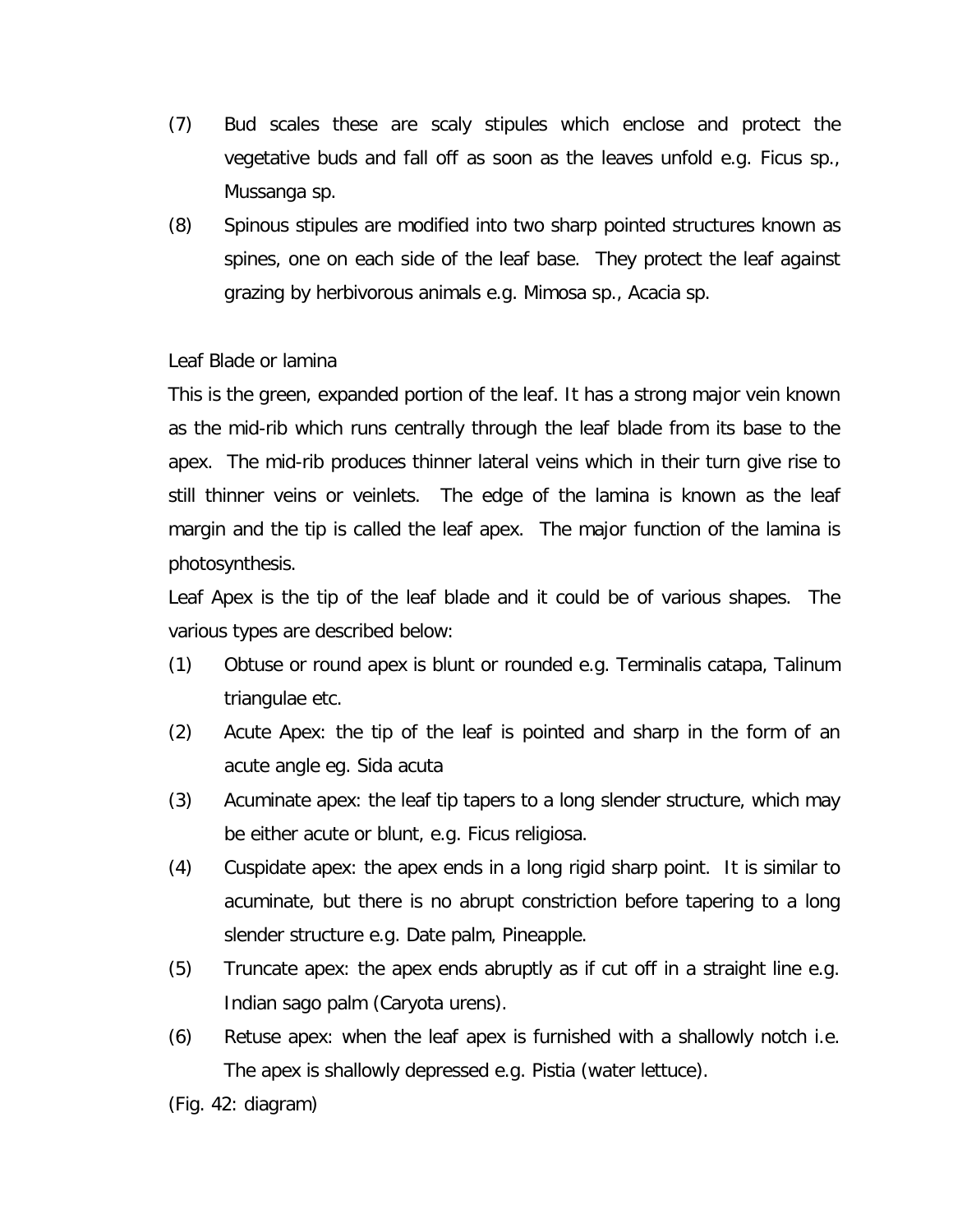- *(1)* Emerginate apex: this is similar to retuse apex, but the notch or depression is deeper and more pronounced than in retuse e.g. *Bauhinia sp. Oxalis sp.*
- (2) Mucronate apex is round but ends in a short point, looking as if the midrib is projected further above the apex e.g. *Ixora sp*.
- (3) Apiculate apex: the rounded apex is topped by a short point that is smaller than the one in mucronate.
- (4) Cirrhose apex: the leaf apex ends in a tendril-like structure or thread-like appendage e.g. Gloriosa superb, banana (*Musa sp*.)
- (5) Aristate apex: the apex is drawn into a straight and sharp pointed structure.
- (6) Caudate apex: the apex is shallowly depressed making the leaf to be hatlike.

# Leaf Martins

The edge of the leaf blade could be of various pattern

- (1) Entire margin is smooth and even e.g. cashew (*Amarcadium occidentalis*)
- (2) Repand or Sinous margin the leaf edge is shallowly wary or undulating e.g. Mango (*Mangifera indica*).
- (3) Sinuate maring the leaf margin is deeply undulating e.g. mast tree (Polyalthia), some garden crotons.
- (4) Serrate margin the leaf edge is cut like the teeth of a saw and the teeth are directed upwards towards the apex e.g. *Azadirachta indica*, rose (*Rosa* sp.)
- (5) Serrulate margin when the serration is smaller than in serrate.
- (6) Bisserrate margin the leaf edge is doubly serrated i.e. there is a further serration of the primary serrate.
- (7) Dentage margin the teeth of the serration are directed outwards at right angles to the mid-rib of the leaf e.g. melon, water lily. The teeth may be round or pointed.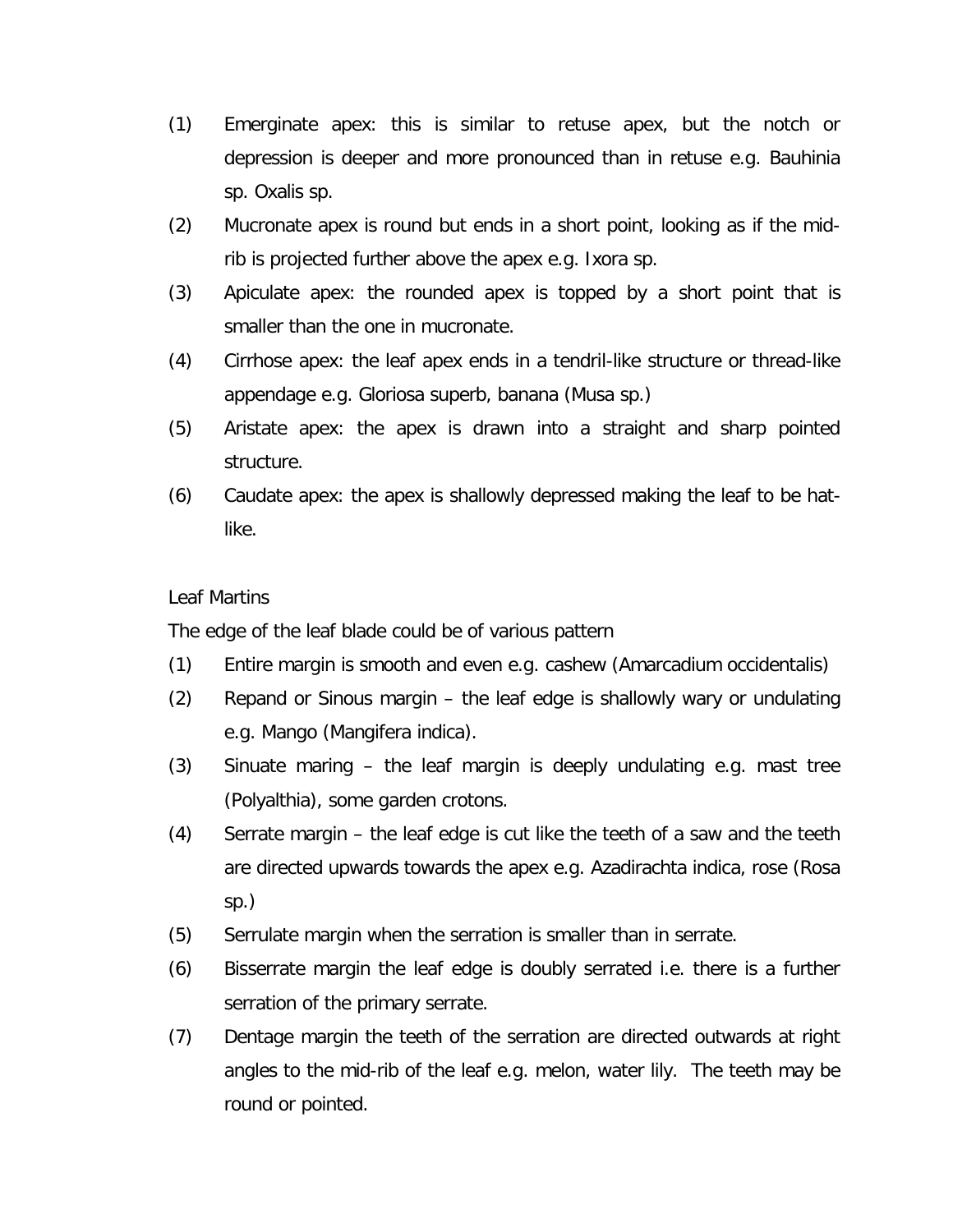- (8) Denticulate margin the teeth are directed towards at right angles to the mid-rib of the leaf as in dentate, but the teeth are smaller than those of the dentate.
- (9) Runcinate margin is a serrated margin with the teeth directed downwards towards the leaf base.
- (10) Crenate margin the teeth are round and directed upwards i.e. the ascending notches are round as in *Bryophyllum sp., Coleus sp*.
- (11) Crenulate margin similar to crenate but the notches are smaller and more frequent than in crenate.
- (12) Fimbriate margin the margin is fringed with fine segments.
- (Fig. 43: diagram)
- (13) Ciliate margin: the margin is fringed with hairs
- (14) Spinous margin: the teeth are provided with spines
- (15) Lobed margin is when the indentation or nothing of the leaf blade has gone moer than half way into the leaf blade towards the mid-rib. The lobes may be pointed or round.
- (16) Parted margin: the indentation is deeper than in lobes margin, reaching or nearly reaching the mid-rib. This may lead to the evolution of compound leaves.

Leaf blade bases:

The base of the leaf blade could be of different shapes

- (1) Acute base is when the leaf blade base ends sharply
- (2) Altenuate base is when the leaf blade extends towards the petiole
- (3) Obtuse base is when the leaf blade ends up roundly at the base
- (4) Truncate base: the leaf blade base is drawn into a straight line e.g. Banana (Musa sp)
- (5) Oblique or Irregular base is when the two sides of the leaf blade base do not end at the same point. It may be pointed or round.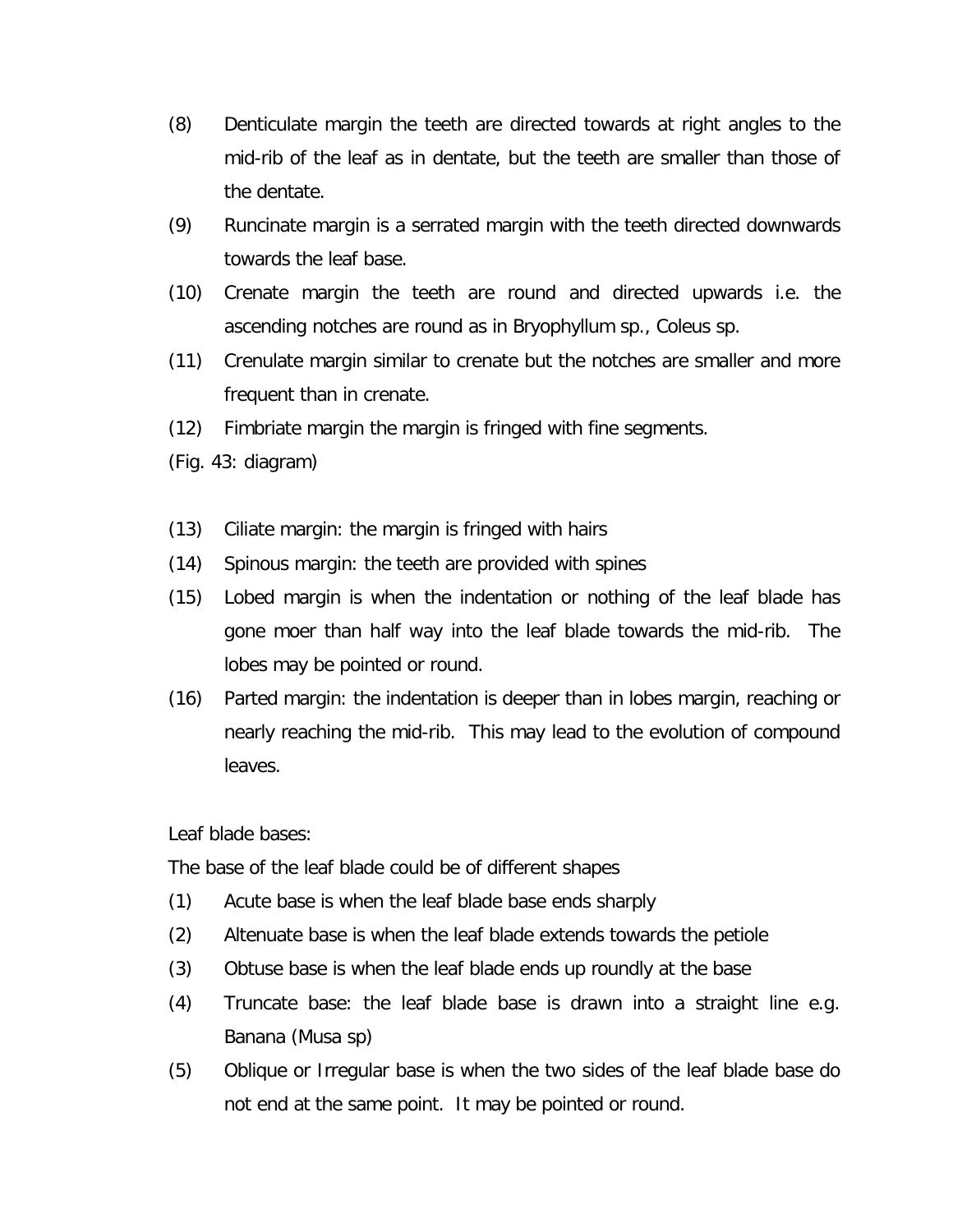- (1) Hastate base the lower part of the leaf draws outwards before ending at the leaf base
- (2) Sagittate base the leaf blade is drawn in at the base e.g. cocoyam (*Xanthosoma sagitifolia*)
- (3) Cordate base the leaf blade is drawn in at the base but not as pronounced as in sagitate, giving the leaf a hat-like shape.

#### Sessile Leaves

These are leaves without petiole. They are also referred to as epetiolate or expetiolate. In sessile leaves, the leaf blade is directly attached to the stem or branch.

Types of sessile leaves

- (1) Auriculate: the lobes at the leaf base partially enclose the stem e.g. *Calotropis procera*, basal leaves of Emilia sp., *Sonchus oleraceus*
- (2) Amplexiaul the lobing of the leaf blade base completely enclose the stem. The lobes are not fused or attached e.g. wheat, grass, cauline leaves of Emilia sp.
- (Fig. 45: diagram)
- (1) Semi-amplexicaul: the lobing of the leaf blade base incompletely enclose the stem
- *(2)* Perfoliate: the lobes at the leaf blade base meet across the stem and fuse together, so that the stem seem to pass through the leaf blade e.g. *Aloe perfoliata, Canscora perfoliata.*
- (3) Connate: when two sessile opposite leaves meet each other across the stem and fuse together e.g. *Lonicera flava, Canscora diffusa*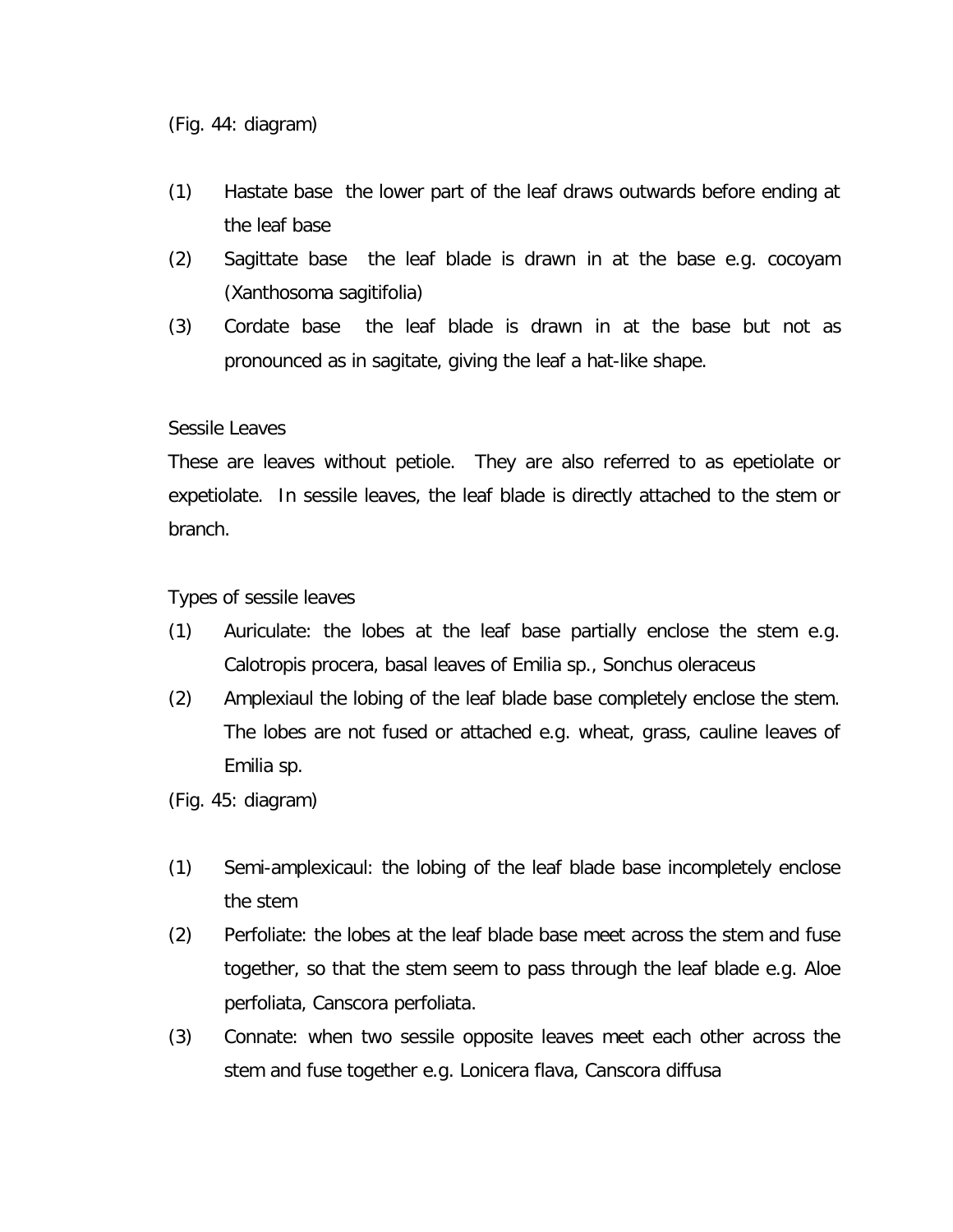(4) Decurrent: the petiole and the leaf base become winged, and the wing extends down the stem, so that the stem also seems to be winged e.g. *Crotalaria alata, Laggera alata, Conscora decurrens* etc.

### Shape of Leaf:

Shape of leaf vary from plant to plant. There are plants with different type of leaves in different parts of the plants i.e. leaves at the lower part may be different from those at the upper part of the same plant. Such plants are said to be heterophyllous. Different shapes of leaf are described below.

- (1) Acicular leaf: The leaf is long, narrow and cylindrical i.e. the leaf is needlelike e.g. *Pinus*, onion (*Allium cepa*).
- *(2)* Linear leaf: the leaf is long, narrow and flat. All the main veins run parallel to one another e.g. grasses such as *Imperata cylindrical, Zea mays, Panicum maximum.*
- (3) Filiform leaf: The leaf is an extreme form of linear leaf. The leaf is very long, narrow and thin.
- (4) Subulate leaf: The leaf is linear, but the blade tapers from the base to the apex.
- (5) Lanceolate leaf: the leaf is lance-shaped, the broadest part of the leaf is about 1/3 of the leaf length to the base and the blade tapers towards the apex e.g. *Bambusa vulgaris, Oleander (Nerium sp.), Polyalthia sp. , Mangifera indica, Lactuca capensis* etc.
- (6) Oblaneolate leaf: is an inverted form of lanceolate leaf. The leaf blade has its widest portion towards the apex e.g*. Alternanthera sessilis*.
- (7) Ovate leaf: the broadest part of the leaf-blade is below the middle point of the leaf and that margin curves symmetrically to produce an egg-shaped structure e.g. China rose, *Vigna unguiculata*.
- (Fig. 46: Diagrams of leaf shapes)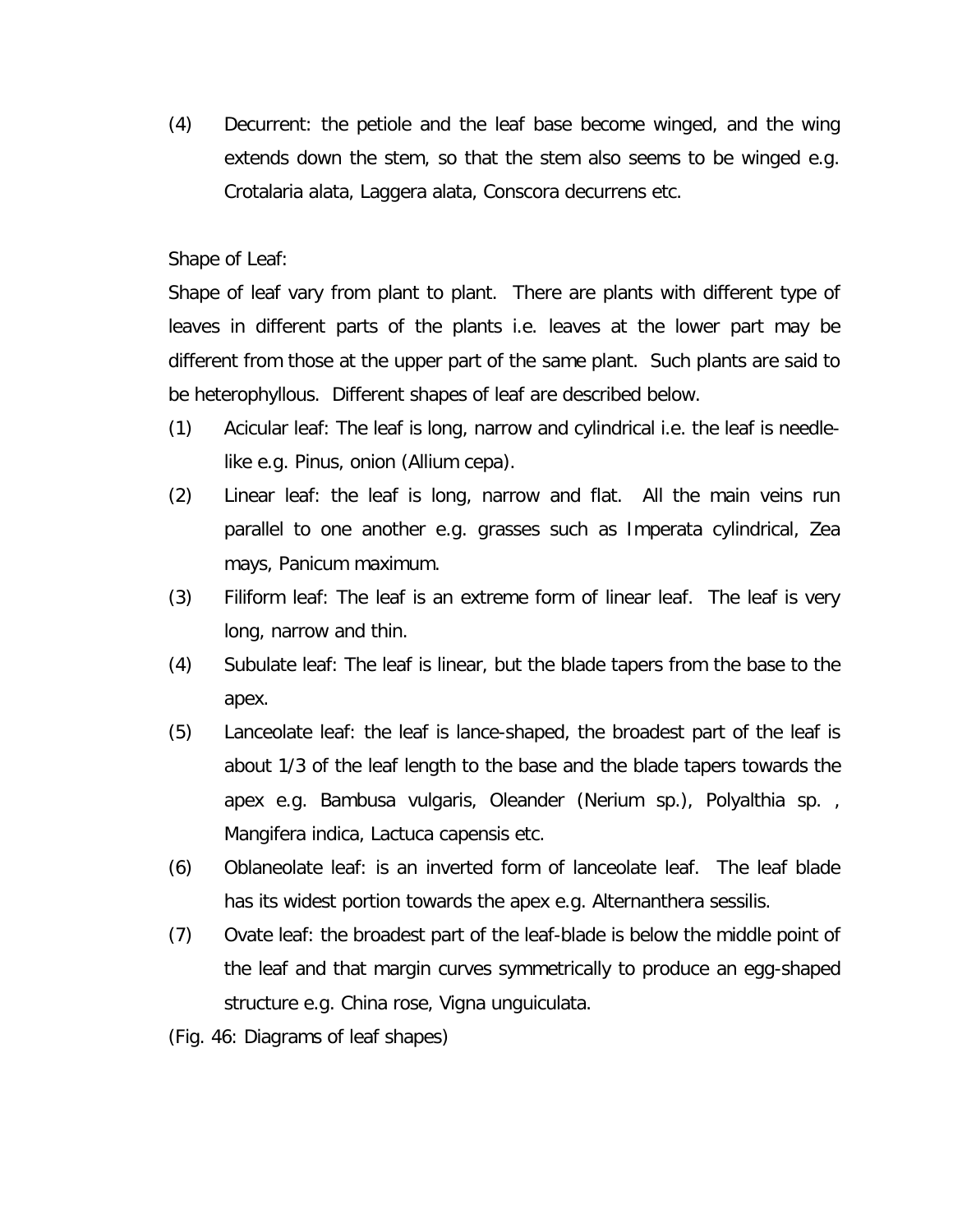- (1) Obovate leaf: The leaf shape is like an inverted egg i.e. inverted form of ovate leaf e.g. *Talinum triangular, TErminalia catapa, Artocarpus sp*.
- (2) Elliptic/oval leaf: The leaf margins are symmetrically curved with the broadest part at the mid-point of the leaf blade length e.g. Guava (*Psidium guajava*), Periwinkle (*Vinca sp*.), *Vernonia galamensis*
- (3) Oblong leaf: The leaf blade is wide and long, longer than broad with the widest part at the middle point, but unlike elliptic, the two margin run parallel to each other e.g. Banana (Musa sp.), *Ensete gilleti.*
- (4) Spathulate: The leaf blade is spoon-shaped i.e. like spatula. The leaf blade is broad and somewhat rounded at the top and narrower towards the base e.g. *Asteri sp., Calendula sp*.
- (Fig. 47: Diagrams of leafs shape contd.)
- (1) Rhombase leaf: the leaf blade is shaped like a geometric rhombus e.g. *Albizia zygia, Sida rhombifolia*.
- (2) Deltoid or Triangular leaf: the leaf blade is triangularly shaped e.g. *Amaranthus sp., Ficus sp*.
- (3) Orgiular/Rotund leaf: the leaf blade has rounded or circular outline e.g. *Trianthema portulacastrum*.
- (4) Reniform leaf: the leaf blade is shaped like the kidney e.g. *Aristolochia sp*.
- *(5)* Cordotate leaf: the leaf blade is heart-shaped e.g. *Sida venonicifolia, Peperomia pellucid, Piper betle.*
- (6) Obcordate leaf: the leaf blade is inversely heart-shaped e.g. Oxalis sp.
- (7) Hastate leaf: the leaf blade has the shape of an arrow-head, but the basal lobes are pointed or narrow, more or less at right angle to the base e.g. *Caladium sp., Ipomoea sp., Typhonium sp*.
	- (8) Sagitate leaf: the leaf blade is shaped like an arrow with the basal lobes blunt and are not at right angle to the base e.g. *Sagittaria, Xanthosoma sagittifolia* (cocoyam)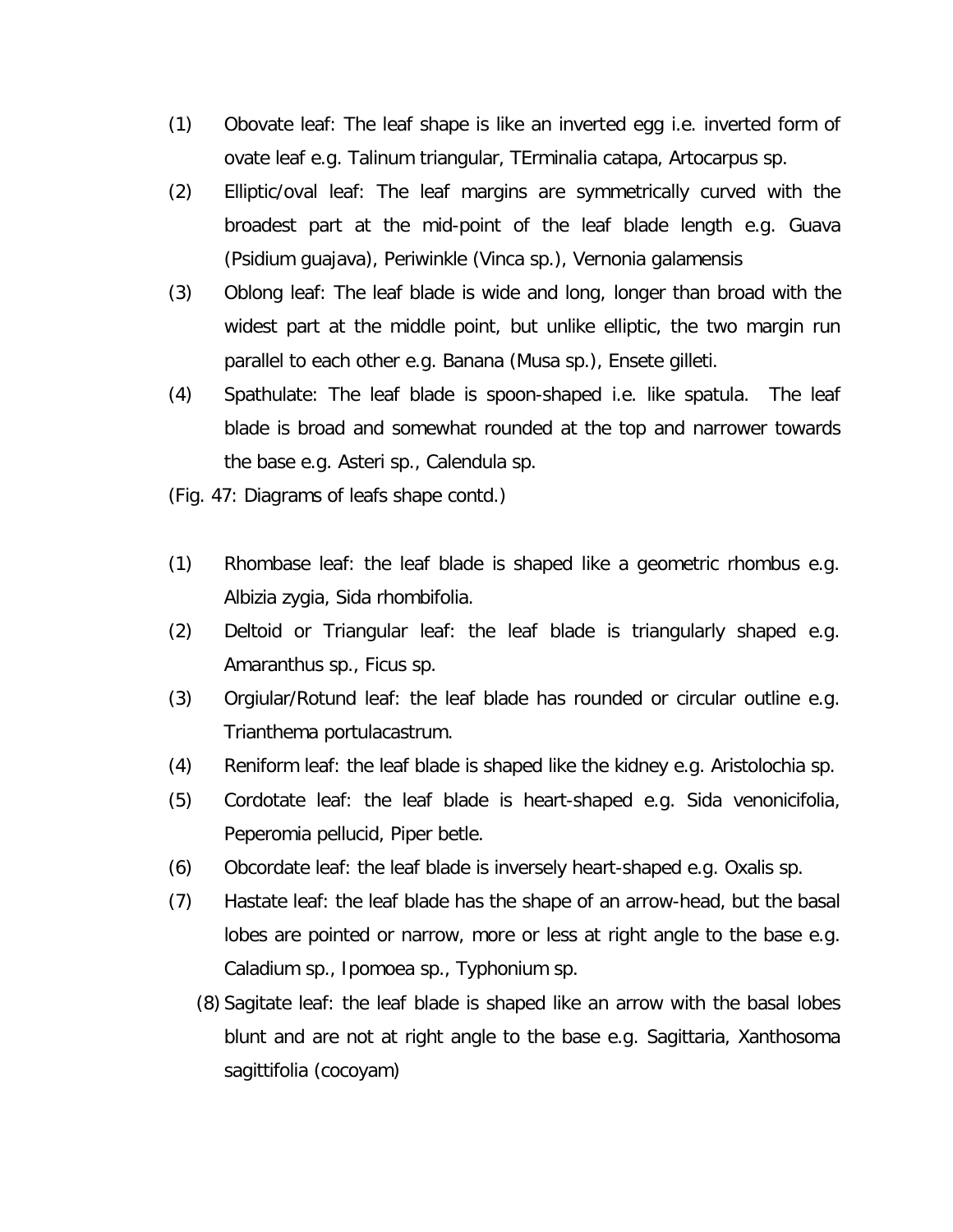- (9) Peltate leaf: this is when the leaf stalk (petiole) is attached to the leaf blade inside the lamina.
- (10) Oblique leaf: the two halves of the leaf are unequal or irregularly or obliquely shaped e.g. *Azadirachta indica, Begonia sp*.
- (11) Cuneate leaf: the leaf blade is wedge-shaped e.g. water lettuce (*Pistia)*.
- (12) Falcate leaf: The leaf blade is sickle-shaped as in *Albizia sp., Encalyptus globules, Arundinaria falcate* (a kind of bamboo).
- (13) Lyrate leaf: the leaf blade shape is like that of a lyre i.e. with a large terminal lobe and some smaller lateral lobes e.g. Mustard, radish etc.
- (14) Pedate leaf: this is when the leaf blade is like the claw of a bird with the lobes spreading outwards e.g. *Vitis pedata*.

# VENATION OF LEAF:

Veins are rigid linear structures which arise from the petiole and the mid-rib and traverse the leaf lamina in different directions. They are composed of vascular tissues and they perform mechanical and conduction functions. Venation is the arrangement of the veins and the veinlets on the leaf on the leaf blade. Venation should not be confused with vernation, which is the arrangement of leaves when in buds.

# Types of Venation

There are two types of venation which are reticulared and parallel venations.

- (1) Reticulate venation: the major vein gives rise to lateral branhes which further branch and rebranch to produce veinlets which may join together to form a network pattern. This type of venation is typical of the dicotyledons.
- (Fig. 48: and Fig. 49 diagrams)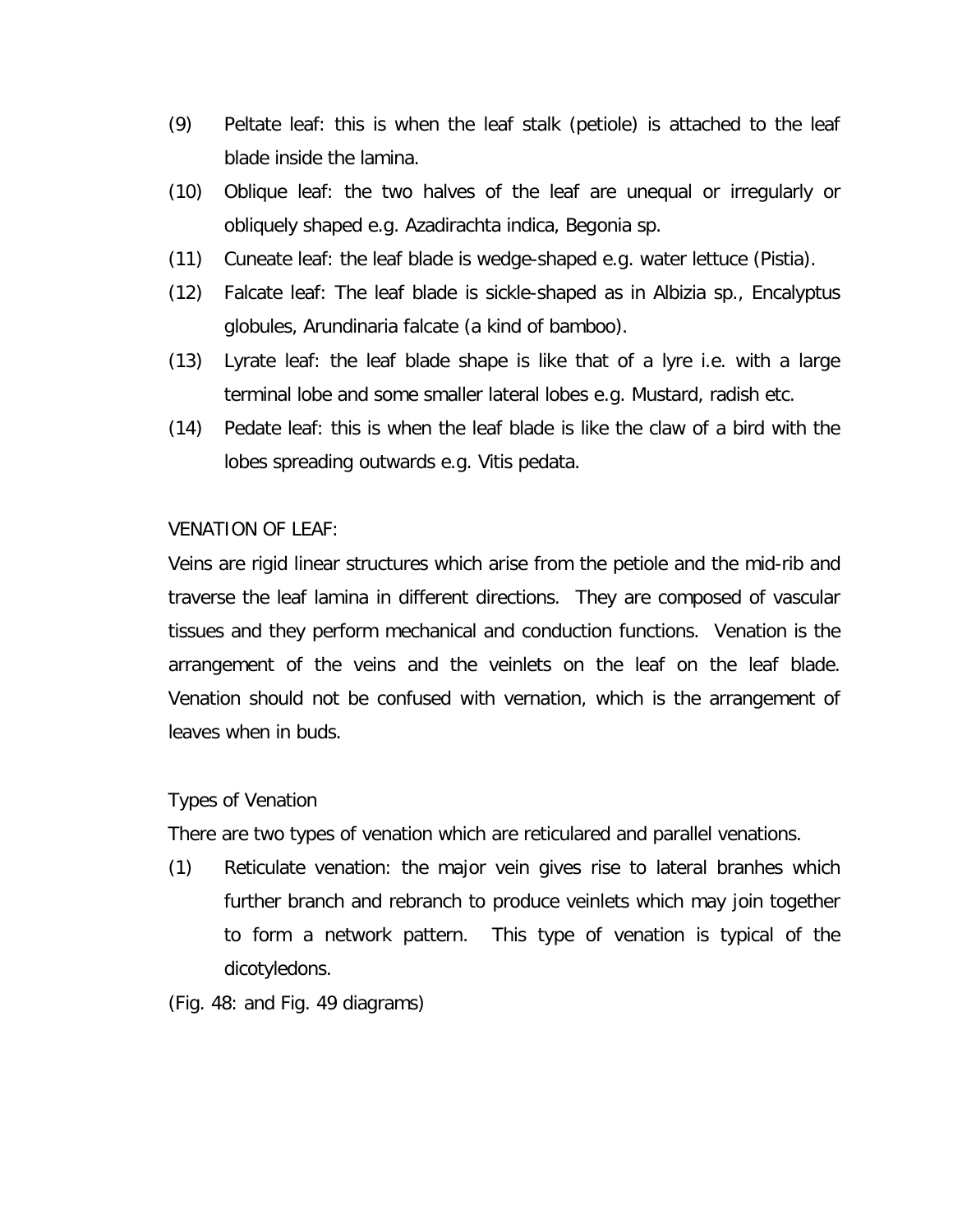(2) Parallel venation: the main veins are many and run parallel to each other and they are approximately of equal size. This type is found in the monocotyledons.

Types of Reticulate Venation

- (1) Pinnate reticulate venation: The mid-rib gives off lateral veins which proceed towards the margin or apex of the leaf. The lateral veins are then connected by smaller veins which pass in all directions, forming a network e.g. *Ficus sp*., Mango (*Mangifera indica*).
- (Fig. 50 diagram)
- (2) Palmate reticulate venation: there are a number of more or less equally strong veins which arise from the tip of the petiole and proceed outwards or upwards. There are two types
	- (a) Palmate divergent: The main veins arise from the same base and diverge outwards towards the margin of the leaf e.g. pawpaw (*Carica papaya*), castor oil (*Ricinus communis*).
	- (b) Palmate convergent: The veins converge to the apex of the leaf blade e.g. *dioscorea sp*.

Types of parallel venation

- (1) Pinnate parallel venation: There is a prominent mid-rib which gives off lateral veins which run parallel to each other towards the margin or apex of the leaf blade e.g. Banana (Musa sp.), alligator pepper (*Aframomum melegueta*), ginger (*Zingiber officinarum*), *Canna indica*.
- (2) Palmate parallel venation: The veins arises from the tip of the petiole and proceed outwards towards the margin or upwards towards the apex. There are two types: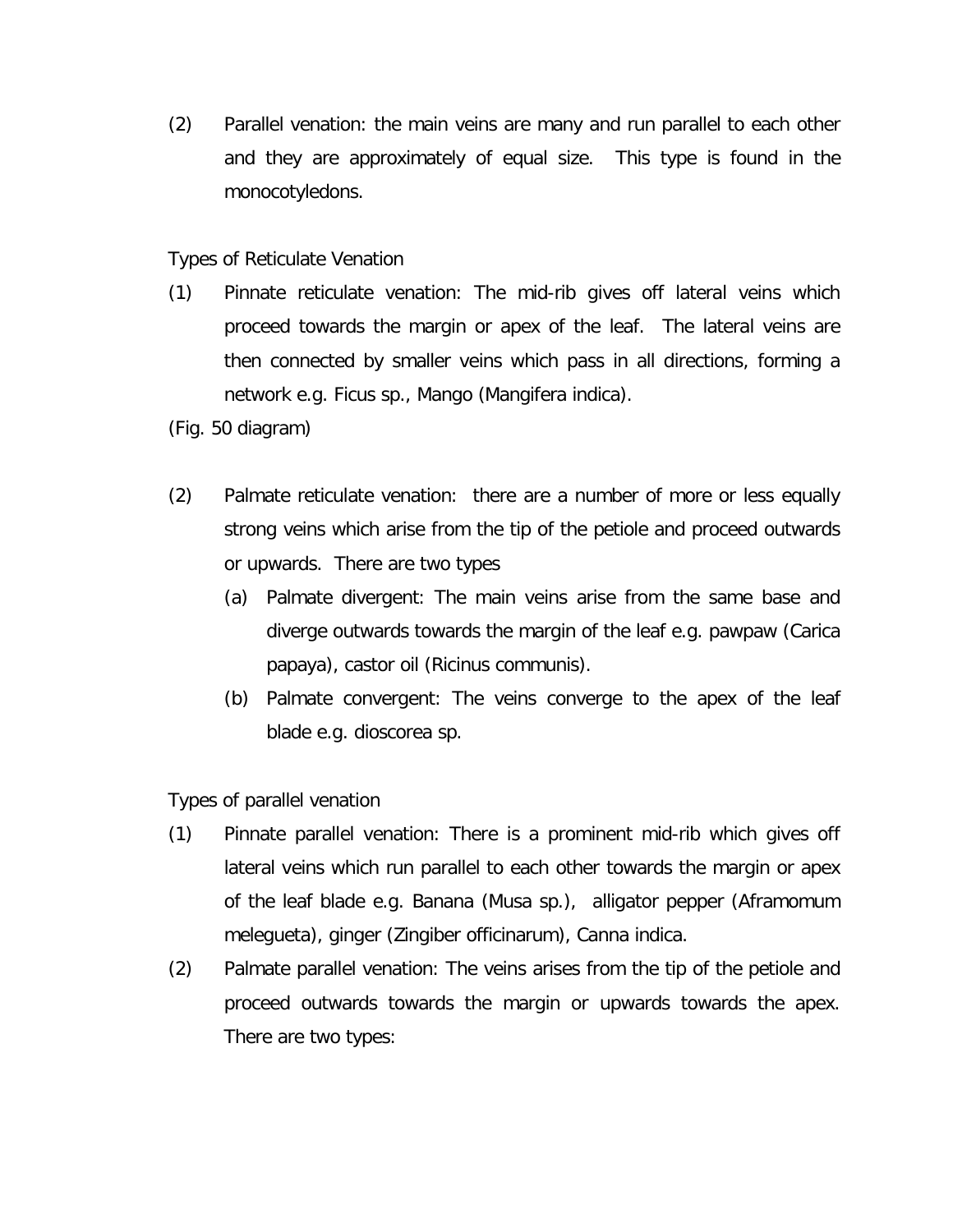- (a) Palmate divergent: the veins arise from a point and diverge towards the margin of the leaf blade running parallel to each other e.g. fan palms.
- (Fig. 51: diagram)
	- (b) Palmate convergent: the veins arise from the base of the leaf blade and proceed towards the apex, running parallel to each other e.g. Bamboo, rice (*Oryza sativa*).

# INCISION OF THE LEAF BLADE

This refers to the pattern of cutting into the leaf blade. Depending on the venation pattern, there could be two types

- (1) Pinnate incision type: in the pinnately-veined leaf, the incision or cutting of the leaf blade proceeds from the margin towards the mid-rib.
- (2) Palmate incision type: in palmately-veined leaf, the cutting of the leaf blade proceeds from the margin towards the base of the leaf blade.

Incision of the pinnate series

- (1) Pinnatifid: this is when the incision of the margin is half-way or nearly half-way down towards the mini-rib e.g. *Launea taraxacifolia*.
- (2) Pinnatipartite: this is when the incision is more than half-way down towards the mid-rib e.g. Radish, mustard.
- (Fig. 52: Incision of leafblade (Pinnate Series)
- (3) Pinnatisect: the incision of the leaf blade is carried down to near the midrib i.e. the cutting has gone more than  $\frac{3}{4}$  of the leaf blade towards the mid-rib e.g. Ferns.

# Incisions in the Palmate series

(1) Palmatifid: the incision has not gone more than half way towards the leaf base or petiole e.g. *Passiflora edulis*, cotton (*Gossypium sp*.)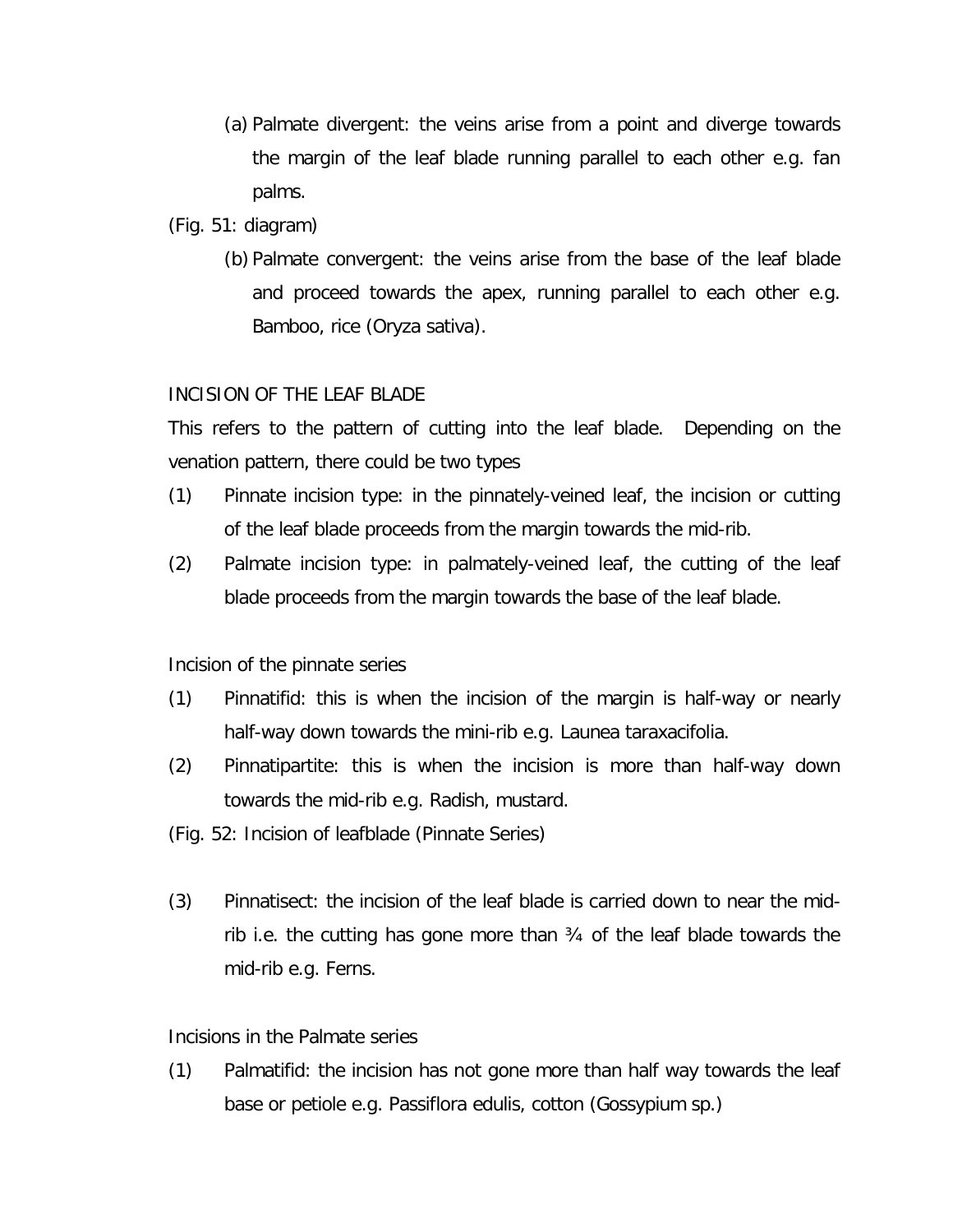- (2) Palmatipartite: the incision has gone more than half-way towards the base or petiole e.g. castor oil (*Ricinus communis*), pawpaw (*Carica papaya*).
- (Fig. 53: diagram)
- (3) Palmatisect: the incision is more or about ¾ of the leaf blade towards the leaf base or petiole e.g. cassava (*Manihot esculenta*), hemp plant (*Cannabis sativa*).

# TYPES OF LEAF

A leaf can be simple or compound.

Simple leaf consists of a single blade which maybe entire or incised (lobed) to any depth, but not down to the mid-rib or the petiole i.e. the leaf blade remains intact.

In Compound leaf, the incision of the leaf blade goes down to the mid-rib or petiole, so that the leaf is broken up into a number of segments, called leaflets, which are free from one another and more or less distinctly jointed at their base. (Diagram)

A bud (axillary bud) is always present in the axil of a simple or a compound leaf, but it is absent in the axil of the leaflets of a compound leaf.

Each leaflet has its own stalks known as the Petiolule. The main vein of the compound leaf is called the rachis while the mid-vein of the leaflet is called rachilla. The lateral leaf-like appendages borne at the base of the leaflets are called stipels.

There are two types of compound leaves, which are pinnate compound leaf and palmate compound leaf.

Pinnately compound leaf is one in which the mid-rib (rachis) bears laterally a number of leaflets, which are arranged alternately or in an opposite manner e.g. *Acacia sp., Mimosa sp., Cassia sp*., etc.

(Fig. 55 Diagram)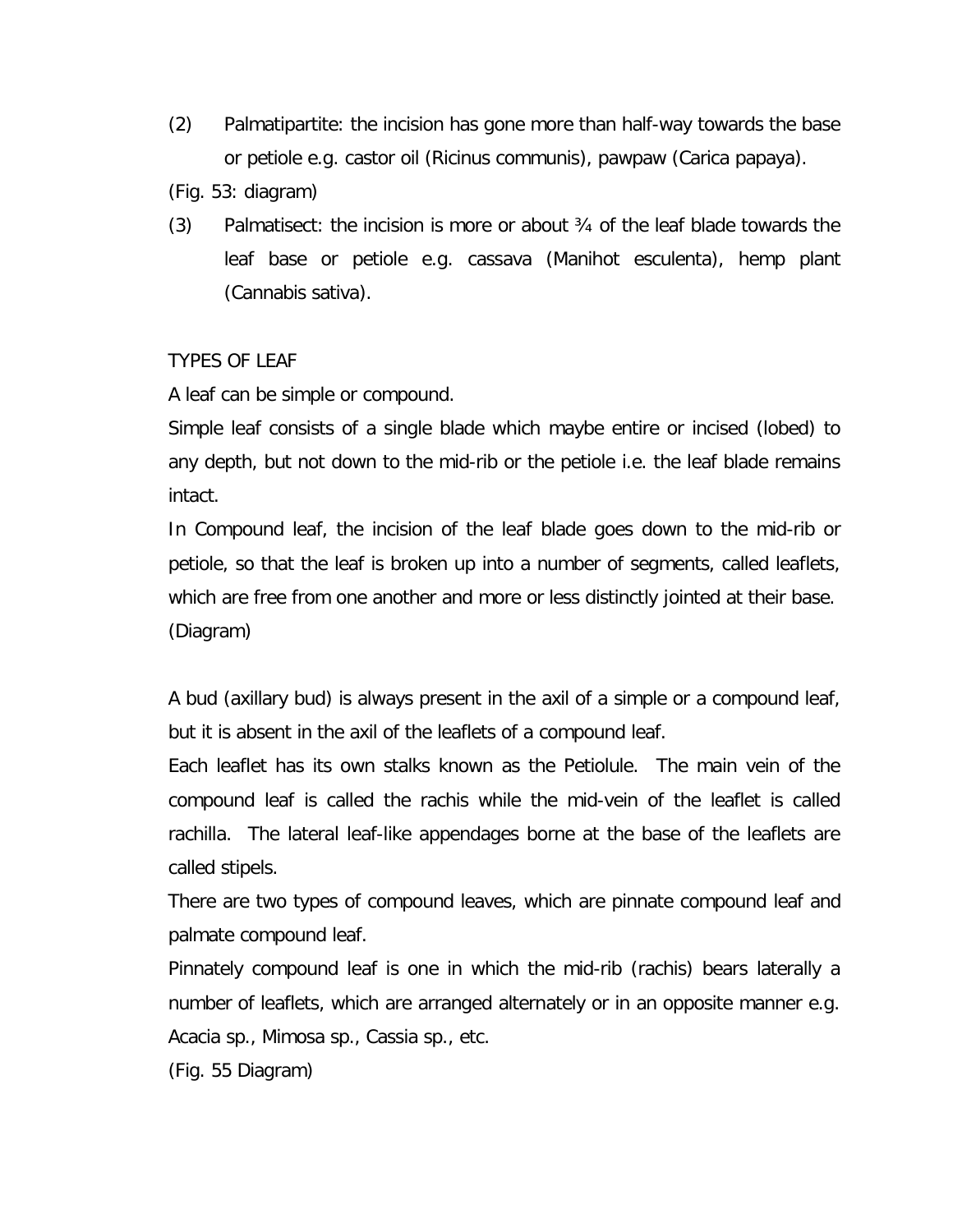Pinnately compound leaves may be of the following types

(1) Unipinnate compound leaf: the mid-rib (rachis) bears the leaflets directly. When the leaflets are even in number, the leaf is said to be Paripinnate e.g. *Acacia sp., Cassia obtusifolia, Sesbania sp*.

(Fig. 56: Diagram)

When the leaflets are odd in number and the leaf is terminated by one leaflet, the leaf is said to be Imparipinnate e.g. Rose, *Azadirachta indica, Murraya sp*. etc.

Pinnate compound leaves can be described based on the number of leaflets on them. The following types are known:

Unifoliate are those having only one leaflet e.g. *Desmodium, Bauhinia sp.*

Bifoliate are those having two leaflets e.g. *Balanites sp*.

Trifoliate compound leaves possess three leaflets e.g. *Vigna sp., Etythrina sp., Vitis trifolia, Calapogonium sp.*, etc.

Quadrifoliate, pentafoliate or multifoliate possess four, five or many leaflets respectively. It should be noted that leaflets may vary in number in the compound leaves of the same plant.

(2) Bipinnate compound leaf this is when the pinnation is of the second order i.e. when the leaflets on the unipinnate compound leaf is further divided into smaller leaflets (double pinnation) e.g. *Caesalpinia pulcherima, Mimosa pudica, Deloniz regia* etc.

(Fig. 57: diagram)

- (3) Tripinnate compound leaf this is when the leaf is thrice pinnate i.e. pinnatino of the third order whereby the leaflets are borne on the tertiary axes e.g. *Moringa sp., Oroxylum sp*., etc.
- (4) Decompounds leaf: this is when the leaf is more than thrice pinnate i.e. the pinnation is beyond the third order e.g. Carrot (*Daucus carrota*), *Cosmos sp., Coriandrum sp*.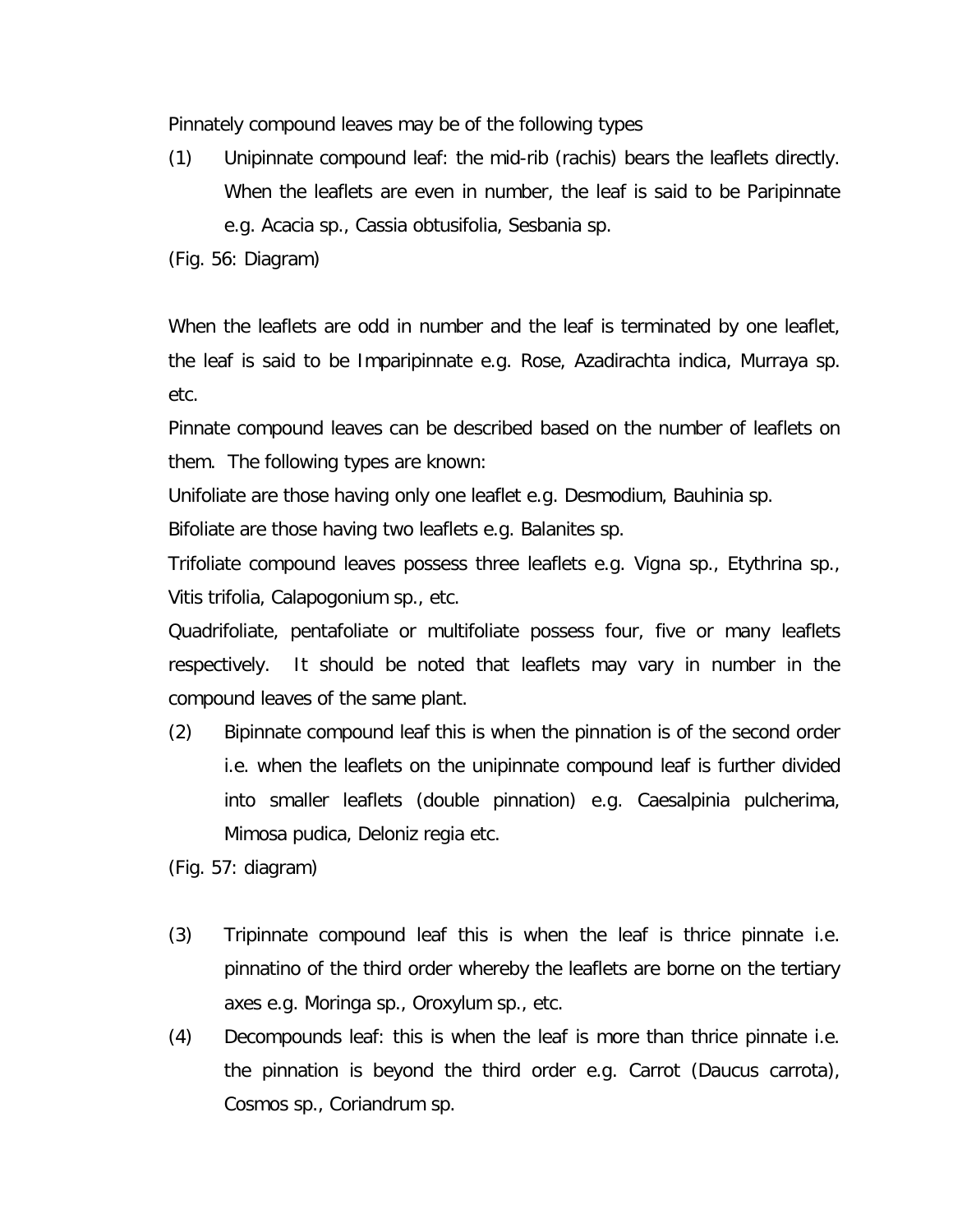Palmately compound leaf is the one in which the petiole bears terminally a number of leaflets which radiate from a common point like fingers of the palm e.g. *Bombax sp., Polanisia sp., Lupinus sp*., etc. Palmately compound leaves are also described based on the number of leaflets borne on them. Examples are Unifoliate (those with one leaflet) e.g. Citrus sp. (this is very rare) Bifoliate (those with two leaflets) Trifoliate (those with three leaflets) e.g. *Aegle, Oxalis, Dioscorea dumentorum* Quadrifoliate (those with four leaflets) e.g. *Marsilea quadrifolia* Digitate or multifoliate (those with five or more leaflets) e.g. *Bombax, Polinisia* (Fig. 58: diagram)

Trifoliate palmate leaf can be distinguished from trifoliate pinnate in the sense that the three leaflets of the palmate trifoliate leaf are attached to the apex of the petiole, whereas, in trifoliate pinnate leaf, it is only the terminal leaflet that is attached to the tip of the petiole.

#### LEAF ARRANGEMENT

The arrangement of leaves on the stem is termed phyllotaxy. There are different kinds of leaf arrangement, depending on the number of leaves developing from a node.

- (1) Single leaf at a node: the arrangement could be either alternate or spiral (a) Alternate: the single leaves are arranged alternately along the length of the stem in a single plane e.g. Mango (*Mangifera indica*)
	- (b) Spiral: the single leaves are arranged spirally along the length of the stem e.g. *Hibiscus rosasinensis.*

(Fig. 59: diagram)

- (2) Two leaves at a node: this could be opposite or decussate
	- (a) Opposite (superposed): the two leaves at the node are arranged opposite each other on each side of the stem in a single plane, with all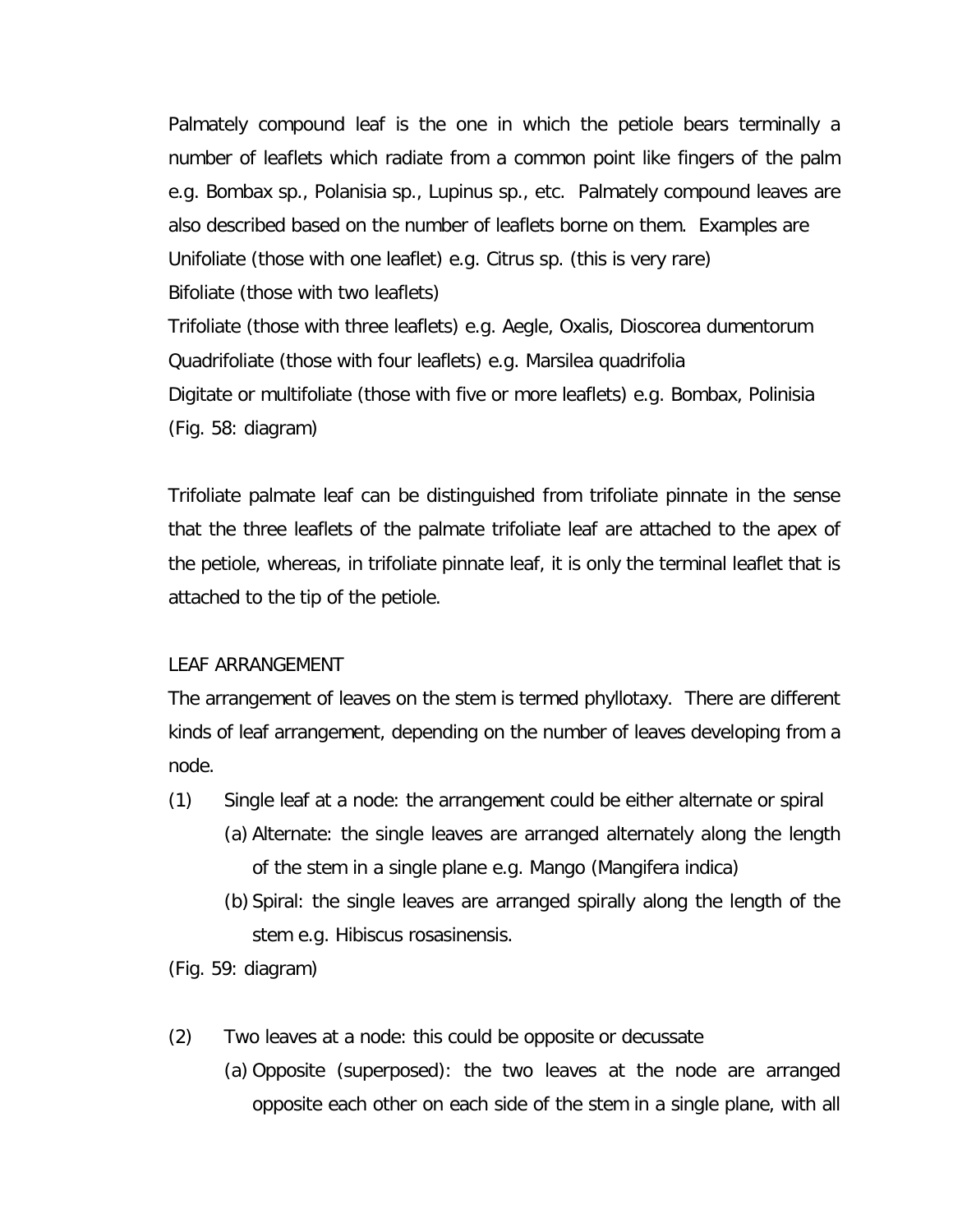the pairs of leaves on the stem occurring in the same plane e.g. Cassia sp.

(b) Opposite (Decussate): the pair of opposite leaves at one node are arranged at a right angle to the pair of opposite leaves at the next upper and lower nodes e.g. *Calotropis procera, Ixora sp., Ocimum gratissimum, Psidium guajava*.

(Fig. 60: diagram)

*(3)* More than two leaves at a node: this is termed whorled leaf arrangement. There may be variation in the number of leaves developing from a node, ranging from three to five or six e.g. *Alstonia boonei, Oleander (Nerium sp.), Allamanda sp.*

(Fig. 61 diagram)

### THE FLOWER

The flower is a specialized shoot of limited growth bearing reproductive organs. The flowers are the main reproductive organs of flowering plant. They are the most attractive due to the colouring of the petals. Flowers are the most constant character or organ of flowering plants, hence they are very important n the classification of flowering plants. Flowers that develop from leaf axils are termed axillary flowers, while terminal flowers are formed at the apex of stems or branches. Cauliflorous flowers develop directly on the stem of trees. Some flowers may occur singly or solitary flowers are in Hibiscus sp. or as cluster of flowers known as inflorescence e.g. *Aspilia sp., Emilia sp*., etc. The flower stalk of a solitary flower is called Pedicel while the stalk of an inflorescence is termed peduncle. Flowers with pedicel are called pedicellate flowers while those without pedicel are sessile flowers.

(Fig. 62: diagram)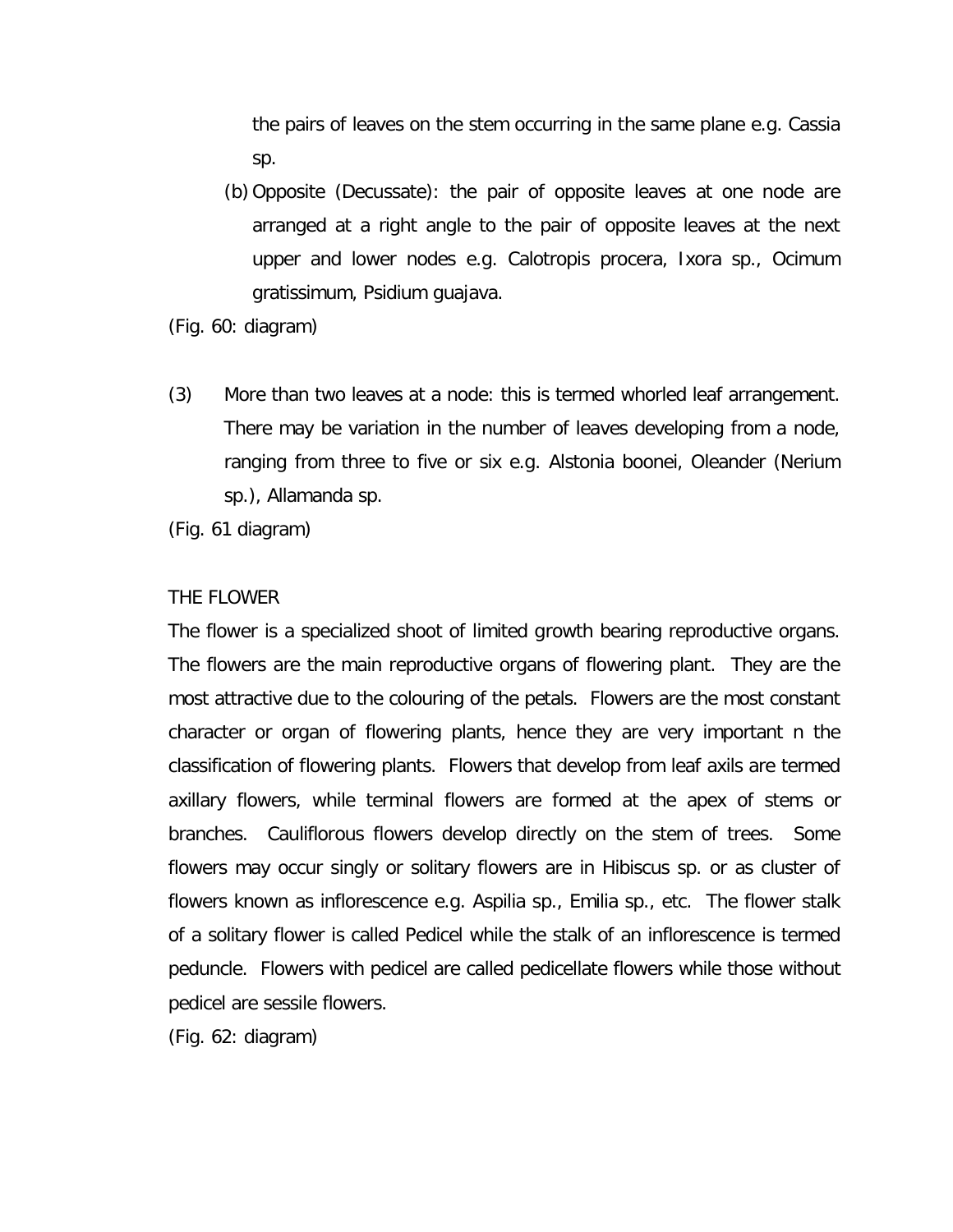A flower is composed of our floral parts that are attached to the flower base known as the receptacle or thalamus. The floral parts which are arranged in four different whorls on the receptacle are Calyx, corolla, androecium and gynoecium. Flowers having all the four floral parts are called Complete flowers, while incomplete flowers lack one or more of the floral parts.

The calyx is the outermost whorl of the floral parts on the receptacle. It is made up of two to five small leaf-like structures known as the sepals. Sepals could be numerous in some Cactus species. Sepals are usually green in colour, but when coloured as in *Caesalpinia sp*., they are said to be Petaloid. The sepals may be completely free from one another or fused together to form a cup-like structure as in Hibiscus sp., Crotalaria sp. When the sepals are free, they are said to be polysepalous, and when fused, they are gamesepalous.

The sepals function is protection of the inner floral parts during the bud stage. They could also serve for insect attraction when coloured and served as means of dispersal where they occur in the form of hairs known as pappus as in *Tridax procumbens, Picris humilis* etc.

Some flowers may possess another whorl of green floral parts outside the calyx known as the epicalyx which is made up of episepals e.g. *Hibiscus rosa-sinensis*. The Corolla is the second floral whorl next and inner to the calyx which is usually composed of five coloured petals. The petals are very conspicuous (due to their large size and bright colour) and serve to attract insects to the flower for pollination. They could also produce scent for insect attraction e.g. 'gueen of the night'. When the petals are free from one another, they are said to be polypetalous e.g. Hibiscus and when fused gamopetalous e.g. *Thevetia neriifolia*. When the petals are fused, they form corolla tube which protects the androecium and the gynoecium e.g. *Allamanda*. When the petals are green, they are said to be sepaloid.

In some flowers, the sepals and petals may be indistinguishable or be found to fused to form the perianth e.g. *Gloriosa*. Each unit of the perianth is called a tepal. There could be an additional whorl of lobes, scales or hairs at the base of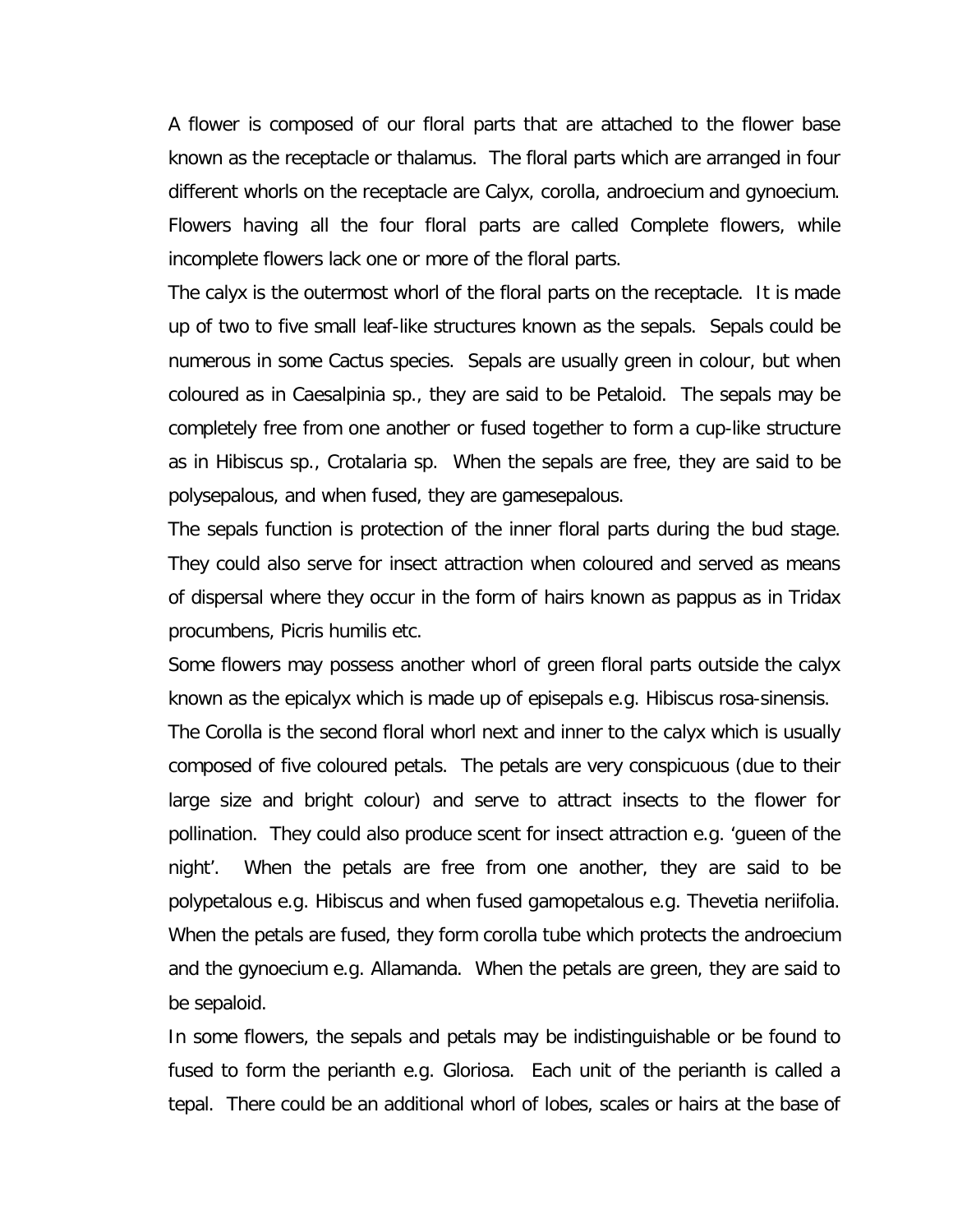the corolla of some flowers. This is known as the corona e.g. Oleander, *Passiflora sp*.

Flowers witout calyx and corolla are said to be naked or achlamydeous. Flowers with either of the two whorls are monochlamydeous, while those with the two are dichlamydeous.

The Endroecium: the third whorl, inner to the corolla is the androecium which is the male reproductive organ of the plant. The androecium is made up of stamens which vary in number in different species e.g. the stamens are three in grass flowers, five in most dicots, ten in Clitoria and numerous in the Cactus flowers. Each stamen comprised a long stalk known as the filament which carries a bean-shaped or elongated yellow body known as the anther. The stamens are said to be epipetalous when the filaments are attached to the petals. The filaments of the stamens may be free or fused into one, two or more bundles. When a single bundle is formed, it gives rise to a tube-like structure known as the stamina tube as in Hibiscus. The anthers are usually free from one another, but they could be joined together in some cases e.g. sunflower (Helianthus sp.). The anther is comprised of two lobes with each lobe containing two pollen sacs, thus, each anther contains four pollen sacs. The anther lobes are connected by a connective tissue. The pollen sacs contain the powdery pollen grains which are the male gametes.

(Fig. 63 diagram)

The Gynoecium or Pistil: this is the female reproductive organ and it is the innermost floral whorl. It may comprise of one, few or many carpels. The pistil is monocarpous if it comprises a single carpel e.g. Clitoria, and it is polycarpous when it comprises who or more carpels e.g. Hibiscus. The pistil is apocarpous when the carpels are free e.g. rose and it is syncarpous when the carpels are fused e.g. lilies.

The carpel is made up an ovary, a style and a stigma. The style connects the ovary to the stigma. The ovary contains the ovules (egg cells) which are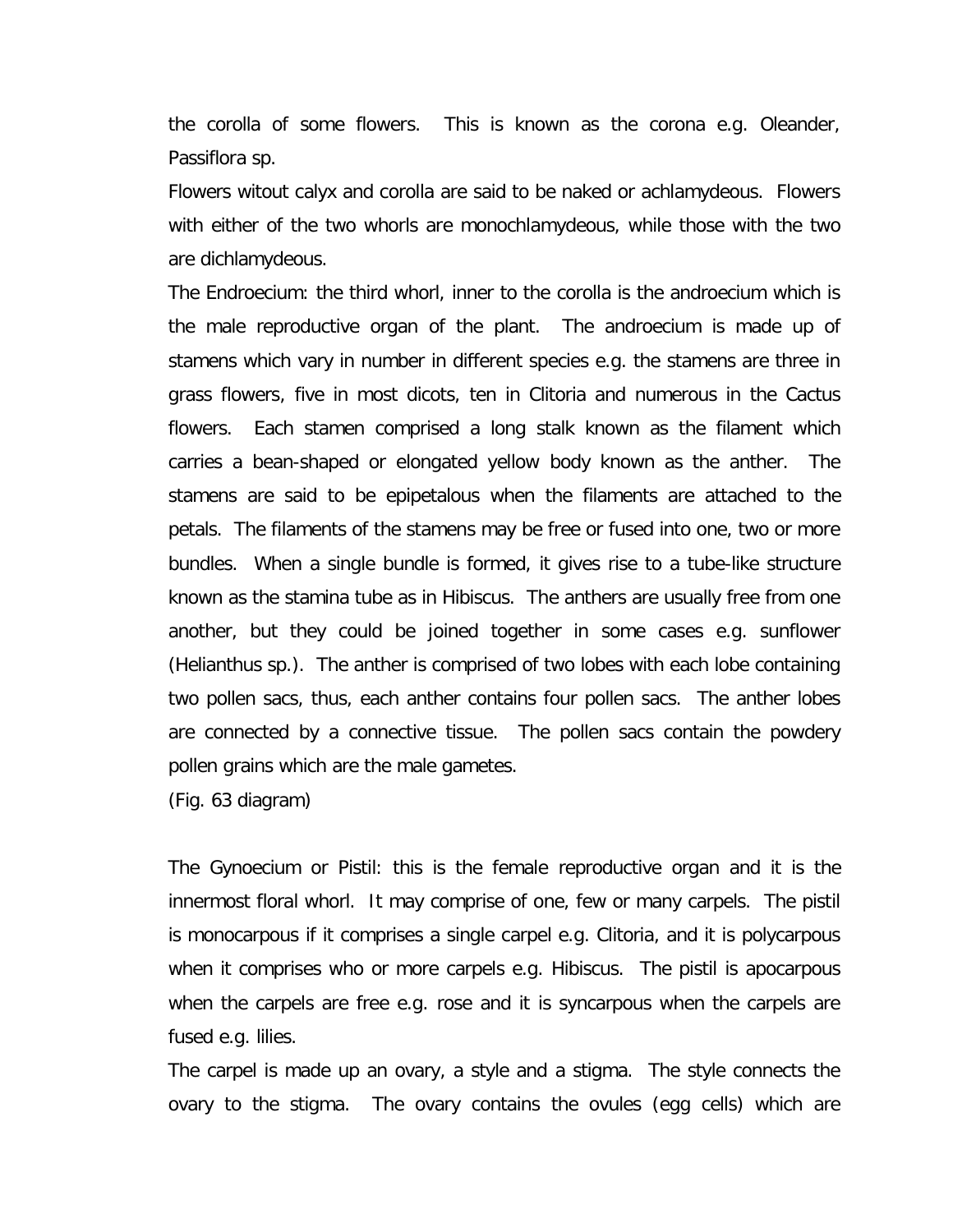attached to the placenta by a short stalk called funicle. The arrangement of the ovules in the ovary is termed placentation. The ovary could be superior ovary when it is positioned above other floral parts e.g. Hibiscus, Cassia etc. and the flower is said to be hypogynous. The ovary is inferior ovary when other floral parts are positioned above the ovary and the flower is said to be epigynous e.g. guava (*Psidium guajava*), *Canna sp*. The ovary is described half-inferior in perigynous flowers when the receptacle did not enclose the ovary completely as in inferior ovary and the other floral parts appear to be positioned slightly above the ovary e.g. Rose.

(Fig. 64: diagram)

The stigma is the sticky surface that receive the pollen grains. The stigma surface may be smooth, hairy or feathery. It may branch as in Hibiscus.

At the base of the corolla or pistil or within the receptacle is the nectar which contains glandular cells that secrete a surgary solution called nectar. The nectar plays important role in pollination by attracting insects which feed on it to the flowers.

In the dicotyledons, the number of each type of floral part is usually four or five or multiples of these numbers. In the monocotyledons, the number of each type of floral part is three or multiple of three.

A flower having only one of the reproductive organ is known as a unisexual flower while those with both reproductive organs are known a bisexual or hermaphrodite flower.

A unisexual flower could be either pistillate (female) or staminate (male). When both male and female flowers are borne on the same plant, but at different portion of the plant is known as Monoecious plant e.g. *Zea mays* (maize), *Elaeis guinensis* (oil palm). A plant is described as dioecios when the mal and female organs or flowers are borne on different plants of the same species e.g. *Carica papaya* (pawpaw). In such cases, male and female plants are identified.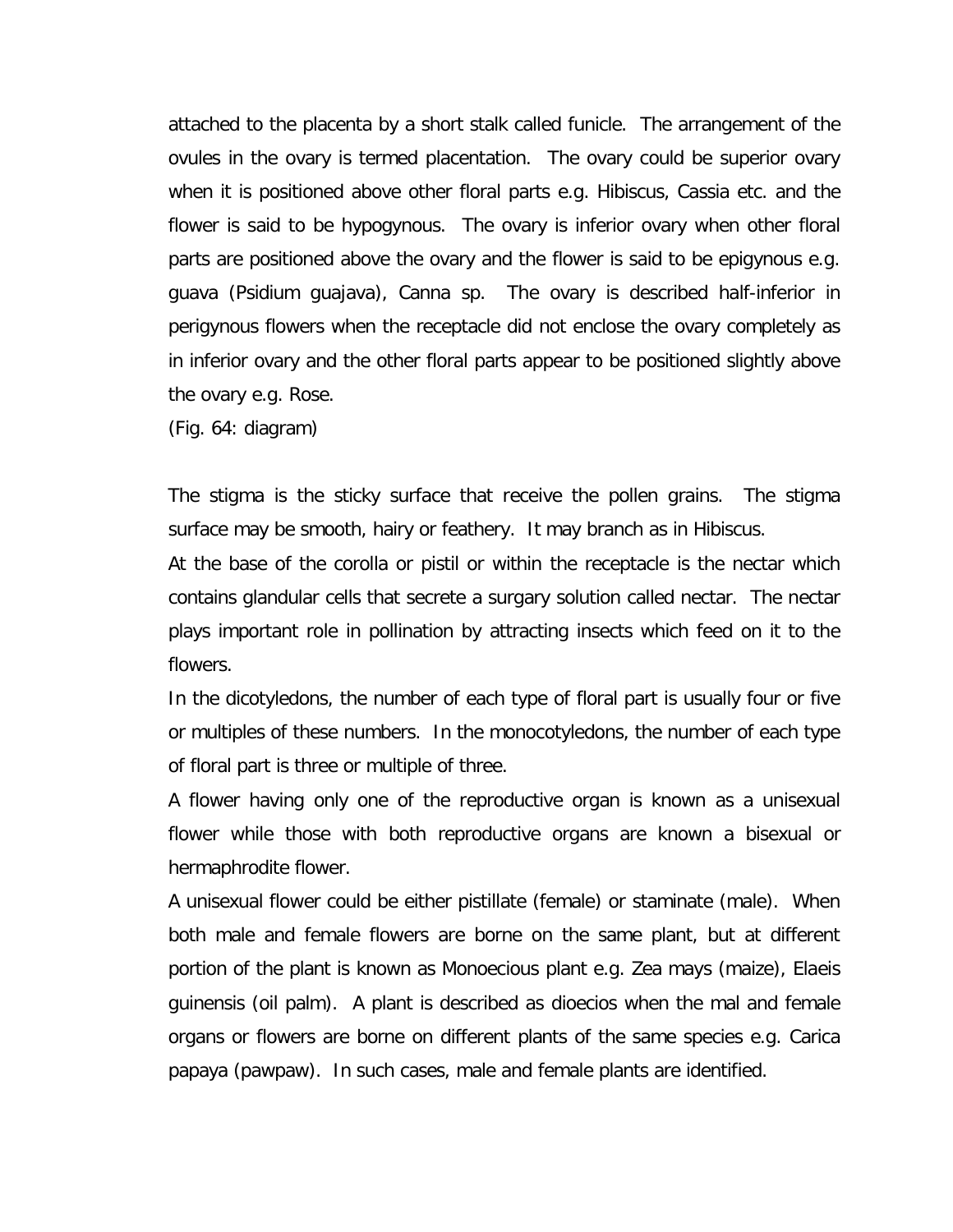Androecium and gynoecium are regarded as the essential parts of a flower because reproduction can occur without them. Actinomorphic or regular flowers are those that are radially symmetrical i.e. they can be divided into two equal halves by any vertical section passing through the centre e.g. *Hibiscus rosasinensis*. Zygomorphic or irregular flowers are those that are bilaterally symmetrical i.e. can only be divided into two equal halves in only one particular plane e.g. *Crotalaria sp., Vigna sp*.

#### FRUITS AND SEEDS

After pollination and fertilization in the flowers, fruits and seeds are formed. The fruits develop from fertilized ovaries and the ovules in the ovaries become the seeds. In some plants, fruits are formed without fertilization, such fruits are known as parthenocarpic fruits and they are usually seedless e.g. banana, pineapple, etc.

The fruit wall known as the pericarp is made up of three layers comprising of an outer layer called epicarp, a middle layer called mesocarp and an inner layer called endocarp. The pericarp encloses the seeds.

Fruits are described as true fruits and false fruits based on the floral parts that form the fruit. Fruits formed solely from the ovary are known as true fruits e.g. cowpea (*Vigna unguiculata*), while fruits formed not only from the ovary but also from floral parts such as calyx, corolla and receptacle are known as false fruits e.g. cashew, apple. The fruit has two scars, one is the point of attachment to the receptacle and the other is the remain of style. A seed on the other hand has only one scar which is the point of attachment to the placenta.

#### Classification of Fruits

Fruits are broadly divided into two classes namely fleshy/succulent and dry fruits on the basis of the nature of the pericarp.

Fleshy/succulent fruits have fleshy fruit walls while dry fruits have hard, dry, fibrous or woody fruit walls. Fleshy fruits are usually juicy, they store water and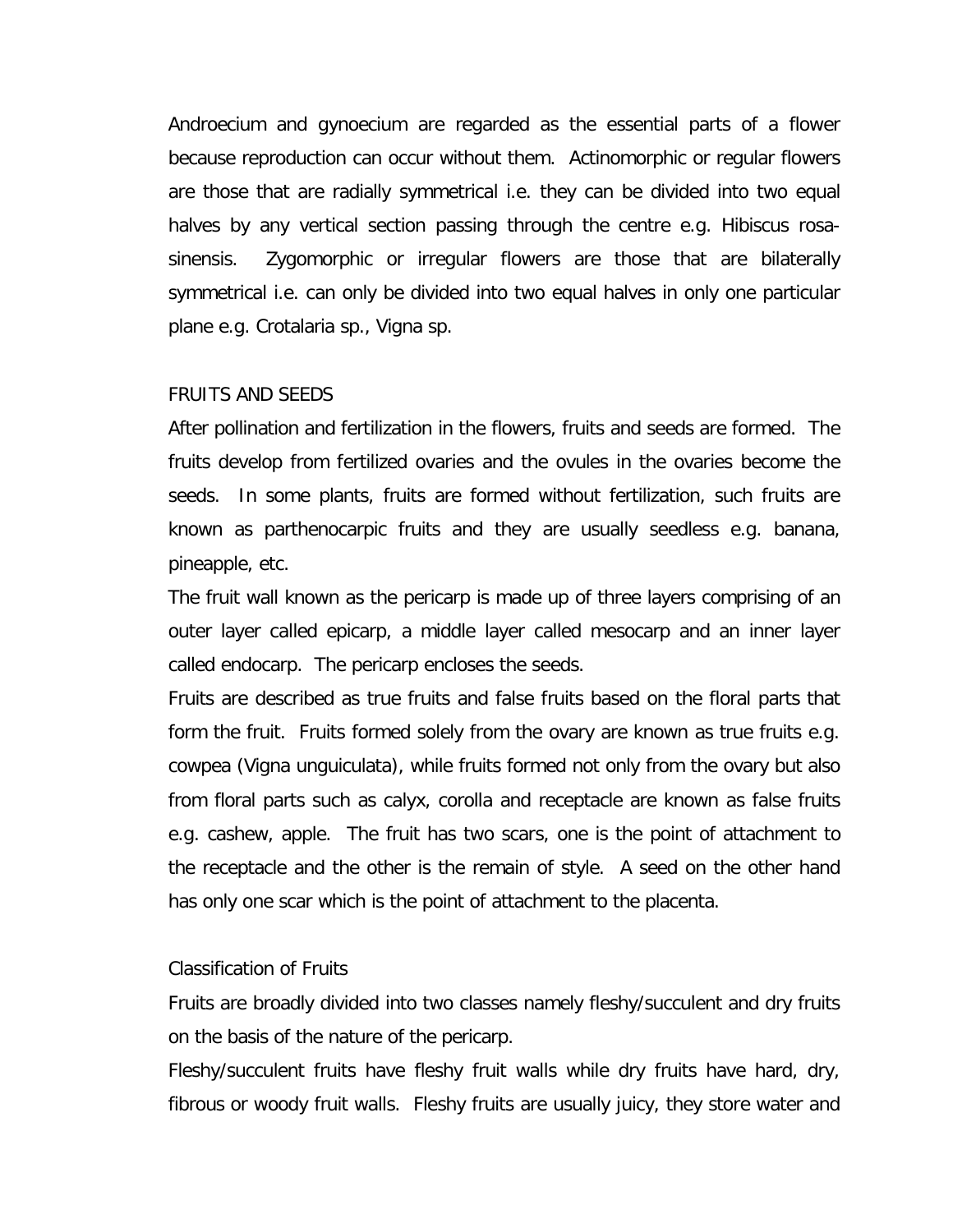carbohydrate in their tissues and they are indehiscent i.e. they do not split open to release their seeds. While the dry fruits may be dehiscent or indehiscent. Fruits are also classified on the basis of the number of flowers involved in the fruit formation. The fruit types under this criteria are simple, aggregate and compound (or multiple) fruits.

Simple fruit are formed from a single flower with a monocarpous or syncarpous pistils e.g. cowpea. Aggregate fruits are formed from a single flower with an apocarpous pistil with each carpel forming a fruitlet e.g. strawberry.

Compound/multiple fruit are formed from whole inflorescence or from many flowers that are positioned very lose to one another forming fruitless that fuse together to form a single large fruit e.g. pineapple, fig, etc.

Types of fleshy fruits

- (1) Drupe is a true, simple fruit with well-developed pericarp. The pericarp consists of three layers of which one is fleshy or fibrous. The layers are epicarp which is the thin outer skin, the mesocarp which is the fleshy or fibrous middle layer and the endocarp which is the hard and stony inner layer that encloses the seed. Drupes are usually one-seeded e.g. mango, coconut, etc.
- (2) Berry is a true, simple fruit with well-developed pericarp but the endocarp is fleshy and it is usually many-seeded e.g. tomato, guava. The mesocarp and endocarp are more or less fused to form a fleshy mass in which the seeds are embedded. It is formed from a syncarpous pistil.
- (3) Hesperidium is a true simple fruit with distinct chambers that are separated by sheets of endocarp. The epicarp and mesocarp are fused to form the skin or rind. The chambers are filled with succulent and juicy pulps that are attached to the endocarp. The seeds are formed in the chambers e.g. orange, lime, lemon, etc.
- (4) Pome is a simple false fruit that develops from an inferior ovary. The fleshy and edible outer layer is formed by the swollen receptacle, while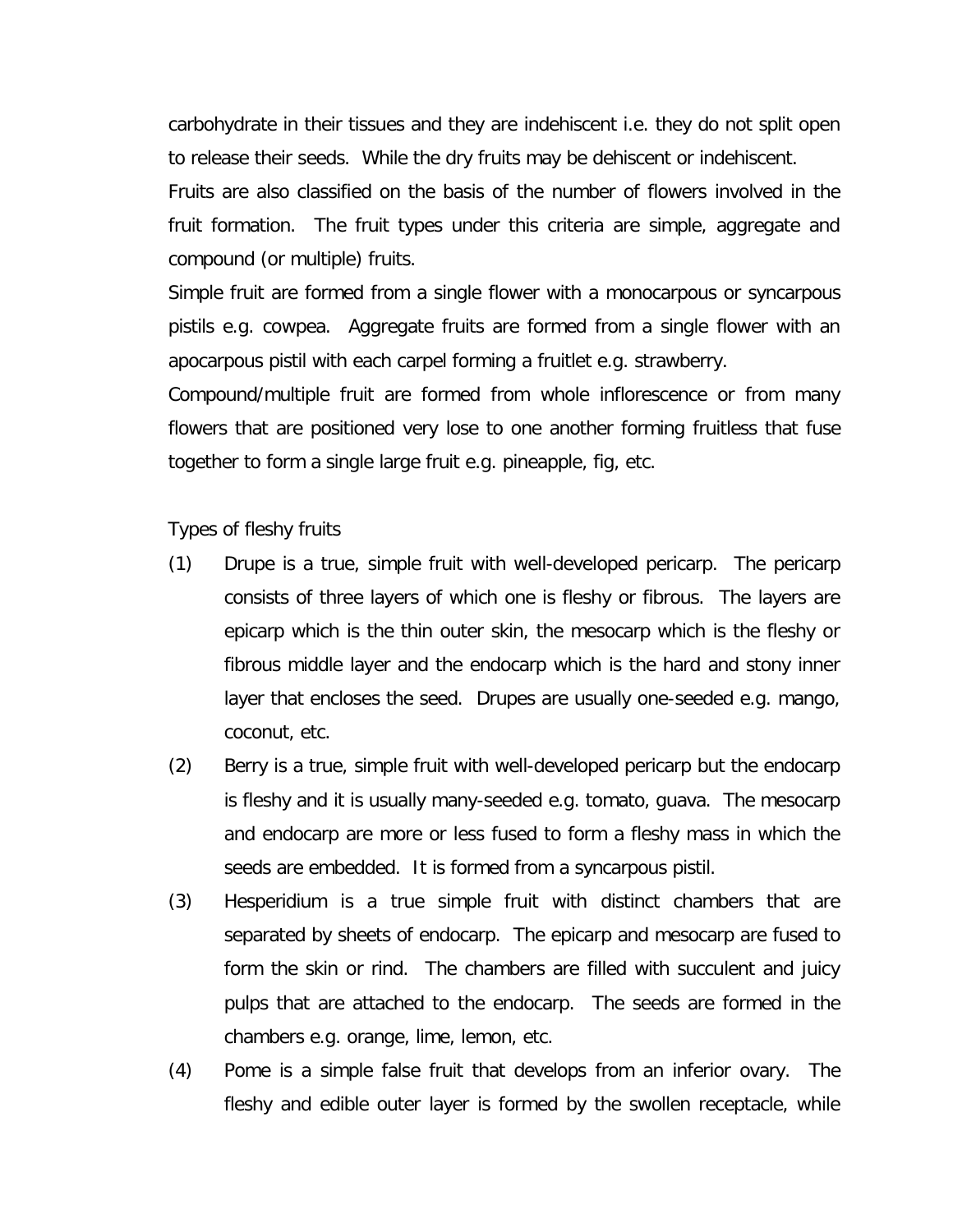the inner core that contains the seeds is formed from the ovary e.g. pear, apple.

(Fig. 65: diagram)

- (5) Sorosis is a fleshy, multiple false fruit formed from a closely packed inflorescence. The peduncle swells to become the fruit core, while every part of each flower forms part of the fruit e.g. pineapple. In pineapple, the fleshy peduncle extends beyond the fruit to form the fruit crown.
- (6) Synconus is a fleshy multiple false fruit formed from a closely packed inflorescence with a swollen, fleshy and cup-like peduncle which encloses small fruitlets. The peduncle cavity opens to the outside as a small hole that are surrounded by scaly bracts e.g. Fig.

# Types of Dry Fruit

Dry fruits could be either dehiscent i.e. those whose pericarp splits open to release their seeds or indehiscent i.e. those whose pericarp do not split.

Dry Dehiscent fruits

- (1) Follicle is a simple dry fruit formed from a superior monocarpous pistil and splits longitudinally along one suture only e.g. periwinkle.
- (2) Legume is a simple dry fruit formed from a superior monocarpous pistil. It is usually long and flat with two sutures to release the seeds inside it e.g. *Delonix regia, Vigna sp., Crotalaria, Caesalpinia sp*. etc.
- (3) Capsule is a simple dry fruit formed from a superior syncarpous pistil. It is usually capsular with more than two sutures. The pericarp splits at more than two sutures e.g. okro, cotton.
- (4) Schizocarp is a many-seeded simple dry dehiscent fruit formed from a superior ovary. The fruit breaks up into a number of small one-seeded parts when ripe e.g. castor oil, Desmodium.